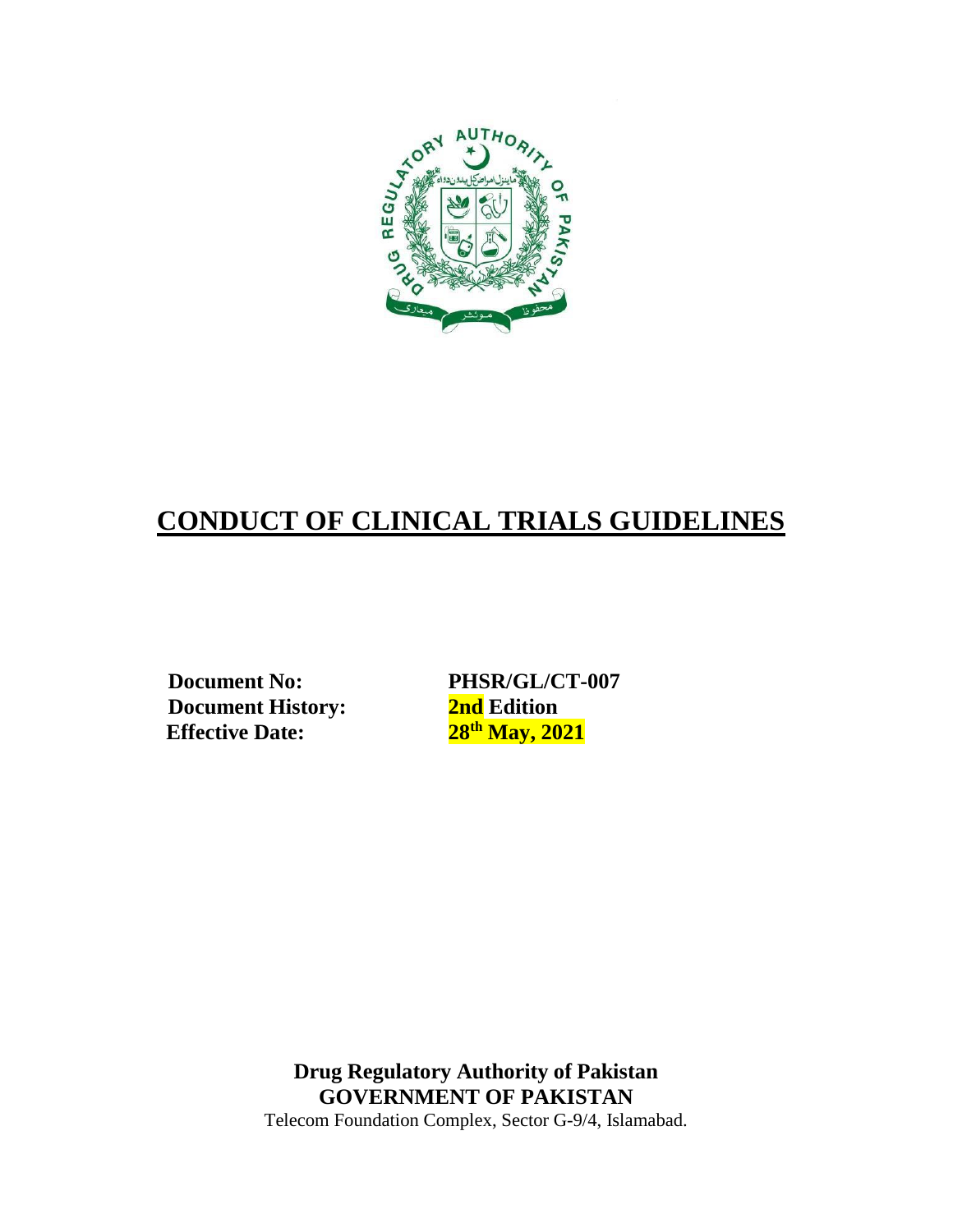# **HISTORY**

This is the second edition of these guidelines. The first edition was published on 08<sup>th</sup> November, 2019.

# **APPLICATION**

These guidelines are intended to provide guidance to the applicants including pharmaceutical industry, healthcare institutions, investigators, researchers, sponsors, CROs etc.

# **PURPOSE**

The current guideline describes the requirements, procedure for submission, review, evaluation and approval of applications for the conduct of clinical trial.

# **CONTEXT OF THE GUIDELINES**

DRAP regulates issues related to safety, quality, efficacy, handling and use of investigational products in clinical trials under Section 3 and 7 of the Bio-Study Rules 2017 and subsection (c) (ix) of section 7 of Drug Regulatory Authority of Pakistan Act, 2012. The Authority may issue an authorization on Form-V and Form-VI of the Bio-Study Rules 2017, to any applicant, for carrying out clinical trials in respect of an investigational medicinal product that may be specified in the certificate. No person may carry out any clinical trial in respect of any drug unless he or she is in possession of a certificate issued under sub section (1).

DRAP reserves the right to amend any part of these guidelines whenever it deems fit.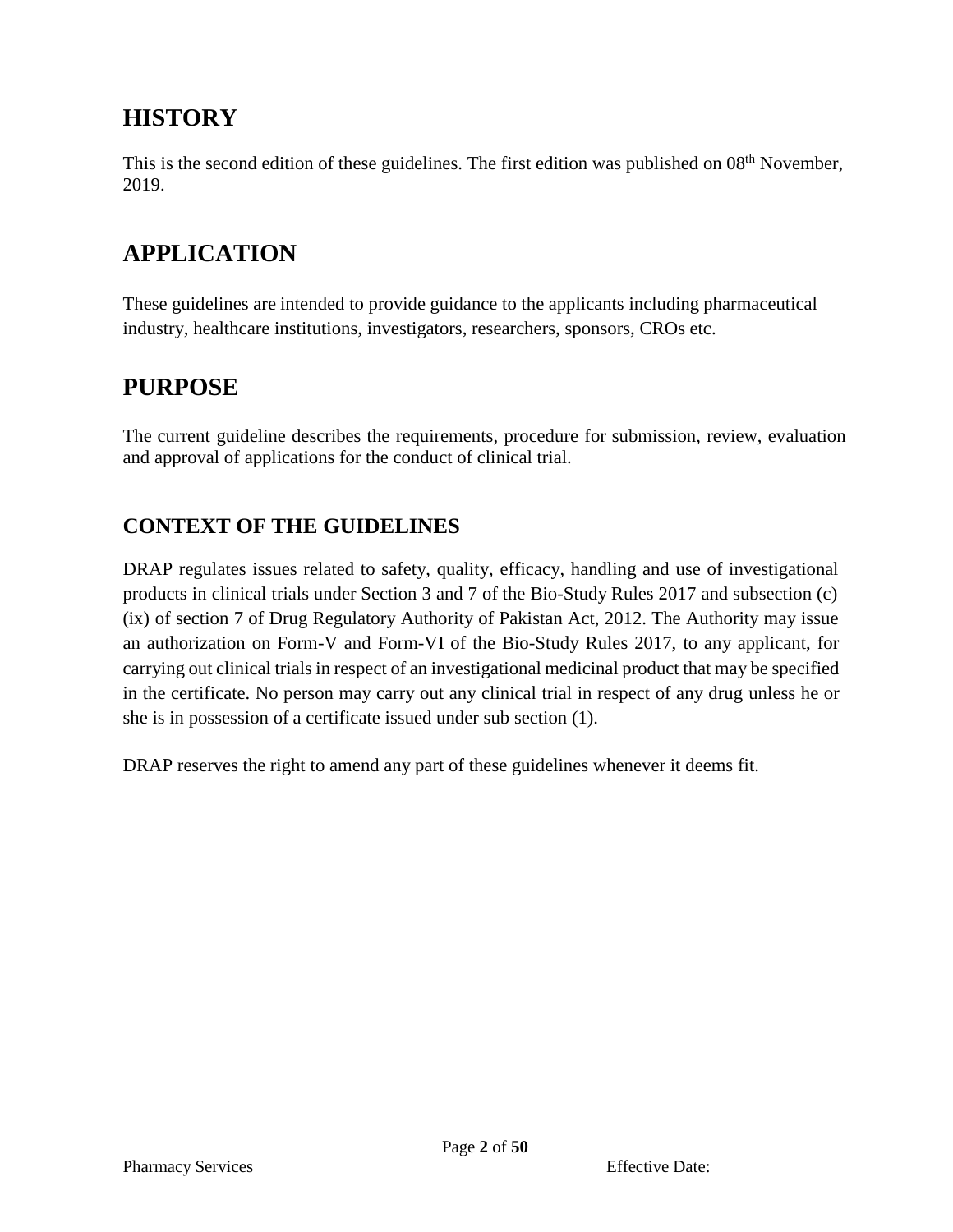# **Table of Contents**

| 1.               |                                                                                   |  |
|------------------|-----------------------------------------------------------------------------------|--|
| 2.               |                                                                                   |  |
| 3.               |                                                                                   |  |
| $\overline{4}$ . | RESPONSIBILITIES OF STAKEHOLDERS INVOLVED IN CLINICAL TRIAL ACTIVITIES            |  |
| a.               | 16                                                                                |  |
| $\mathbf b$ .    | National Bio Ethics Committee of Pakistan Health Research Council, Islamabad.  16 |  |
| $\mathbf{c}$ .   |                                                                                   |  |
| d.               |                                                                                   |  |
|                  | 4.2 Procedure for involvement, communication & documentation transfer policy  17  |  |
| 5.               | <b>GUIDELINES FOR THE SUBMISSION, REVIEW &amp; EVALUATION OF APPLICATION FOR</b>  |  |
| 5.1.             |                                                                                   |  |
| 5.2.             |                                                                                   |  |
| 5.3.             |                                                                                   |  |
| 5.4.             |                                                                                   |  |
| 5.5.             |                                                                                   |  |
| 5.6.             |                                                                                   |  |
| 5.7.             |                                                                                   |  |
| 5.8.             |                                                                                   |  |
| 5.9.             |                                                                                   |  |
| 6.               |                                                                                   |  |
|                  |                                                                                   |  |
|                  |                                                                                   |  |
|                  |                                                                                   |  |
|                  |                                                                                   |  |
|                  |                                                                                   |  |
| 7.               |                                                                                   |  |
|                  |                                                                                   |  |
|                  |                                                                                   |  |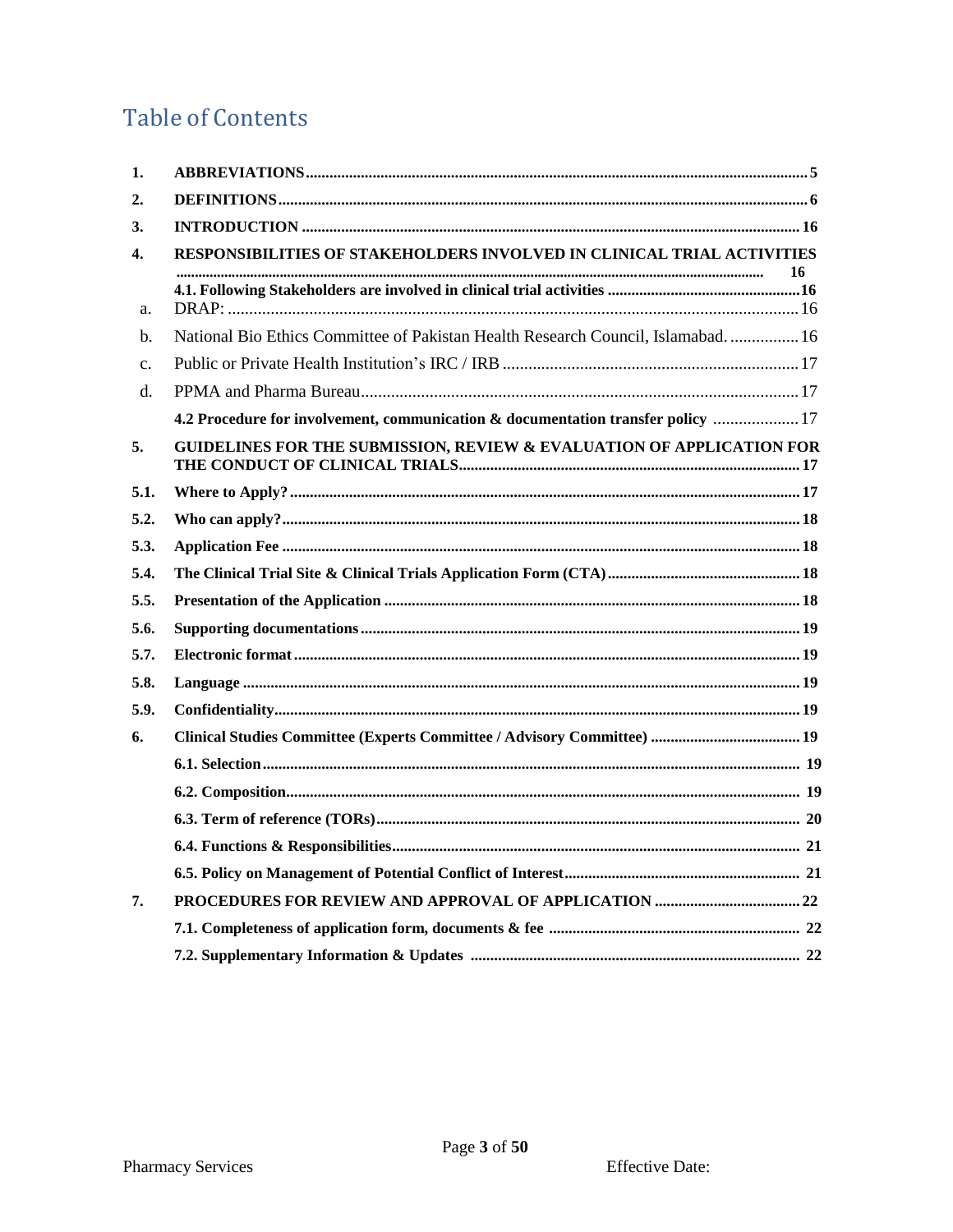|     | 7.7. Relevant CT decisions, reports or information from other NRAs or SRAs 24                    |
|-----|--------------------------------------------------------------------------------------------------|
|     | 7.8. Situation in which routine procedure for Clinical Trial application may not be required  25 |
|     | 7.9. Timelines & process flow for routine & non-routine Clinical Trials applications 26          |
| 8.  |                                                                                                  |
| 9.  | THE INSTITUTIONAL REVIEW COMMITTEE(IRC) or INSTITUTIONAL REVIEW BOARD                            |
| 10. |                                                                                                  |
| 11. |                                                                                                  |
| 12. | INSPECTION (AUDIT) BY DRUG REGULATORY AUTHORITY OF PAKISTAN 29                                   |
| 13. |                                                                                                  |
|     |                                                                                                  |
|     |                                                                                                  |
|     | 13.3. Product Accountability and procedure for Destruction/Disposal unused IMPs  33              |
|     |                                                                                                  |
| 14. |                                                                                                  |
|     |                                                                                                  |
|     |                                                                                                  |
| 15. |                                                                                                  |
| 16. | <b>ESSENTIAL DOCUMENTS FOR THE CONDUCT OF CLINICAL TRIAL 42</b>                                  |
| 17. |                                                                                                  |
| 18. |                                                                                                  |
| 19. |                                                                                                  |
| 20. |                                                                                                  |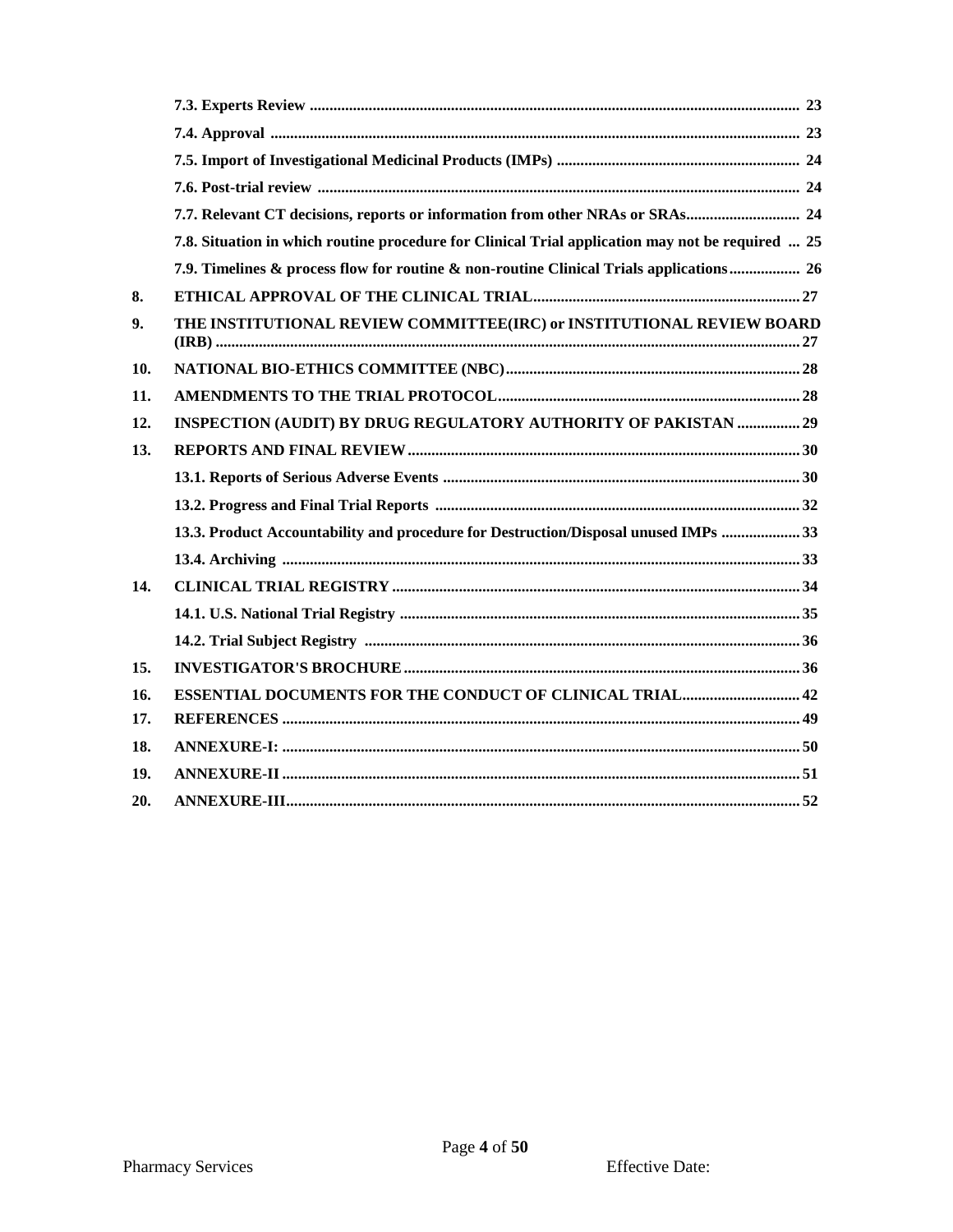# <span id="page-4-0"></span>**1. ABBREVIATIONS**

| <b>ADR</b>   | <b>Adverse Drug Reaction</b>                              |
|--------------|-----------------------------------------------------------|
| AE           | <b>Adverse Event</b>                                      |
| <b>AIDS</b>  | Acquired Immune Deficiency Syndrome                       |
| <b>CIOMS</b> | Council of International Organization for Medical Science |
| CoA          | Certificate of Analysis                                   |
| <b>CRO</b>   | <b>Contract Research Organization</b>                     |
| <b>CTA</b>   | <b>Clinical Trial Application</b>                         |
| <b>CSC</b>   | <b>Clinical Studies Committee</b>                         |
| <b>DIBD</b>  | Development International Birth Date                      |
| DLP          | Data Lock Point                                           |
| <b>DRAP</b>  | Drug Regulatory Authority of Pakistan                     |
| <b>DSUR</b>  | Development Safety Update Report                          |
| EU           | European Union                                            |
| <b>GCP</b>   | <b>Good Clinical Practice</b>                             |
| <b>GLP</b>   | Good laboratory Practice                                  |
| GMP          | Good Manufacturing Practice                               |
| IB.          | Investigator's Brochure                                   |
| <b>ICH</b>   | International Conference on Harmonization                 |
| <b>IRB</b>   | <b>Institutional Review Board</b>                         |
| <b>IRC</b>   | <b>Institutional Review Committee</b>                     |
| <b>ISCTN</b> | <b>International Serial Clinical Trial Number</b>         |
| <b>LPLV</b>  | <b>Last Patient Last Visit</b>                            |
| <b>LSO</b>   | Last Subject Out                                          |
| NBC          | <b>National Bio-ethics Committee</b>                      |
| PI           | Principal Investigators                                   |
| <b>PBRER</b> | Periodic Benefits-Risk Evaluation Report                  |
| <b>PHRC</b>  | Pakistan Health Research Council                          |
| <b>PNPC</b>  | Pakistan National Pharmacovigilance Centre.               |
| SAE          | Serious Adverse Events                                    |
| <b>TRS</b>   | <b>Technical Review Series</b>                            |
| WHO          | World Health Organization                                 |
|              |                                                           |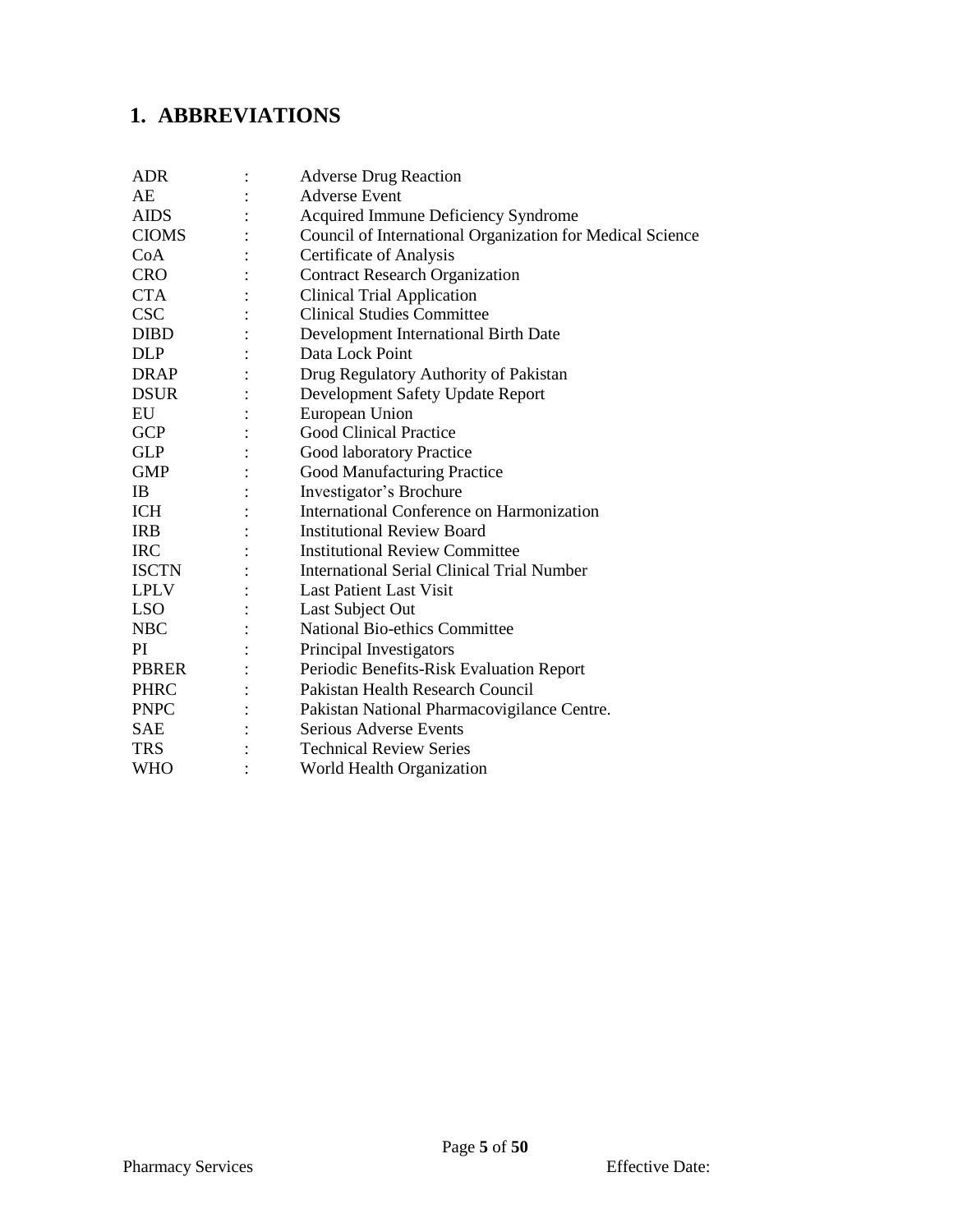# <span id="page-5-0"></span>**2. DEFINITIONS**

**Adverse Drug Reaction** "Adverse drug reaction" or "ADR" means response to medicines or therapeutic good which is noxious and unintended that occurs at doses normally used for the prophylaxis, diagnosis, or therapy of disease or for the restoration, correction or modification of physiologicalfunction. A response in this context means that a causal relationship between a medicinal product and an adverse event is at least a reasonable possibility. An adverse reaction, in contrast to an adverse event, is characterized by the fact that a causal relationship between a medicinal product and an occurrence is suspected;

#### **OR**

In the pre-approval clinical experience with a new medicinal product or its new usages, particularly as the therapeutic dose(s) may not be established: all noxious and unintended responses to a medicinal product related to any dose should be considered adverse drug reactions. The phrase responses to a medicinal product means that a causal relationship between a medicinal product and an adverse event is at least a reasonable possibility, i.e. the relationship cannot be ruled out. Regarding marketed medicinal products: a response to a drug which is noxious and unintended and which occurs at doses normally used in man for prophylaxis, diagnosis, or therapy of diseases or for modification of physiological function (see the ICH Guideline) for Clinical Safety Data Management: Definitions and Standards for Expedited Reporting).

#### **Adverse Event** "Adverse event" or "AE" means any untoward medical occurrence in a patient or clinical investigation subject administered a pharmaceutical product or therapeutic good and which does not necessarily have a causal relationship with this treatment; OR

Any untoward medical occurrence in a patient or clinical investigation subject administered a pharmaceutical product and which does not necessarily have a causal relationship with this treatment. An adverse event (AE) can therefore be any unfavorable and unintended sign (including an abnormal laboratory finding), symptom, or disease temporally associated with the use of a medicinal (investigational) product, whether or not related to the medicinal (investigational) product (see the ICH Guideline for Clinical Safety Data Management: Definitions and Standards for Expedited Reporting).

**Amendment (to the** See Protocol Amendment.**protocol)**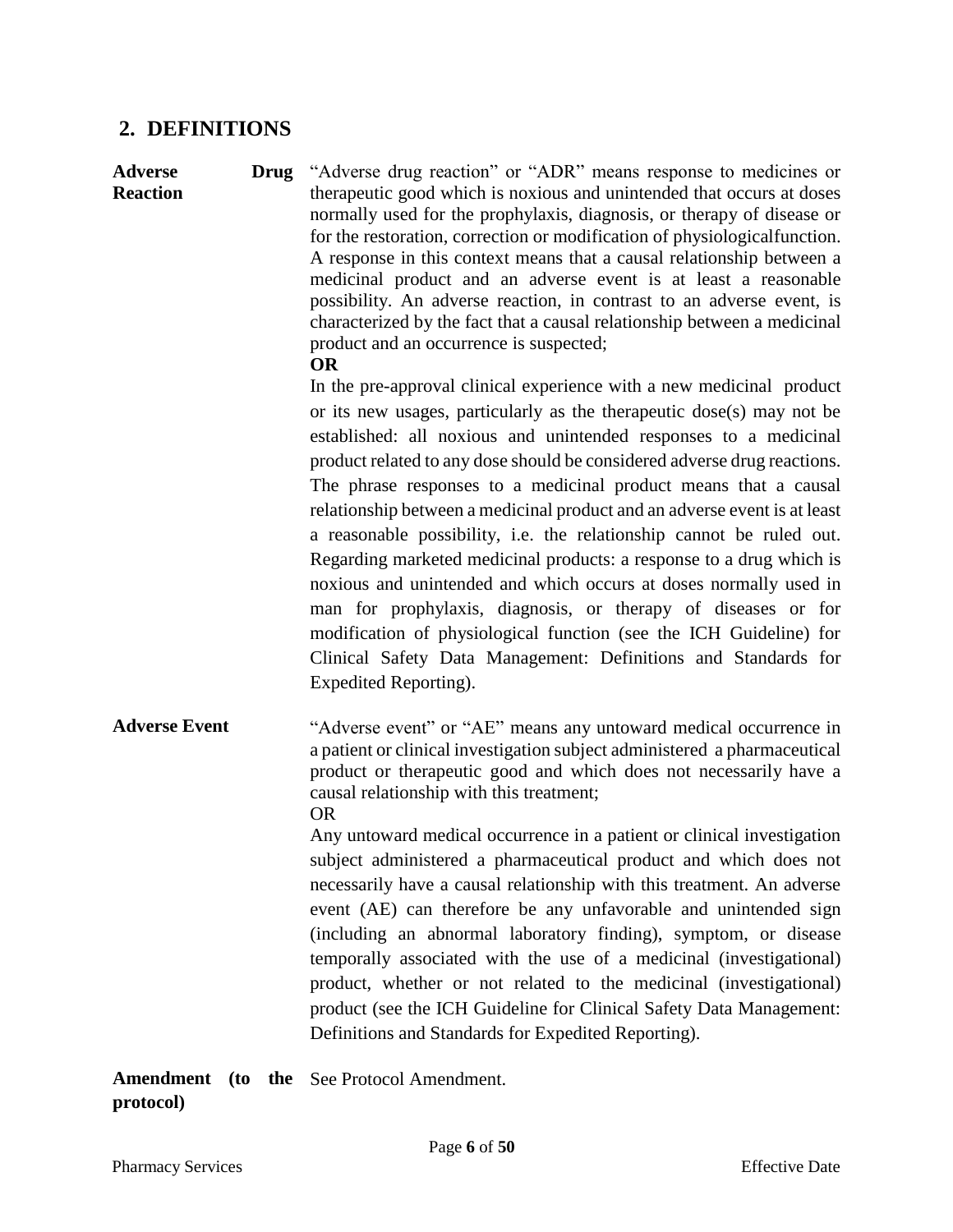**Applicable Regulatory Requirement(s)** Drug Regulatory Authority of Pakistan, law(s) and regulation(s) addressing the conduct of clinical trials of investigational products.

**Approval (In relation to Institutional Review Boards)** The affirmative decision of the IRB that the clinical trial has been reviewed and may be conducted at the institution site within the constraints set forth by the IRB, the institution, Good Clinical Practice (GCP), and the applicable regulatory requirements.

- **Audit** A systematic and independent examination of trial related activities and documents to determine whether the evaluated trial related activities were conducted, and the data were recorded, analyzed and accurately reported according to the protocol, sponsor's standard operating procedures (SOPs), Good Clinical Practice (GCP), and the applicable regulatory requirement(s).
- **Audit Certificate** A declaration of confirmation by the auditor that an audit has taken place.
- **Audit Report** A written evaluation by the sponsor's auditor of the results of the audit.
- **Audit Trail** Documentation that allows reconstruction of the course of 9

**Blinding/Masking** A procedure in which one or more parties to the trial are kept unaware of the treatment assignment(s). Single-blinding usually refers to the subject(s) being unaware, and double blinding usually refers to the  $subject(s)$ , investigator(s), monitor, and, in some cases, data analyst(s) being unaware of the treatment assignment(s).

**Case Report Form** A printed, optical, or electronic document designed to record all of the **(CRF)** protocol required information to be reported to the sponsor on each trial subject.

**Certified Copy** A copy (irrespective of the type of media used) of the original record that has been verified (i.e. by a dated signature or by generationthrough a validated process) to have the same information, including data that describe the context, content, and structure, as the original.

- **Clinical Trial Import License (CTIL)** DRAP, authorizing the licensee to import any product for purposes of clinical trials, notwithstanding that the product is not a registered product, or a license issued by DRAP authorizing the licensee toimport any registered or unregistered product for purposes of clinical trials.
- **Clinical Trial/Study** Any investigation in human subjects intended to discover or verify the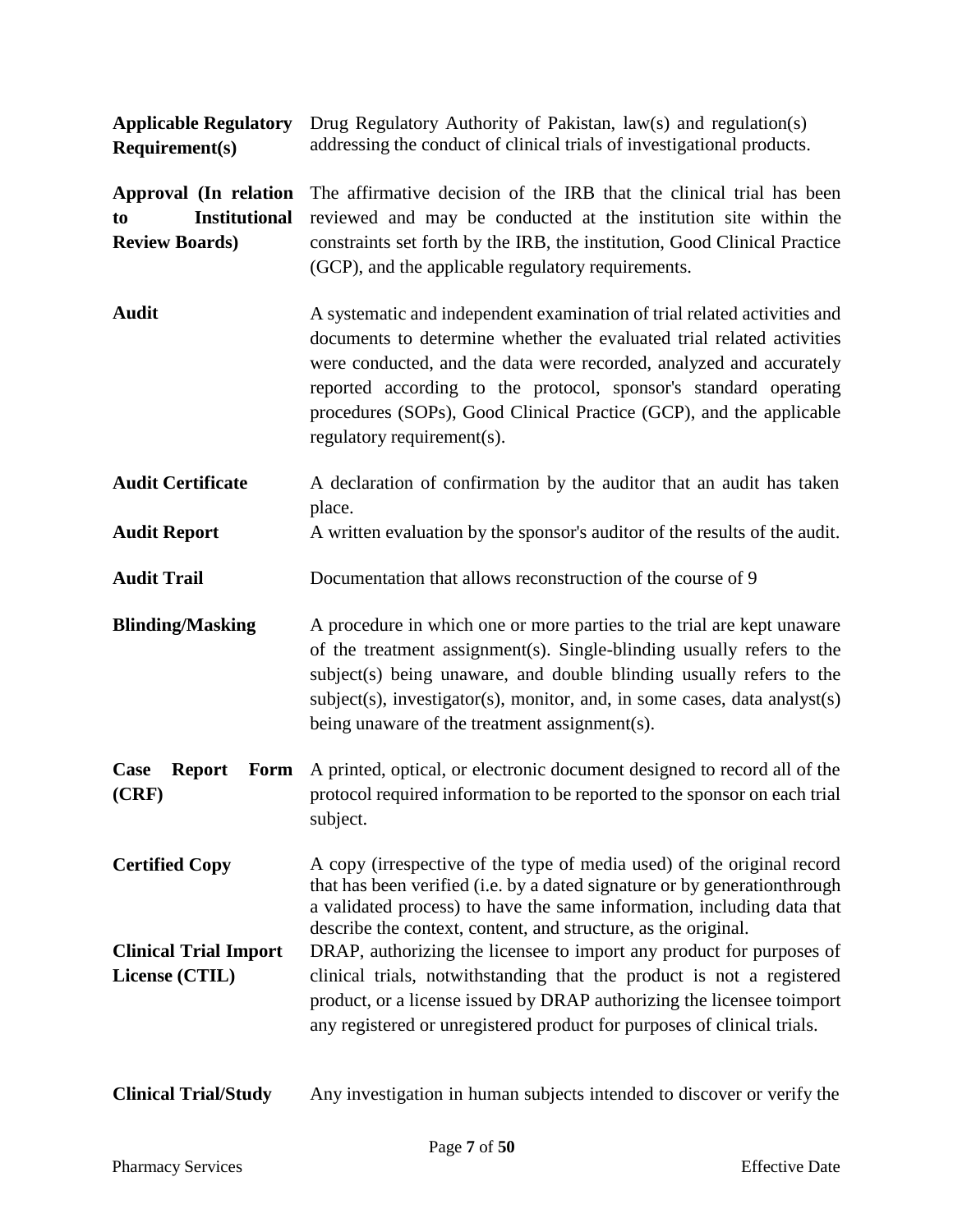clinical, pharmacological and/or other Pharmacodynamics effects of an investigational product(s) and/or to identify any adverse reactionsto an investigational product(s) and/or to study absorption,distribution, metabolism, and excretion of an investigational product(s) with the object of ascertaining its safety and/or efficacy. The terms clinical trial and clinical study are synonymous.

**Clinical trials (Phase)** A systematic study on pharmaceutical products in human subjects (including patients and other volunteers) in order to discover or verify the effects of and/or identify any adverse reaction to investigational products, and/or to study the absorption, distribution, metabolism and excretion of the products with the object of ascertaining their efficacy and safety.

> Clinical trials are generally classified into Phases I to IV. It is not possible to draw distinct lines between the phases, and diverging opinions about details and methodology do exist. Brief descriptions of the individual phases, based on their purposes as related to clinical development of pharmaceutical products, are given below:

- **Phase I** These are the first trials of a new active ingredient or new formulation in humans/animals often carried out in healthy volunteers. Their purpose is to establish a preliminary evaluation of the safety and the pharmacokinetic, and where possible the pharmacodynamics profile of the active ingredient(s) in humans/animals
- **Phase II** These trials are performed in a limited number of subjects and are often, at a later stage, of a comparative (e.g. placebo-controlled) design. Their purpose is to demonstrate therapeutic activity and to assess short-term safety of the active ingredient in patients suffering from a disease or condition for which the active ingredient is intended.This phase also aims at the determination of appropriate dose rangesor regimens and (if possible) clarification of dose-response relationships in order to provide an optimal background for the design of extensive therapeutic trials.
- **Phase III** Trials in larger (and possibly varied) patient groups with the purpose of determining the short-and long-term safety/efficacy balance of formulation(s) of the active ingredient, and of assessing its overall and relative therapeutic value. The pattern and profile of any frequent adverse reactions must be investigated and special features of the product must be explored (e.g. clinically-relevant drug interactions, factors leading to differences in effect such as age). These trials should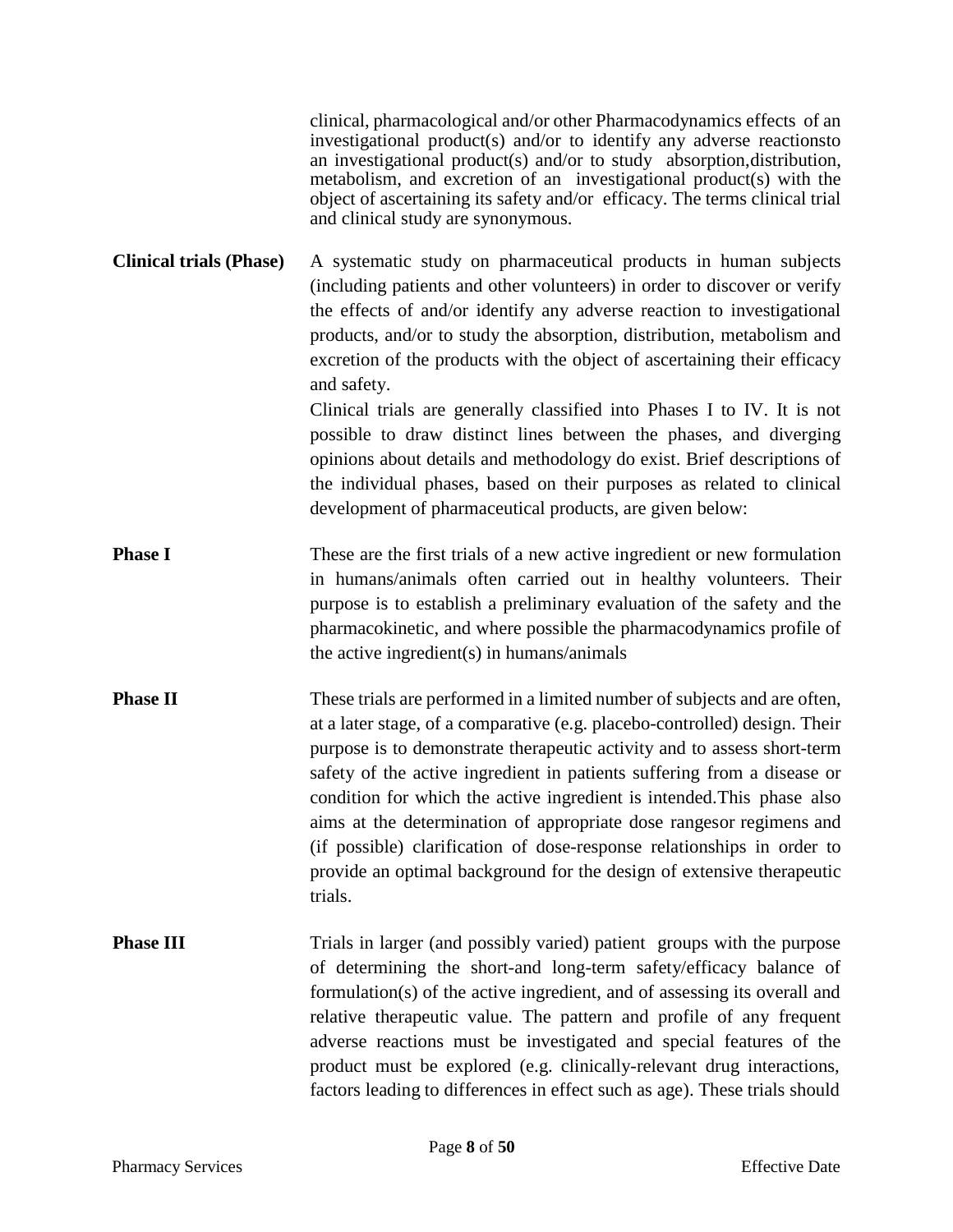preferably be of a randomized double-blind design, but other designs may be acceptable, e.g. long-term safety studies. Generally, the conditions under which these trials are carried out should be as close as possible to normal conditions of use.

- **Phase IV** Studies performed after marketing of the pharmaceutical product. Trials in phase IV are carried out on the basis of the product characteristics on which the marketing authorization was granted and are normally in the form of post-marketing surveillance, or assessmentof therapeutic value or treatment strategies. Although methods may differ, these studies should use the same scientific and ethical standard as applied in premarketing studies. After a product has been placed on market, clinical trials designed to explore new indications, new methods of administration or new combinations, etc. are normallyconsidered as trials for new pharmaceutical products.
- **Clinical Trial/Study Report** A written description of a trial/study of any therapeutic, prophylactic, diagnostic agent conducted in human subjects, in which the clinical and statistical description, presentations, and analyses are fully integrated into a single report (see the ICH Guideline for Structure and Content of Clinical Study Reports).
- **Clinical trial application** The clinical trial application (CTA) is the dossier that includes all documentation pertaining to the conduct of clinical trial in country according to the regulation. The dossier includes a cover letter, CV's of investigators, protocol and an investigator's brochure or product information etc. (Protocol and Investigator's brochure should be in accordance with ICH-GCP guidelines).
- **Compliance (in relation to trials)** Adherence to all the trial-related requirements, Good Clinical Practice (GCP) requirements, and the applicable regulatory requirements.
- **Comparator Product** An investigational or marketed product (i.e. active control) or placebo, used as a reference in a clinical trial.
- **Confidentiality** Prevention of disclosure, to other than authorized individuals, of a sponsor's proprietary information or of a subject's identity.
- **Contract** A written, dated, and signed agreement between two or more involved parties that sets out any arrangements on delegation and distribution of tasks and obligations and, if appropriate, on financial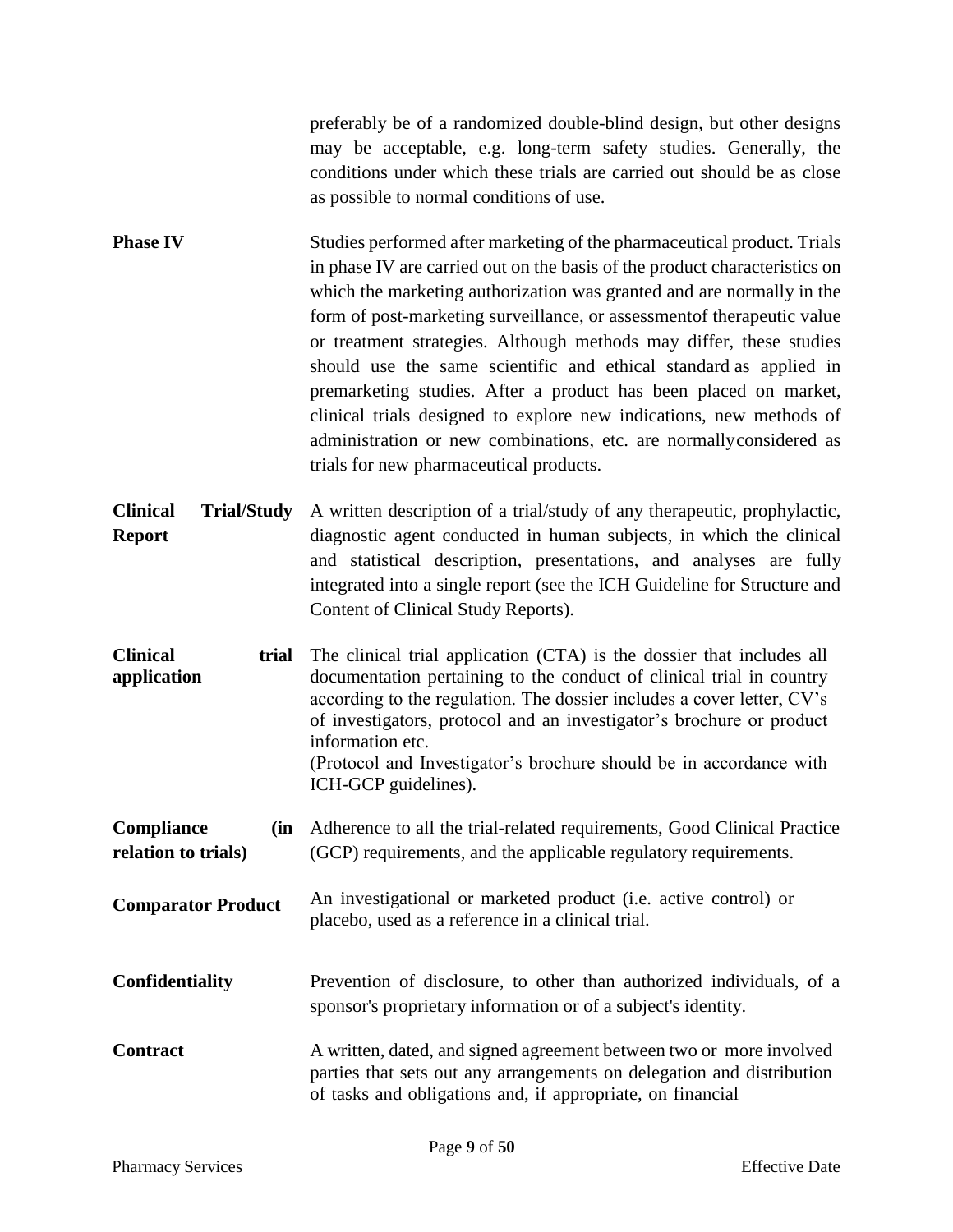matters. The protocol may serve as the basis of a contract.

**Contract Research Organization (CRO)** A person or an organization (commercial, academic, or other) contracted by the sponsor to perform one or more of a sponsor's trialrelated duties and functions.

**Coordinating Committee** A committee that a sponsor may organize to coordinate the conduct of a multicenter trial.

**Coordinating Investigator** An investigator assigned the responsibility for the coordination of investigators at different centers participating in a multicenter trial.

**Direct Access** Permission to examine, analyze, verify, and reproduce any records and reports that are important for evaluation of a clinical trial. Any party (e.g., domestic and foreign regulatory authorities, sponsor's monitors and auditors) with direct access should take all reasonable precautions within the constraints of the applicable regulatory requirement(s) to maintain the confidentiality of subjects' identities and sponsor's proprietary information.

**Documentation** All records, in any form (including, but not limited to, written, electronic, magnetic, and optical records, and scans, x-rays, and electrocardiograms) that describe or record the methods, conduct, and/or results of a trial, the factors affecting a trial, and the actions taken.

**Drug Regulatory Authority of Pakistan (DRAP)** Regulatory authority established in Pakistan for the purpose of regulating the Control of Therapeutic Goods. Regulates all activities related to import, procurement of raw and packing materials,production and import of finished drugs, export, sales, pricing, etc.

- **Essential Documents** Documents which individually and collectively permit evaluation of the conduct of a study and the quality of the data produced. (See Section 12 of these guidelines)
- **Good Clinical Practice (GCP)** A standard for the design, conduct, performance, monitoring, auditing, recording, analyses, and reporting of clinical trials that provides assurance, that the data and reported results are credible andaccurate, and the rights, integrity, and confidentiality of trial subjects are protected.
- **Herbal/Animal Medicinal Products** Plant/Animal-derived materials or products with therapeutic or other human or animal health benefits which contain either raw or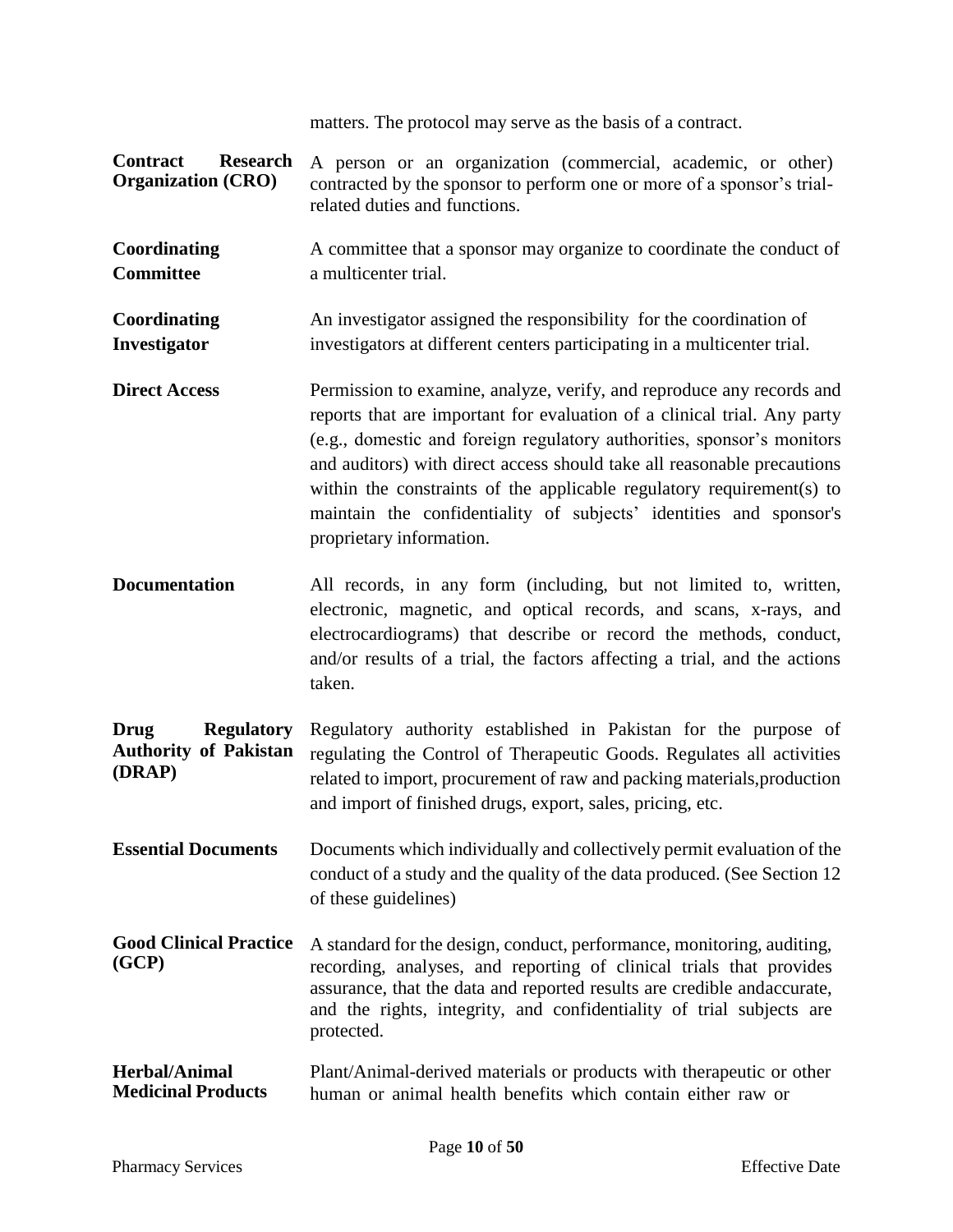processed ingredients from one or more plants/animals.

Independent **Monitoring Committee (IDMC) /Data and Safety Monitoring Board (DSMB) Data-** Independent data-monitoring committees that may be established by the sponsor to assess at intervals the progress of a clinical trial, the safety data, and the critical efficacy endpoints, and to recommend to the sponsor whether to continue, modify, or stop a trial.

- **Impartial Witness** A person, who is independent of the trial, who cannot be unfairly influenced by people involved with the trial, who attends the informed consent process if the subject or the subject's legally acceptable representative cannot read, and who reads the informed consent form and any other written information supplied to the subject.
- **Institutional Review Committee (IRC) or Institutional Review Board (IRB)** An independent body constituted of medical, scientific, and nonscientific members whose responsibility is to ensure the protection of the rights, safety and well–being of human subjects involved in a trial by, among other things, reviewing, approving, and providing continuing review of trial protocol and amendments and of the methods and material to be used in obtaining and documenting informed consent of the trial subjects and providing continuing review of trial protocol and amendments and of the methods and material to be used.
- **Informed Consent** A process by which a subject voluntarily confirms his or her willingness to participate in a particular trial, after having been informed of all aspects of the trial that are relevant to the subject's decision to participate. Informed consent is documented by means of a written, signed, and dated informed consent form. Informed consent should be in accordance with Section 4.8 of the ICH-GCP Guidelines, and should be in English, National (Urdu) & Local language. (See Annexure-III). **Inspection** The act by a regulatory authority (ies) of conducting an official review
- of documents, facilities, records, and any other resources that are deemed by the authority (ies) to be related to the clinical trial that may be located at the site of the trial, at the sponsor's and/or contract research organizations (CRO's) facilities, or at other establishments deemed appropriate by the regulatory authority (ies).
- **Institution** (**Medical**) Any public or private entity or agency or medical or dental facility where clinical trials are conducted.
- **Interim Clinical Trial/Study Report** A report of intermediate results and their evaluation based on analyses performed during the course of a trial.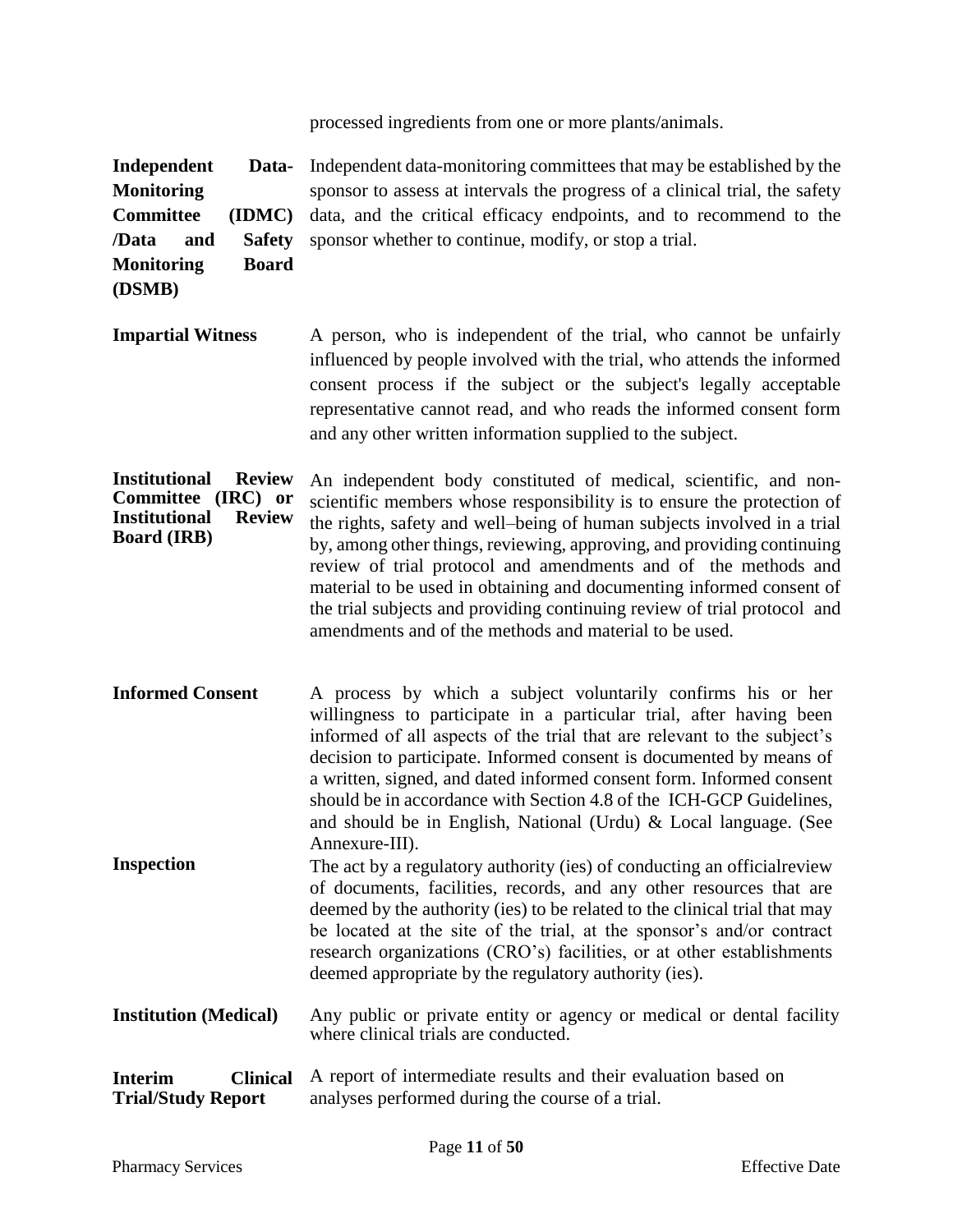| Investigational<br><b>Medicinal</b><br><b>Products</b><br>(IMPs) | A pharmaceutical form of an active ingredient or placebo being tested<br>or used as a reference in a clinical trial, including a registered product<br>when used or assembled (formulated or packaged) in a way different<br>from the approved form, or when used for an unapproved indication or<br>when used to gain further information about an approved use.                   |
|------------------------------------------------------------------|-------------------------------------------------------------------------------------------------------------------------------------------------------------------------------------------------------------------------------------------------------------------------------------------------------------------------------------------------------------------------------------|
| Investigator                                                     | A person responsible for the conduct of the clinical trial at a trial site. If<br>a trial is conducted by a team of individuals at a trial site, the<br>investigator is the responsible leader of the team and may be called the<br>principal investigator. Principle Investigator will be responsible for<br>whole Clinical Studies / Trial.                                       |
| Investigator<br><b>Institution</b>                               | A person responsible for the conduct of the clinical trial at a trial site. If<br>a trial is conducted by a team of individuals at a trial site, the<br>investigator is the responsible leader of the team and may be called the<br>principal investigator.                                                                                                                         |
| Investigator's<br><b>Brochure</b>                                | A compilation of the available clinical and non-clinical data on the<br>investigational product(s) which is relevant to the study of the<br>investigational product(s) in human subjects or animals. Investigator<br>brochure should be in accordance with Section 7 of ICH-GCP<br>guidelines, as per Rule 15 of the Bio-Study Rules 2017. (See Section<br>11 of these guidelines). |
| <b>Manufacture</b>                                               | All operations that include purchase of materials and products<br>production, quality control, release, storage, shipment (from storage<br>related to manufacturing site) of finished products, and related<br>controls.                                                                                                                                                            |
| <b>Manufacturer</b>                                              | A company that carries out at least one step of production as well as<br>the final release of the finished product.                                                                                                                                                                                                                                                                 |
| <b>Monitoring</b>                                                | The act of overseeing the progress of a clinical trial, and of ensuring that<br>it is conducted, recorded, and reported in accordance with the protocol,<br>Standard Operating Procedures (SOPs), Good Clinical Practice (GCP),<br>the Bio-Study Rules 2017, DRAP Act 2012 and the rules made under.                                                                                |
| <b>Monitoring Plan</b>                                           | A document that describes the strategy, methods, responsibilities, and<br>requirements for monitoring the trial.                                                                                                                                                                                                                                                                    |
| <b>Monitoring Report</b>                                         | A written report from the monitor to the sponsor after each site visit                                                                                                                                                                                                                                                                                                              |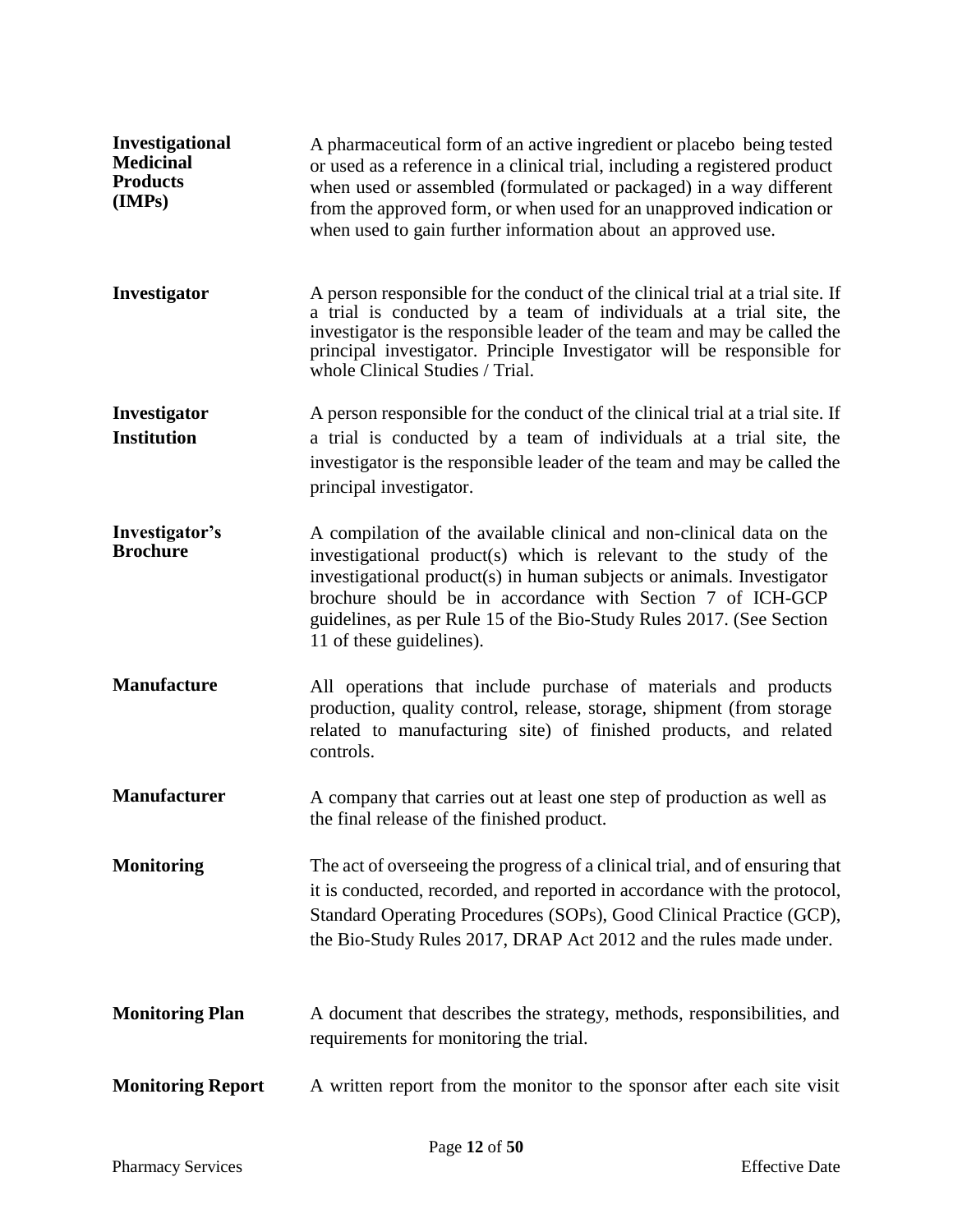|                                                                              | and/or other trial-related communication according to the sponsor's<br>SOP <sub>s</sub> .                                                                                                                                                                                                                                                                                                                                                                                    |  |  |
|------------------------------------------------------------------------------|------------------------------------------------------------------------------------------------------------------------------------------------------------------------------------------------------------------------------------------------------------------------------------------------------------------------------------------------------------------------------------------------------------------------------------------------------------------------------|--|--|
| <b>Multi-center Trial</b>                                                    | A clinical trial conducted according to a single protocol but at more<br>than one site, and therefore, carried out by more than one investigator.                                                                                                                                                                                                                                                                                                                            |  |  |
| <b>Opinion</b> (in relation to<br>Independent<br><b>Ethics</b><br>Committee) | The judgment and/or the advice provided by an Independent Ethics<br>Committee (IEC).                                                                                                                                                                                                                                                                                                                                                                                         |  |  |
| <b>Product</b><br>(synonym:<br>medical product)                              | A drug in a pharmaceutical dosage form, a medical device or a<br>cosmetic, having a singular identity, composition, characteristics and<br>origin.                                                                                                                                                                                                                                                                                                                           |  |  |
| <b>Protocol</b>                                                              | A document that describes the objective(s), design, methodology,<br>statistical considerations, and organization of a clinical trial. The<br>protocol usually also gives the background and rationale for the trial,<br>but these could be provided in other protocol referenced documents.<br>Throughout these Guideline the term protocol refers to protocol and<br>protocol amendments. The protocol should be in accordance with<br>section 6 of the ICH-GCP guidelines. |  |  |
| <b>Protocol Amendment</b>                                                    | A written description of a change(s) to or formal clarification of a<br>clinical trial protocol.                                                                                                                                                                                                                                                                                                                                                                             |  |  |
| <b>Quality</b><br><b>Assurance</b><br>(QA)                                   | All those planned and systematic actions that are established to ensure<br>that the trial is performed and the data are generated, documented<br>(recorded), and reported incompliance with Good Clinical Practice<br>(GCP) and the applicable regulatory requirement(s).                                                                                                                                                                                                    |  |  |
| <b>Quality Control (QC)</b>                                                  | The operational techniques and activities undertaken within the quality<br>assurance system to verify that the requirements for quality of the trial-<br>related activities have been fulfilled.                                                                                                                                                                                                                                                                             |  |  |
| <b>Randomization</b>                                                         | The process of assigning trial subjects to treatment or control groups<br>using an element of chance to determine the assignments in order to<br>reduce bias.                                                                                                                                                                                                                                                                                                                |  |  |
| <b>Registered Product</b>                                                    | Any product approved or permitted to be marketed in the country by<br><b>DRAP</b>                                                                                                                                                                                                                                                                                                                                                                                            |  |  |
| <b>Adverse</b><br><b>Serious</b><br>Event<br>serious<br><b>or</b>            | Any untoward medical occurrence that at any dose:<br>- Results in death.                                                                                                                                                                                                                                                                                                                                                                                                     |  |  |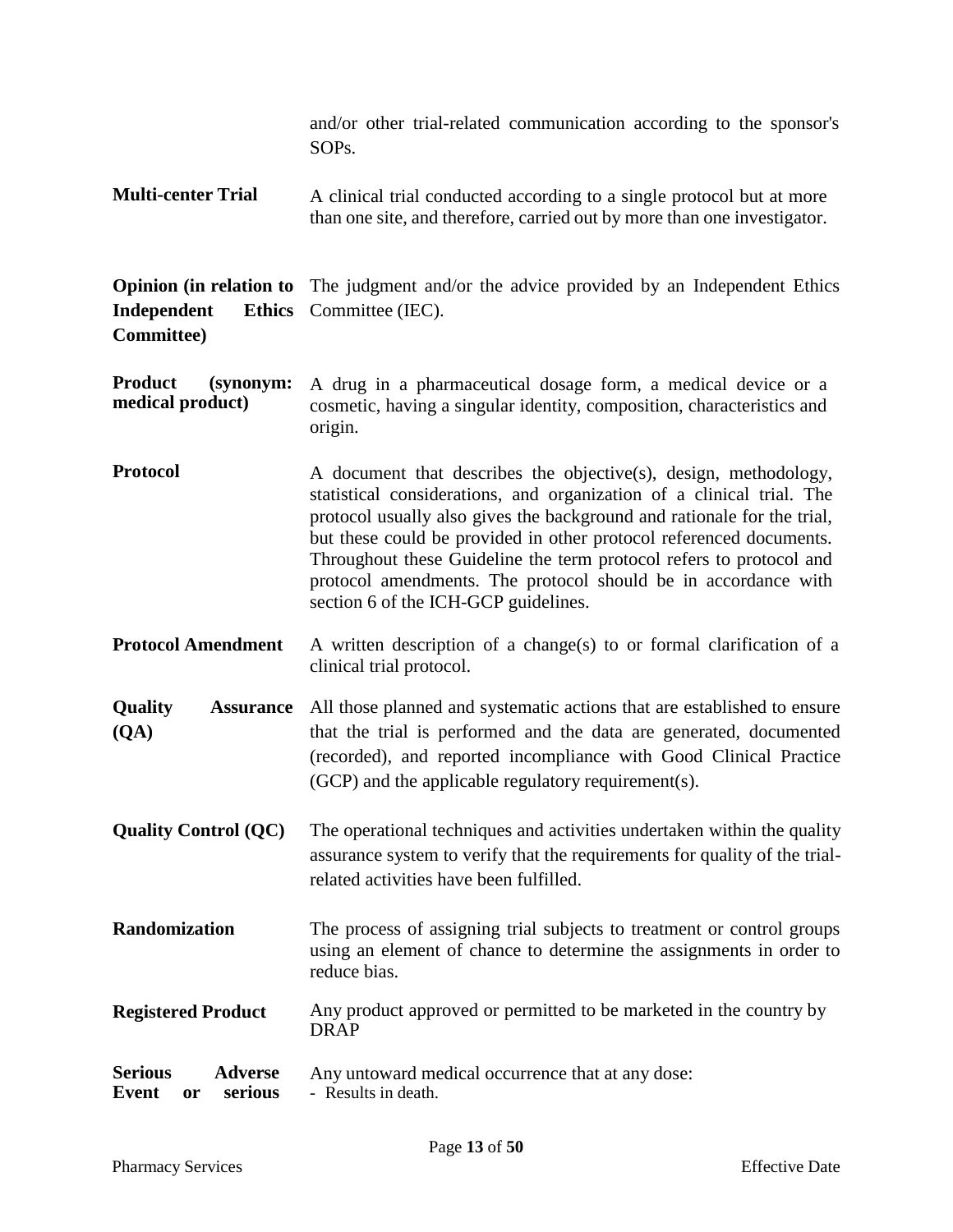| <b>Adverse</b><br><b>Drug</b><br><b>Reaction</b> | - Is life -threatening.<br>inpatient<br>requires<br>hospitalization<br>or prolongation<br>existing<br>of<br>hospitalization<br>results in persistent or significant disability/in capacity, or<br>$\overline{\phantom{a}}$<br>- Results in a congenital anomaly/birth defect.                                                                                                                                                                                                                                                                                         |  |  |  |
|--------------------------------------------------|-----------------------------------------------------------------------------------------------------------------------------------------------------------------------------------------------------------------------------------------------------------------------------------------------------------------------------------------------------------------------------------------------------------------------------------------------------------------------------------------------------------------------------------------------------------------------|--|--|--|
| Side effect                                      | Unintended effect occurring at normal dose related to<br>the<br>pharmacological properties of a drug.                                                                                                                                                                                                                                                                                                                                                                                                                                                                 |  |  |  |
| <b>Source Documents</b>                          | Original documents, data, and records (e.g. hospital records, clinical<br>and office charts, laboratory notes, memoranda, subjects' diaries or<br>evaluation checklists, pharmacy dispensing records, recorded data<br>from automated instruments, copies or transcriptions certified after<br>verification as being accurate copies, microfiches, photographic<br>negatives, microfilm or magnetic media, x-rays, subject files, and<br>the pharmacy, at the laboratories and at<br>records kept at<br>medico-technical departments involved in the clinical trial). |  |  |  |
| <b>Sponsor</b>                                   | An individual, company, institution, or organization which takes<br>responsibility for the initiation, management, and/or financing of a<br>clinical trial.                                                                                                                                                                                                                                                                                                                                                                                                           |  |  |  |
| <b>Sponsor-Investigator</b>                      | An individual who both initiates and conducts, alone or with others,<br>clinical trial, and under whose immediate direction the<br>a<br>investigational product is administered to, dispensed to, or used by a<br>subject. The term does not include any person other than an individual<br>(e.g., it does not include a corporation or an agency). The obligations<br>of a sponsor-investigator include both those of a sponsor and those of<br>an investigator.                                                                                                     |  |  |  |
| Sub investigator                                 | Any individual member of the clinical trial team designated and<br>supervised by the investigator at a trial site to perform critical trial-<br>related procedures and/or to make important trial-related decisions,<br>(e.g., associates, residents, research fellows). See also Investigator.                                                                                                                                                                                                                                                                       |  |  |  |
| Subject/Trial<br><b>Subject</b>                  | In this guideline, subject means animal and/or human participants in<br>a clinical trial.<br>An individual who participates in a clinical trial, either as a recipient<br>of the investigational product(s) or as a control.                                                                                                                                                                                                                                                                                                                                          |  |  |  |
| <b>Identification</b><br><b>Subject</b><br>Code  | A unique identifier assigned by the investigator to each trial subject toprotect<br>the subject's identity and used in lieu of the subject's name when the<br>investigator reports adverse events and/or other trial related data.                                                                                                                                                                                                                                                                                                                                    |  |  |  |
| <b>Trial Site</b>                                | The location(s) where trial-related activities are actually conducted.                                                                                                                                                                                                                                                                                                                                                                                                                                                                                                |  |  |  |
| <b>Adverse</b><br><b>Unexpected</b>              | An adverse reaction, the nature or severity of which is not consistent<br>with the applicable product information (e.g., Investigator's Brochure                                                                                                                                                                                                                                                                                                                                                                                                                      |  |  |  |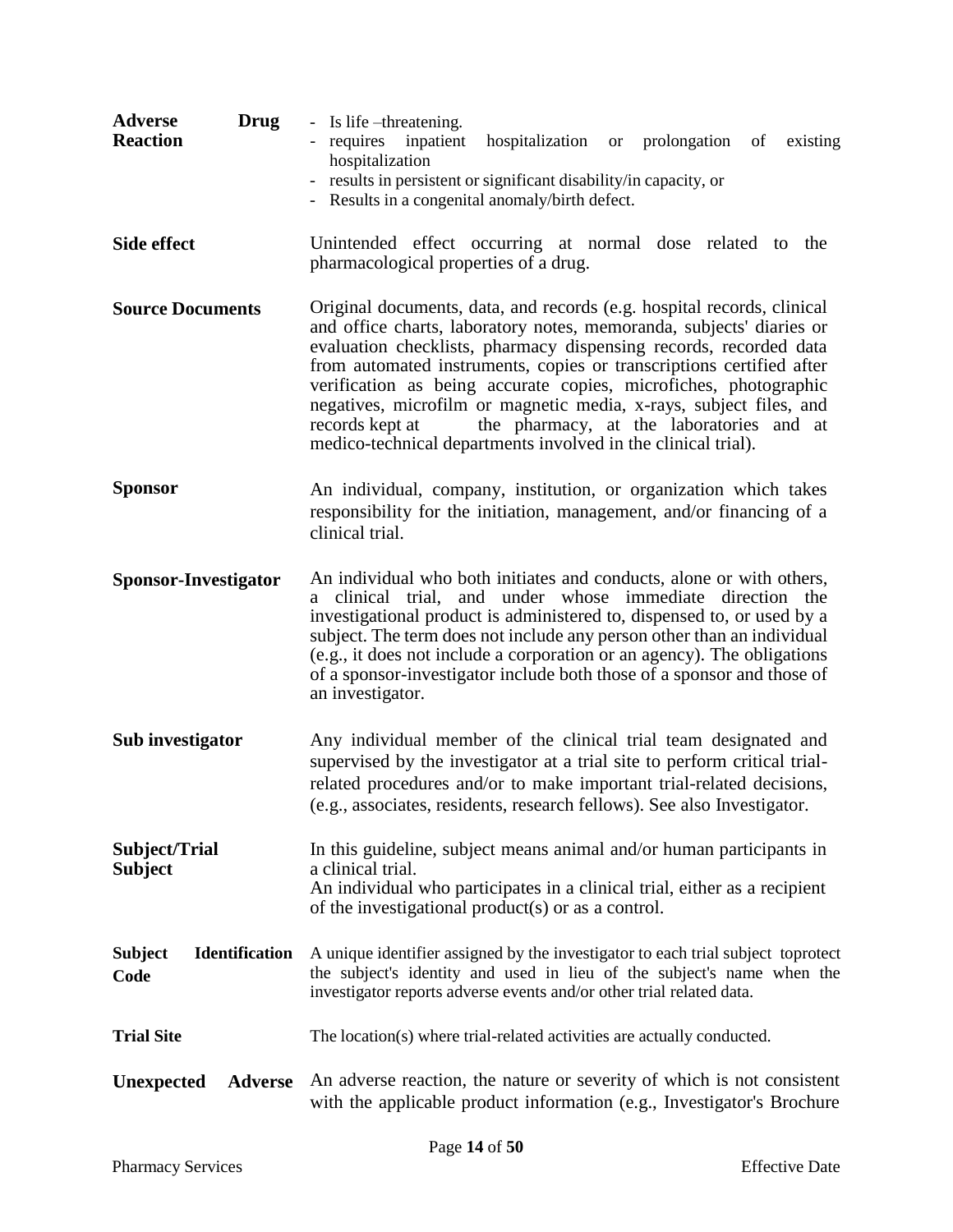| <b>Drug Reaction</b>                         | for an unapproved investigational product or package insert/summary<br>of product characteristics for an approved product) (see the ICH<br>guidelines (e.g., E2A (clinical safety data management), for Clinical<br>Safety Data Management: Definitions and Standards for Expedited<br>Reporting). |
|----------------------------------------------|----------------------------------------------------------------------------------------------------------------------------------------------------------------------------------------------------------------------------------------------------------------------------------------------------|
| Unregistered<br><b>Product</b>               | Any product that is not registered or permitted to be marketed in the<br>country by the DRAP.                                                                                                                                                                                                      |
| <b>Well-being</b><br>(of the trial subjects) | The physical and mental integrity of the subjects in a clinical trial.                                                                                                                                                                                                                             |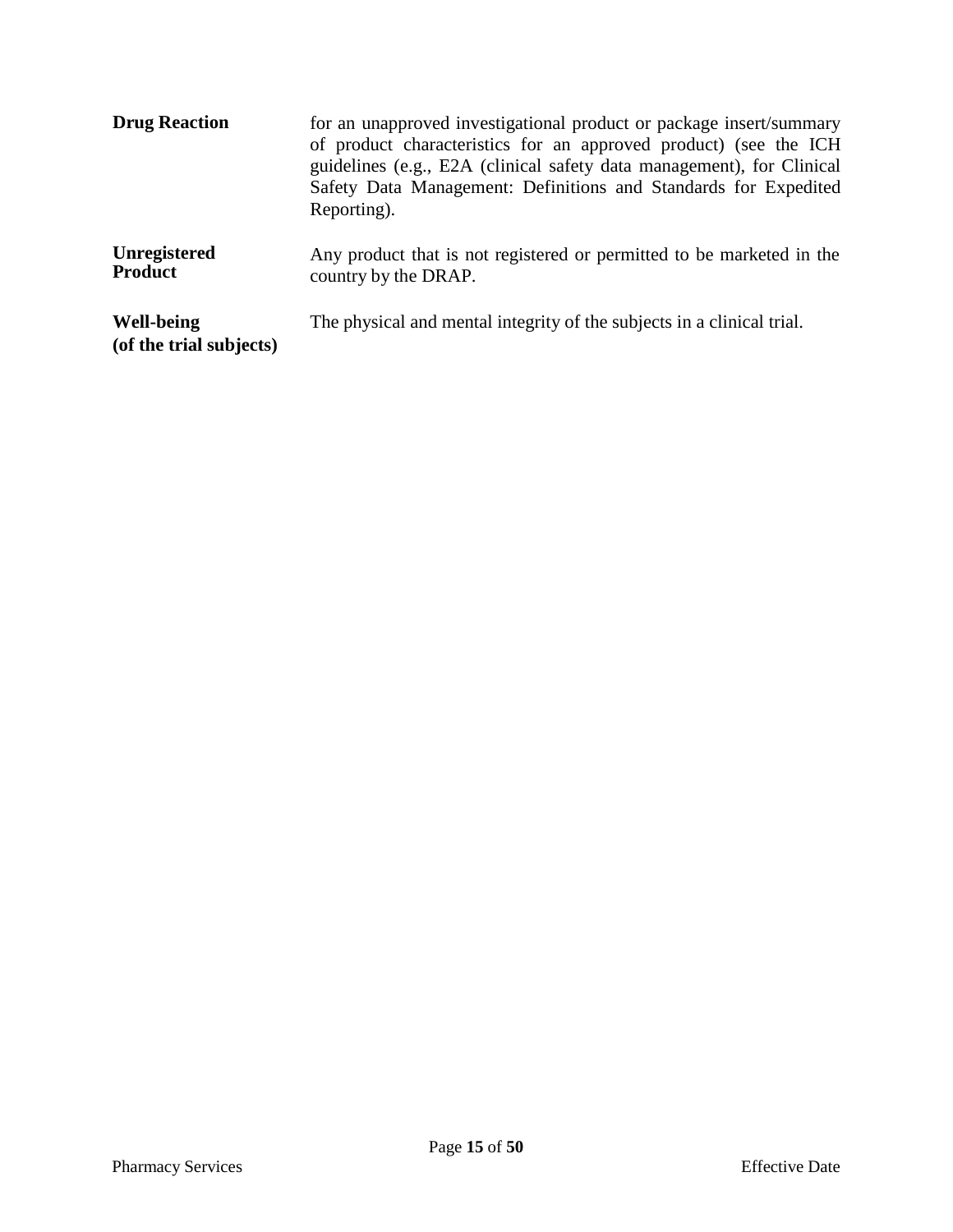# <span id="page-15-0"></span>**3. INTRODUCTION**

These guidelines as outlined are drawn in conformity with the legal requirements of the Bio-Study Rules 2017, Drug Act 1976 and DRAP Act, 2012 and the rules framed there under. It is required that all the therapeutic goods and health products used in Pakistan are registered with the Drug Regulatory Authority of Pakistan (DRAP) and any clinical trial using such registered or unregistered products must receive written approval (i.e. license for Clinical Trial Site & Clinical Studies) from DRAP, under the Bio-Study Rules 2017 for that purpose.

These guidelines set out the procedures that should be followed by applicants who wish to conduct clinical trials in Pakistan and the steps that DRAP will take to review, evaluate and permit the conduct of such trials.

The review and approval process in Pakistan expected to take on average 60 to 90 working days from the time the completed application is received by the Division of Pharmacy Services in DRAP.

Approval by DRAP for conduct of the clinical trial does not absolve the applicant from compliance with all laws and regulations in Pakistan.

# <span id="page-15-1"></span>**4. RESPONSIBILITIES OF STAKEHOLDERS INVOLVED IN CLINICAL TRIAL ACTIVITIES:**

## <span id="page-15-2"></span>**4.1 Following Stakeholders are involved in clinical trial activities**

#### **a. DRAP:**

Drug Regulatory Authority of Pakistan is the National Regulatory Agency (NRA), responsible for issues related to safety, quality, efficacy, handling and use of investigational products in clinical trials under Rule 3 and 7 of the Bio-Study Rules 2017 and sub-section (c) (ix) of section 7 of Drug Regulatory Authority of Pakistan Act, 2012.

No person may carry out any clinical trial in Pakistan, in respect of any drug unless he or she is in possession of a certificate / license issued by DRAP.

# <span id="page-15-3"></span>**b. National Bio Ethics Committee of Pakistan Health Research Council, Islamabad.**

NBC-PHRC is responsible for ethical approval of all Clinical Trials to be conducted in Pakistan, prior approval from NBS-PHRC, is mandatory for CTA to DRAP, as per Rule 9(1) of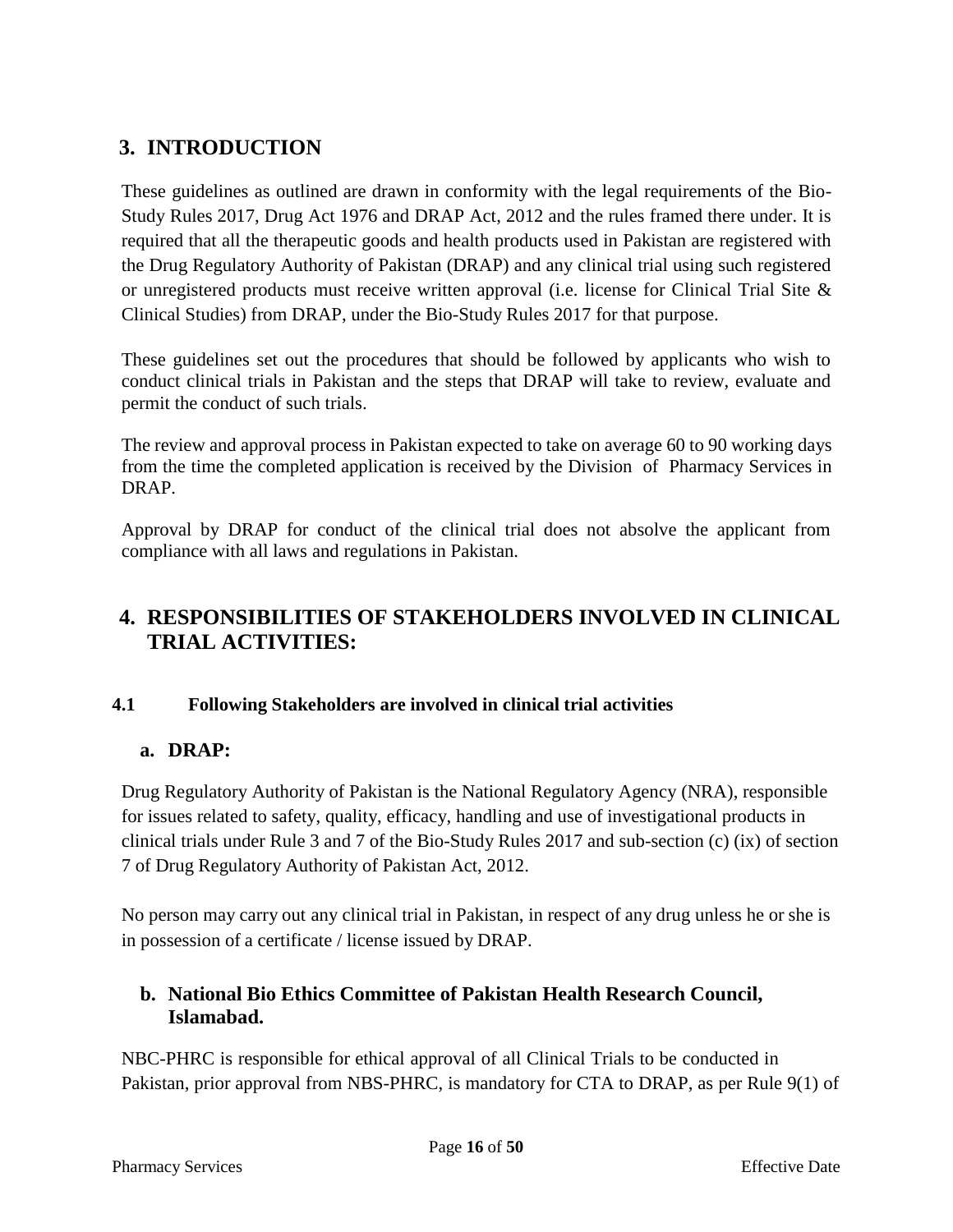the Bio-Study Rules 2017.

## <span id="page-16-0"></span>**c. Public or Private Health Institution's IRC / IRB:**

As per Rule 9(1) & (3) of the Bio-Study Rules 2017.IRB / IRC of the Public or Private Health Institutions shall be responsible for ethical clearance & periodic review of the clinical trial, being carried out in the institution, and submission of their reports to the CSC.

## **d. PPMA and Pharma Bureau**

<span id="page-16-1"></span>As per rule 13 (1) sub-rule (i), one representative of Pakistan Pharmaceutical Manufacturer Association and the Pharma Bureau, each having fifteen years of experience and expertise of conducting Clinical Trials and BA or BE studies, to be nominated by the Authority as observer for the CSC.

#### **4.2. Procedure for involvement, communication & documentation**

Above mentioned all stakeholders are involved in Clinical Trials oversight activities & actively participate through the platform of CSC. Chairman NBC-PHRC or his nominee is an ex-officio member of the CSC. Whereas representative from PPMA & Pharma Bureau participate as observer in the CSC meetings.

Whenever feedback or documentation transfer is required, the stakeholder may utilize CSC platform or may officially submit a request to the CSC if there are any queries about Clinical Trials or any other matter.

# <span id="page-16-2"></span>**5. [GUIDELINES FOR THE SUBMISSION, REVIEW & EVALUATION OF](#page-16-2)  [APPLICATION FOR THE CONDUCT OF CLINICAL TRIALS](#page-16-2)**

# **5.1. Where to Apply?**

<span id="page-16-3"></span>The application to conduct a clinical trial in Pakistan should be submitted to:

**Chairman CSC / Director**, Division of Pharmacy Services, Drug Regulatory Authority of Pakistan 3<sup>rd</sup> Floor, T.F Complex, 7 – Mauve Area, G-9/4, Islamabad.

Or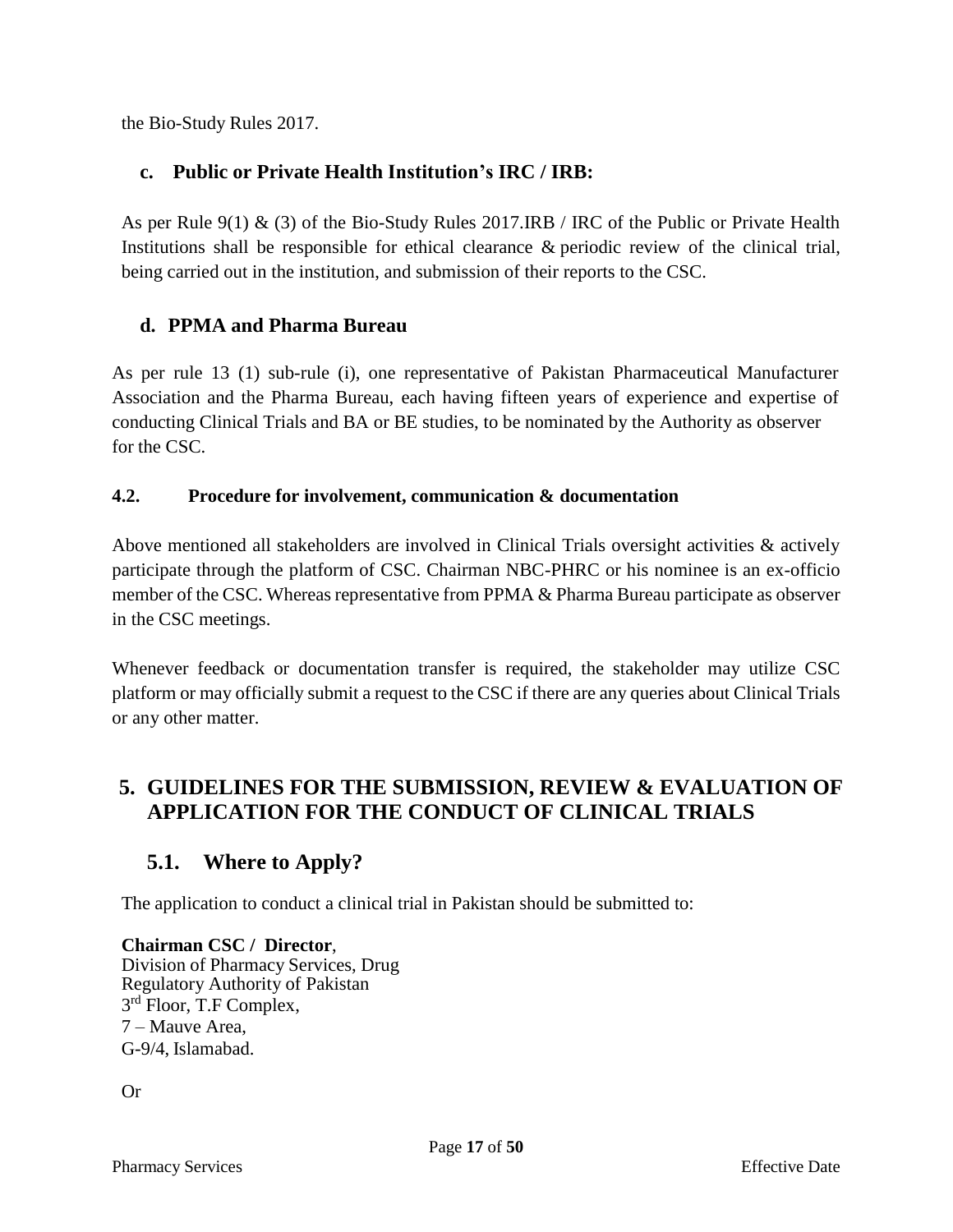**Secretary CSC / Additional Director**, Division of Pharmacy Services, Drug Regulatory Authority of Pakistan 3<sup>rd</sup> Floor, T.F Complex, 7 – Mauve Area, G-9/4, Islamabad.

# **5.2. Who can apply?**

<span id="page-17-0"></span>The Sponsor or the Principal investigator who intends to conduct a clinical trial in Pakistan shall make the application.

# **5.3. Application Fee**

<span id="page-17-1"></span>Every application for conducting a clinical trial shall be accompanied with a nonrefundable processing fee, as approved and notified by the Authority. The fee shall be paid in the bank account of Drug Regulatory Authority of Pakistan.

# **5.4. The Clinical Trial Site & Clinical Trials Application Form (CTA)**

- <span id="page-17-2"></span>i. Application for approval of Clinical Trial Site shall be made on prescribed Form I of the Bio-Study Rules 2017.
- ii. Application for authorization of the conduct of a Clinical Trial shall be made on prescribed Form II of the Bio-Study Rules 2017.
- iii. Application for Renewal of License of the Clinical Trial Site, shall be made on prescribed Form III of the Bio-Study Rules 2017.
- iv. All Application forms are available at the DRAP Head Office or on the DRAP website (www.dra.gov.pk)
- v. Only one copy of completed form shall be submitted for each application.
- vi. The application should be submitted in writing, in the format and numbering as set out in the Application Forms. The text and diagrams must be clear and legible (use 12 pt. Times New Roman font).
- vii. The detail requested in the application form should be completed briefly but in full, to enable quick review of studies. However, each section should be cross-referenced to the detail in the Trial Protocol, Investigators Brochure, and other appended documentation. Trial Protocol & Investigator Brochure should be in accordance with Section 6 &Section 7 of the ICH-GCP Guidelines respectively.

# <span id="page-17-3"></span>**5.5. Presentation of the Application**

The application should be bound in a single volume (or series of volumes) and the pages of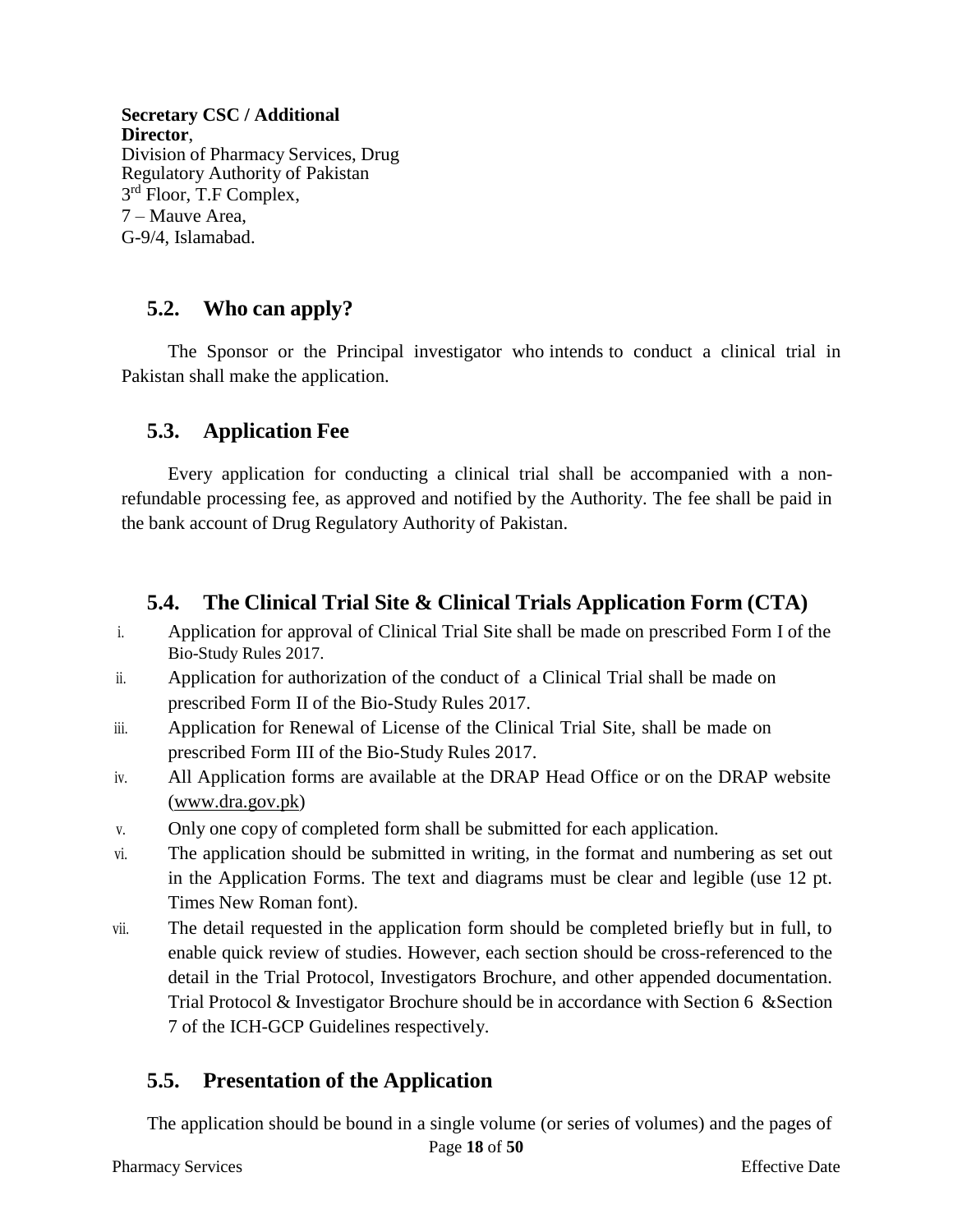the CTA numbered sequentially. The appended documents should be bound together with the application, with tabbed sections identifying each appended document.

### **5.6. Supporting documentations**

<span id="page-18-0"></span>Complete, legible copies of key (peer reviewed) publications supporting the information in the application should be attached. They should be cross-referenced from within the CTA text. Additional data will be requested as and when necessary. Requests for additional publications may delay the application.

#### **5.7. Electronic format**

<span id="page-18-1"></span>The Protocol, Investigators Brochure, and Reference publications should also be supplied on appropriate data storage device. Microsoft Word version 7 or later is an acceptable format, as well as Portable Document Format (PDF) files.

## **5.8. Language**

<span id="page-18-2"></span>Application for Clinical Trial License must be in English. All other data, particulars supporting documentations, labels and package inserts must also be in English.

When supporting documentation is not originally in English, a copy of the document in its original language, accompanied by authenticated translation in English shall be submitted.

## **5.9. Confidentiality**

<span id="page-18-3"></span>Drug Regulatory Authority of Pakistan commits to maintain the confidentiality of any information submitted as part of a clinical trial application, supporting documents or associated correspondence.

# <span id="page-18-4"></span>**6. Clinical Studies Committee (Experts Committee / Advisory Committee)**

#### **6.1. Selection:**

As per Rule 13(1) of the Bio-Study Rules 2017, the DRAP consider and nominate the experts with requisite qualification & experience and the nominated names of experts are forwarded to the Federal Government for approval. After the approval of Federal Government, the Clinical Studies Committee is notified in the official gazette of Pakistan.

#### **6.2. Composition**

As per Rule 13(1) of the Bio-Study Rules 2017, following experts are members of CSC: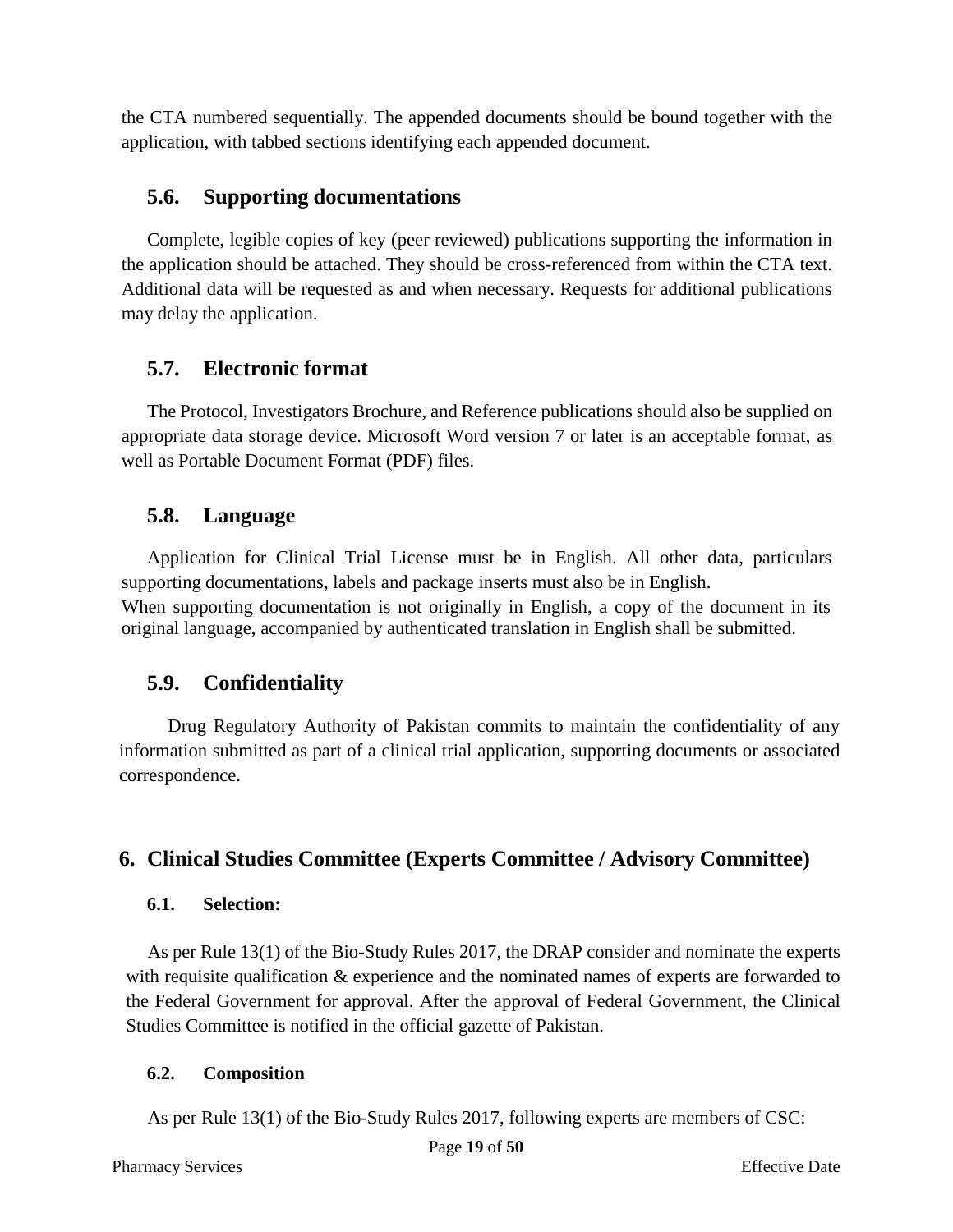- (a) Director, Division of Pharmacy Services, DRAP, who shall be its ex-officio Chairman;
- (b) Additional Director or Deputy Director, Division of Pharmacy Services, DRAP, who shall be its ex-officio Secretary;
- (c) Chairman, Pakistan Health Research Council or his nominee who may be directly involved in conduct of clinical trials or having experience of conducting clinical trials;
- (d) one clinical pharmacist, from a renowned hospital, having at least five years of experience, to be nominated by the Authority;
- (e) one professor of pharmacology, to be nominated by the Authority;
- (f) one professor of pharmacy, having background of bio-pharmaceutics to be nominated by the Authority;
- (g) one clinician or physician or medical specialist having at least fifteen years of experience, to be nominated by the Authority;
- (h) one statistician, having background of designing and evaluating clinical studies with five years of experience or pharmaceutical professional having five years of experience in educational or professional services or practice of statistics, to benominated by the Authority;
- (i) one representative of Pakistan pharmaceutical manufacturer association and the Pharma bureau, each having fifteen years of experience and expertise of conducting clinical trials and BA or BE studies, to be nominated by the Authority as observer; and
- (j) Co-opted member to be nominated by the committee for therapeutic goods or any other specific matter.

#### **6.3. Term of reference (TOR)**

- **6.3.1.** The members, other than ex-officio members, of the CSC shall hold office for a period of three years and shall be eligible for re-nomination for one more time.
- **6.3.2.** As per section 18 (2) of the DRAP Act 2012, no person shall be the member of the Board or Director if he has immediate family members (parent, child, sibling,or spouse) as senior officials or owners of concern dealing in therapeutic goods.
- **6.3.3.** The quorum to constitute a meeting of the CSC shall not be less than five members.
- **6.3.4.** As per Rule 13(5) of the Bio-Study Rules 2017, the CSC may constitute a subcommittee for the performance of any of its functions.
- **6.3.5.** As per Rule 13(6) of the Bio-Study Rules 2017, the CSC may co-opt any subject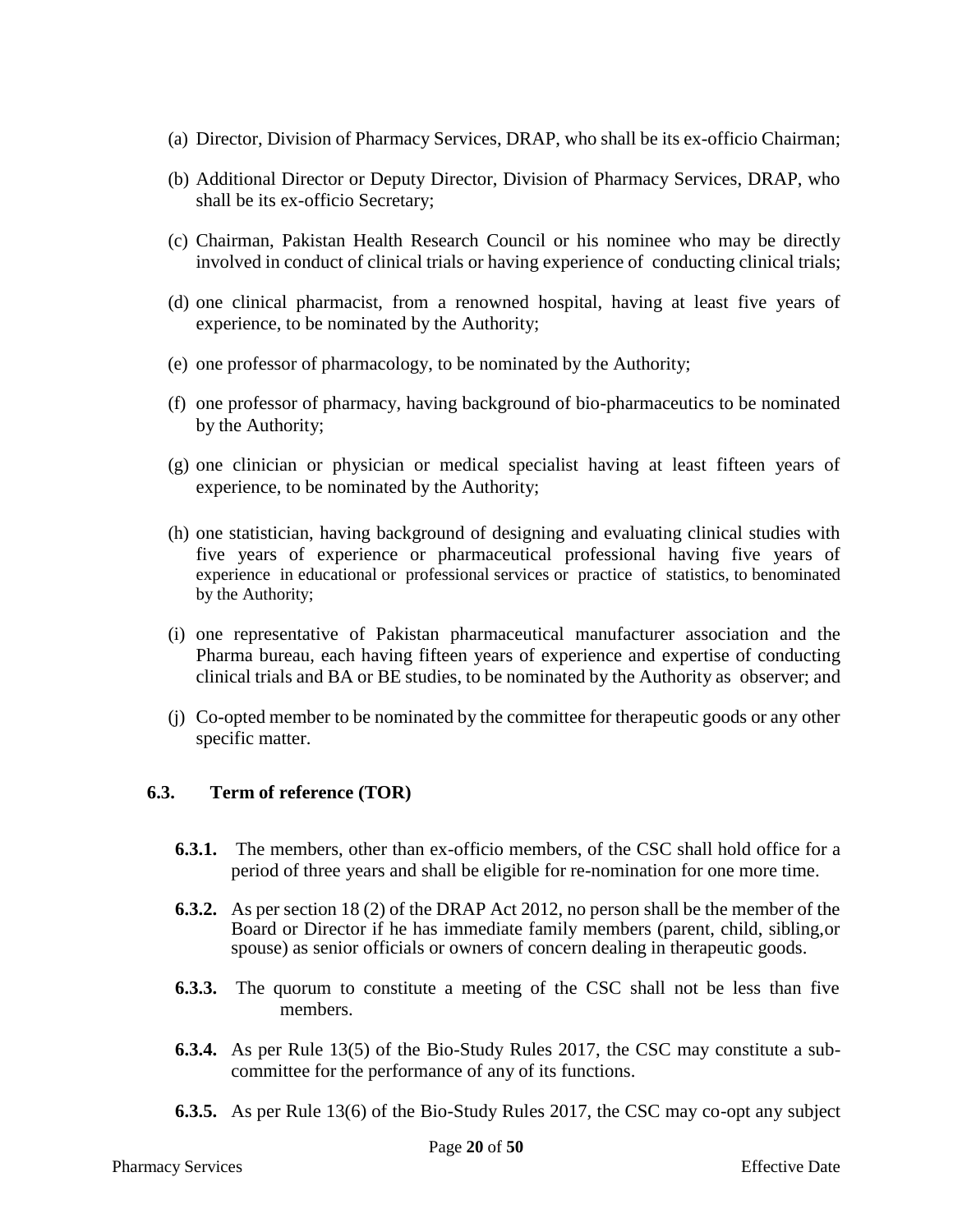related expert person having vast experience in the relevant field for advice on any particular matter under consideration.

**6.3.6.** As per Rule 13(9) of the Bio-Study Rules 2017, the CSC may delegate any of its powers to Chairman of the Committee in writing with appropriate justification.

#### **6.4. Functions & Responsibilities**

As per Rule 13(4) of the Bio-Study Rules 2017, the CSC shall perform the following functions, namely: -

- a. screening, assessment, review and evaluation of applications for license of clinical trials, clinical trial sites, BA or BE studies, center and CRO;
- b. screening, assessment, review and evaluation of applications for approval or registration of clinical trials and BA or BE studies;
- c. inspection of the premises prior to grant of license, approval of clinical trial, BA or BE study and during and after the completion of the trial or study, if so desired, by a panel constituted by the CSC and any co-opted member under sub-rule (6) of rule 13, any site where clinical trial and BA or BE study is planned to be conducted, to satisfy itself of the observance of conditions, guidelines or criteria as notified by the DRAP;
- d. grant, reject or suspend approval of a clinical trial and BA or BE study;
- e. Grant, reject or suspend a license to center, clinical trial site, CRO and laboratory.
- f. Evaluate the continuing review report on clinical trials and BA or BE studies submitted periodically by the IRB, sponsor, CRO or investigator and centers, as the case may be.
- g. Renewal or extension of approval or registration to a clinical trial and BA or BE study.
- h. Renewal of license to center, clinical trial site, CRO and laboratory.

#### **6.5. Management of Potential Conflict of Interest**

#### **6.5.1. Conflict of Interest for CSC members:**

All the members of the CSC shall declare the conflict of interest at the time of their nomination, in accordance with the DRAP's management on Conflict of Interest.

In case a member of CSC become a principal investigator/applicant for a clinical study, he/she will declare his/her conflict of interest for that specific trial/study & he/she will not participate in the decision of that specific application.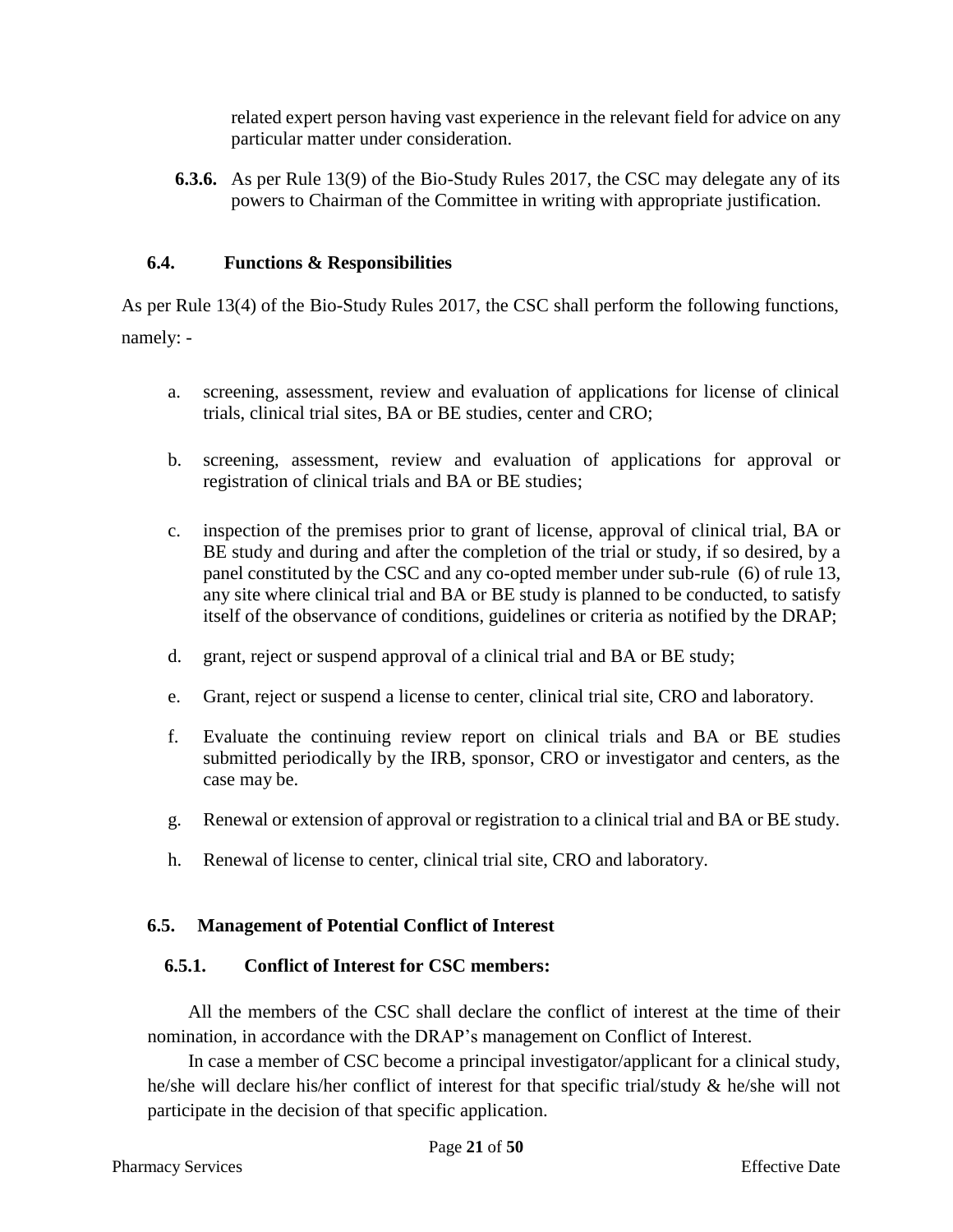# **6.5.2. Potential Conflict of Interest for members of Independent Ethics Committee / Ethics Review Committee (ERC) or Institutional Review Board (IRB):**

None of the member of any Independent Ethics Committee / Ethics Review Committee (ERC) or Institutional Review Board (IRB) may be part of the Clinical Studies for which permission is granted by that Independent Ethics Committee / Ethics Review Committee (ERC) or Institutional Review Board (IRB).

# <span id="page-21-0"></span>**7. PROCEDURES FOR REVIEW AND APPROVAL OF APPLICATION**

#### **7.1. Completeness of application form, document and fee**

On receipt, Division of Pharmacy Services, DRAP will screen the application within 10 working days for its completeness. Application for conduct of clinical studies shall essentially be complete in the first instance if it includes all documents, study Protocol & Investigator Brochure should be in accordance with Section 6 & Section 7 of the ICH- GCP Guidelines respectively, and appendices and one copy of the complete checklist.

All applications thoroughly reviewed and evaluated by the Division of Pharmacy Services, and all technical documents (Clinical & Non-Clinical Data, Investigator's Brochure & Study Protocol) are shared with expert members of CSC for technical evaluation  $\&$ comments if any. Thereafter, applications shall be placed before the CSC in its upcoming meeting for the consideration.

All applications should be accompanied with prescribed fee.

## **Application Reference Number**

When an application is received, an acknowledgement of receipt will be issued with a reference number for each application. This reference number must be stated in all correspondence concerning the application.

## **7.2. Supplementary Information and Updates**

Any new information available for the product such as adverse effects, changes in formulation or manufacturer for the active ingredients or finished products must be reported to DRAP. If changes such as protocol amendments, consent form updates and additional trial sites are made, DRAP must be immediately informed. The DRAP may request for further supplementary data or documentation when appropriate.

In case additional quantity of study medication(s), additional trial site(s), additional new product, additional manufacturing site/re-packer, additional port of entry, and change of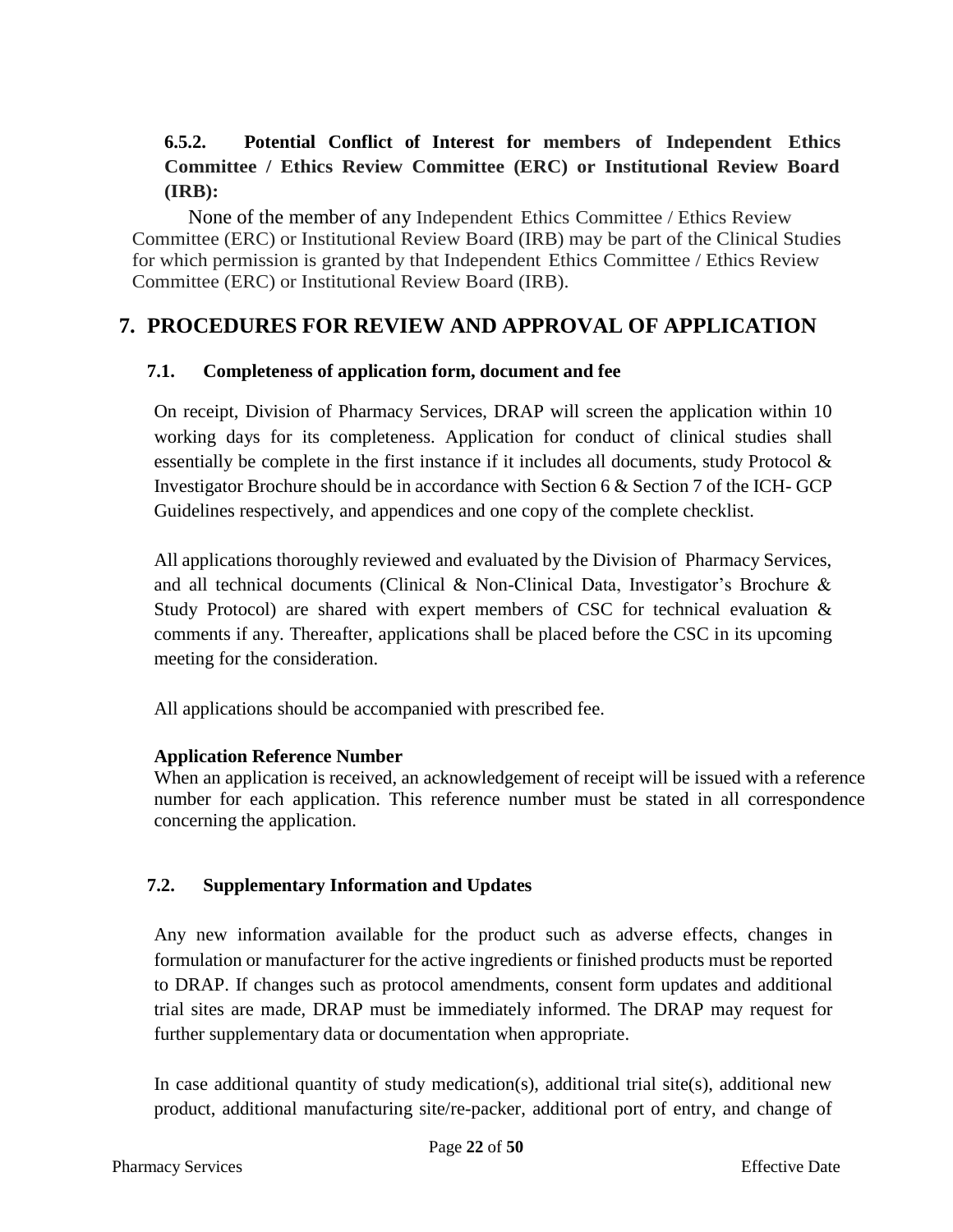applicant, extension of product's shelf life or a new protocol, that should be in accordance with Section 6 of the ICH-GCP guidelines, is required. A new CTA must be made where the sponsor/PI will need to fill in the relevant section where changes applied.

## **7.3. Experts review**

Technical documents (Non-Clinical Data, Clinical Data, Investigator's Brochure & Study Protocol) of every Clinical Study application shared electronically for technical evaluation, review  $\&$  comments by the CSC expert members. After receipt of any comments, all comments received from experts will be placed before CSC for decision. The application if required, maybe reviewed by experts designated / nominated by Clinical Studies Committee (CSC). There will be confidentiality agreement with the reviewers and committee members to ensure that the content of the application remains confidential.

The initial review may result in queries that need to be answered by the applicant. The reviewers will not have direct contact with the applicant and all correspondence should be directed through Pharmacy Services Division, DRAP only.

The reviewers will generate a report that shall be placed before the CSC in its very next meeting for the consideration.

### **7.4. Approval**

The Clinical Studies Committee (CSC) will be responsible for evaluation and approval of the application, if the application is complete and deems fit.

The Clinical Studies Committee (CSC) may approve or may reject the application and specify the reasons for rejection.

Approval will be dependent on completeness of application and receipt of approval of the protocol by the National Bio-ethics Committee (NBC-PHRC) of Pakistan Health Research Council.

The decisions of the Clinical Studies Committee (CSC) will be communicated to the applicants in writing, by the Secretary CSC after approval of minutes of the CSC meeting.

In case of rejection, the applicant may appeal before Appellate Board and provide additional information where applicable and whenever required.

## **7.5. Import of Investigational Medicinal Products (IMPs)**

Applicants after getting approval for applied Clinical Trial may apply for an import license (for same quantities as mentioned in the Clinical trial application) on Form-4 of the Drugs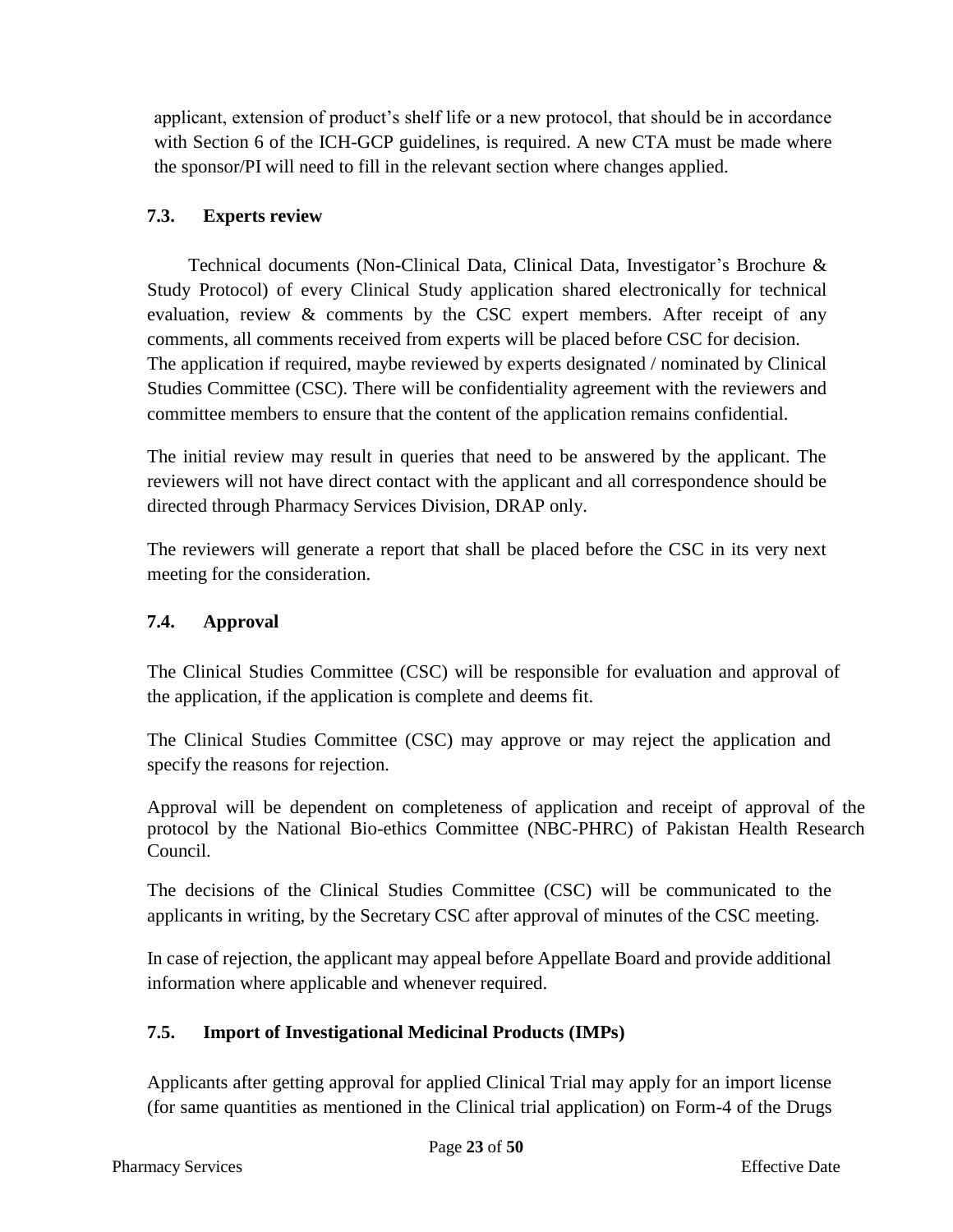(Import & Export) Rules 1976 if importation of IMPs is required for the trial. Form-4 along with all required documents & prescribed fee may be submitted to respective field offices of the DRAP.

The Approval for importation of Investigational Medicinal Products (IMPs) will be dealt / approved by Quality Assurance and Lab Testing (QA & LT) Division of DRAP, after approval of the conduct of clinical studies under the Bio-Study Rules 2017.

After fulfilment of all codal formalities of Form-4 of the Drugs (Import & Export) Rules 1976, import license on Form-6 of the Drugs (Import & Export) Rules 1976 will be issued with a two  $(02)$  years validity.

If a trial duration is more than two (02) years, then applicant may renew import license by submitting Form-4 under the Drugs (Import & Export) Rules 1976, to respective field offices of the DRAP.

## **7.6. Post-trial review**

It is mandatory under the section  $8(3)$  &  $(6)$  of the Bio-Study Rules 2017, that the Final Report from each study conducted in Pakistan should be submitted to the DRAP. Following review of all submissions, DRAP will then pronounce itself on the conduct of that clinical trial.

#### **7.7. Relevant CT decisions, reports or information from other NRAs or SRAs**

As per Rule 13 (8), the CSC shall also consider relevant clinical trial decisions, reports or other information from stringent regulatory authorities and regional or international bodies like WHO, ICH and others. Any application for approval or registration of clinical trial will not undergo in the assessment process, if the same at any stage, has already been rejected, suspended or put on hold due to any reason, in ICH member countries or stringent regulatory authorities and shall be rejected during the process of screening.

List of Stringent Regulatory Authorities (SRAs) as per World Health Organization (WHO) is as follows:

| S.No.           | <b>SRAs Countries</b> | S.No. | <b>SRAs Countries</b> |    | <b>S.No.   SRAs Countries</b> |
|-----------------|-----------------------|-------|-----------------------|----|-------------------------------|
| 01              | Australia             | 13    | Greece                | 25 | Norway                        |
| 02              | Austria               | 14    | Hungary               | 26 | Poland                        |
| 03              | Belgium               | 15    | Iceland               | 27 | Portugal                      |
| 04              | Bulgaria              | 16    | Ireland               | 28 | Romania                       |
| $\overline{05}$ | Canada                | 17    | Italy                 | 29 | Slovakia                      |
| 06              | Cyprus                | 18    | Japan                 | 30 | Slovenia                      |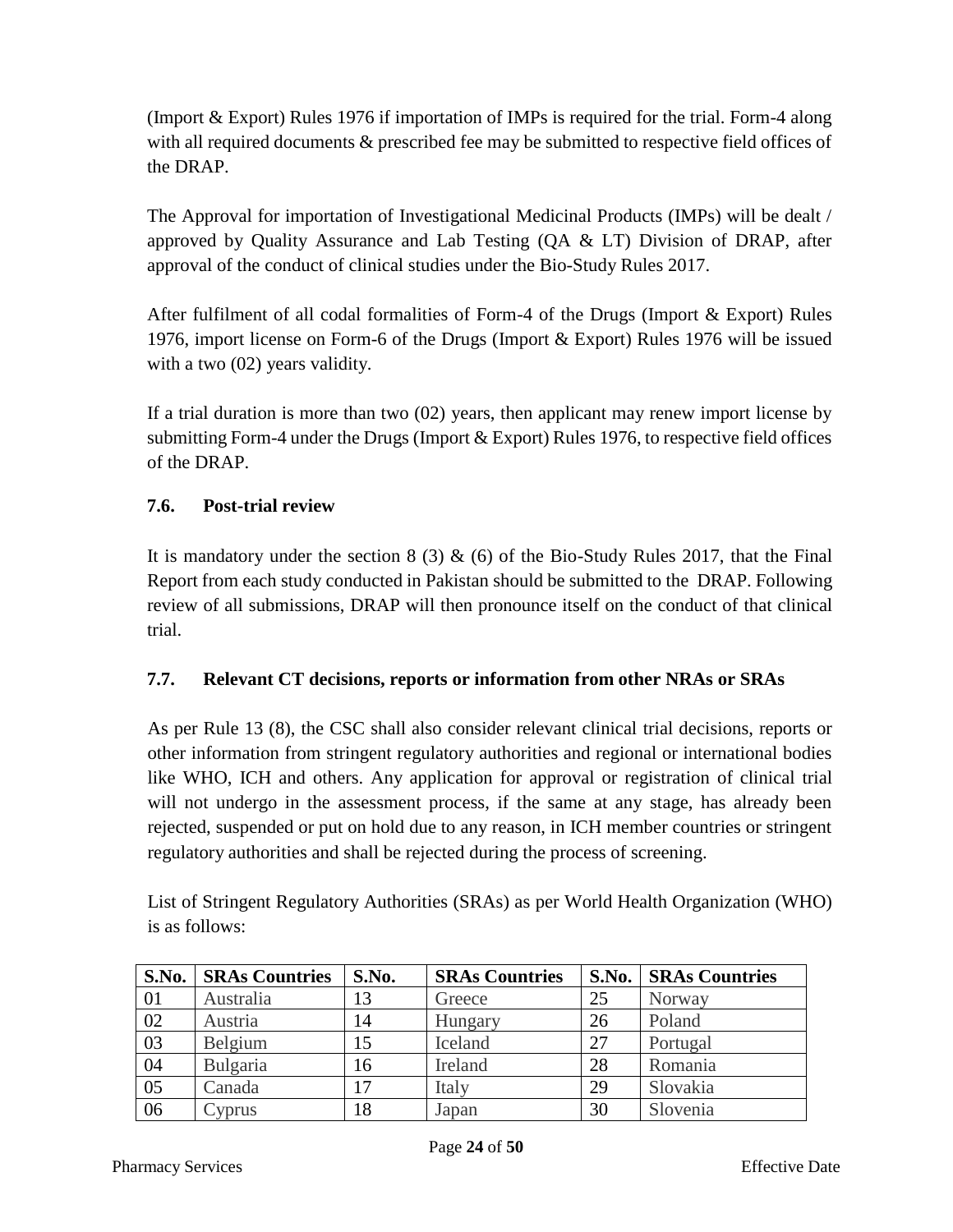| 07 | Czech Republic | 19 | Latvia             |    | Spain                   |  |
|----|----------------|----|--------------------|----|-------------------------|--|
| 08 | Denmark        | 20 | Liechtenstein      | 32 | Sweden                  |  |
| 09 | Estonia        |    | Lithuania          | 33 | Switzerland             |  |
| 10 | Finland        | 22 | Luxembourg         | 34 | <b>United Kingdom</b>   |  |
|    | France         | 23 | Malta              | 35 | <b>United States of</b> |  |
| 12 | Germany        | 24 | <b>Netherlands</b> |    | America                 |  |

## **7.8. Situation in which routine procedures for Clinical Trial application may not be followed.**

 Public Health Emergencies is defined as *"an emergency need for health care [medical] services to respond to a disaster, significant outbreak of an infectious disease, bioterrorist attack or other significant or catastrophic event"*.

In case of Conduct of Clinical Trials, as per Rule 7(10) of the Bio-Study Rules 2017, CSC may process the application of a clinical trial on fast-track basis if it feels necessary to do so in the best public interest or inpublic health emergency cases (e.g. COVID-19 pandemic etc.), to save the precious lives of human subjects, after recording the reason therefore.

In any health emergency condition as mentioned above (e.g. COVID-19 pandemic etc.) or in best of public interest, Chairman CSC may call CSC meeting exercising his power conferred in Rule 13(7) of the Bio-Study Rules, for fast track processing of the application without initial scrutiny by the Division of Pharmacy Services & CSC may waive the requirement for auxiliary documents (i.e. non clinical data, details regarding participating countries, sample label of investigational product or undertaking on affidavit), if CSC feels it deems fit.

#### <span id="page-24-0"></span>**7.9. Timelines & process flow for routine & non-routine Clinical Trials applications**

All Clinical trial applications are processed on the basis of FIFO. Upon receipt of an application for Clinical Trial, it is initially scrutinized/evaluated within **30** working days. If there are any deficiencies / shortcoming in the application, so a shortcoming letter shall be communicated to the applicant for fulfilment, within 05-10 working days after getting approval from Chairman CSC. Otherwise application forwarded to Chairman CSC for approval as an agenda item for forthcoming CSC meeting.

Upon receipt of shortcoming application again evaluated by the Division of Pharmacy Services as per approved SOPs within stipulated timelines (i.e. 30 working days).

After consideration & decision of CSC & finalization of CSC meeting minutes, CSC decisions (Licenses, Registration letter, Rejection letter or any other decisions) communicated to applicants within 10-15 working days.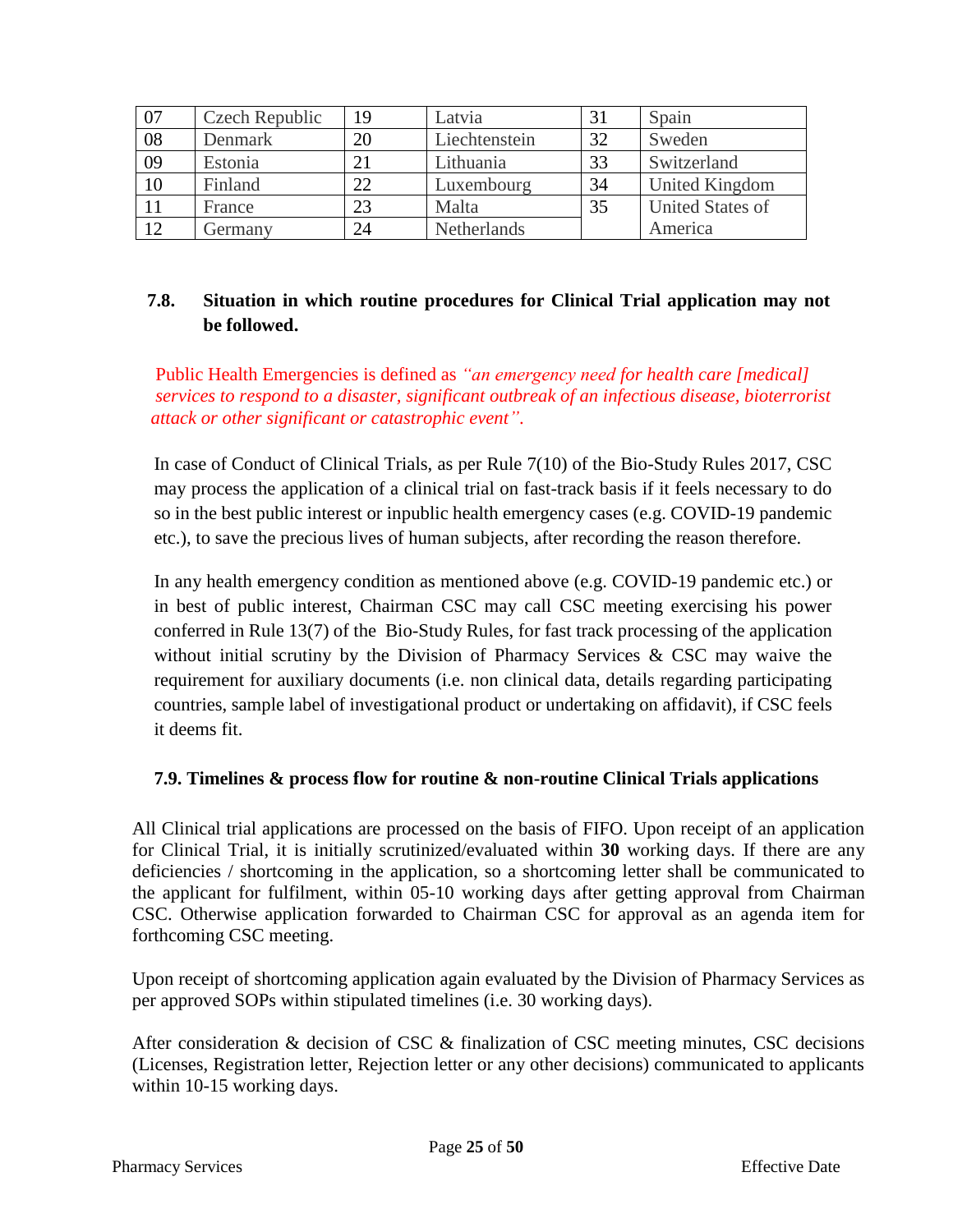In case of any Public Health Emergencies (e.g. COVID-19 pandemic etc.), all application related to the Public Health Emergencies will be processed as soon as possible or within seven (07) working days  $\&$  if there are deficiencies / shortcomings in the application will be communicated to applicant within 03 days  $\&$  also shared electronically to save the time. After fulfilment / completion of application, Chairman CSC may call meeting of CSC for urgent disposal of applications related to health emergencies. After consideration  $\&$  decision of CSC  $\&$ finalization of minutes of CSC meeting, CSC decisions shall be communicated to applicants within 07 working days.



# **8. ETHICAL APPROVAL OF THE CLINICAL TRIAL**

It is mandatory under rule 9 of the Bio-Study Rule 2017, that ethical approval of the Clinical Studies Protocol, Protocol Amendments and of the methods and material to be used in obtaining and documenting informed consent of the trial subjects, is required to be sought from Institutional Review Committee (IRC) or Institutional Review Board (IRB), and National Bio- ethics Committee (NBC) of Pakistan Health Research Council, Islamabad.

# <span id="page-25-0"></span>**9. THE INSTITUTIONAL REVIEW COMMITTEE (IRC) or INSTITUTIONAL REVIEW BOARD (IRB)**

As per rule 9 of the Bio-Study Rules 2017, IRC or IRB is an independent body, constituted by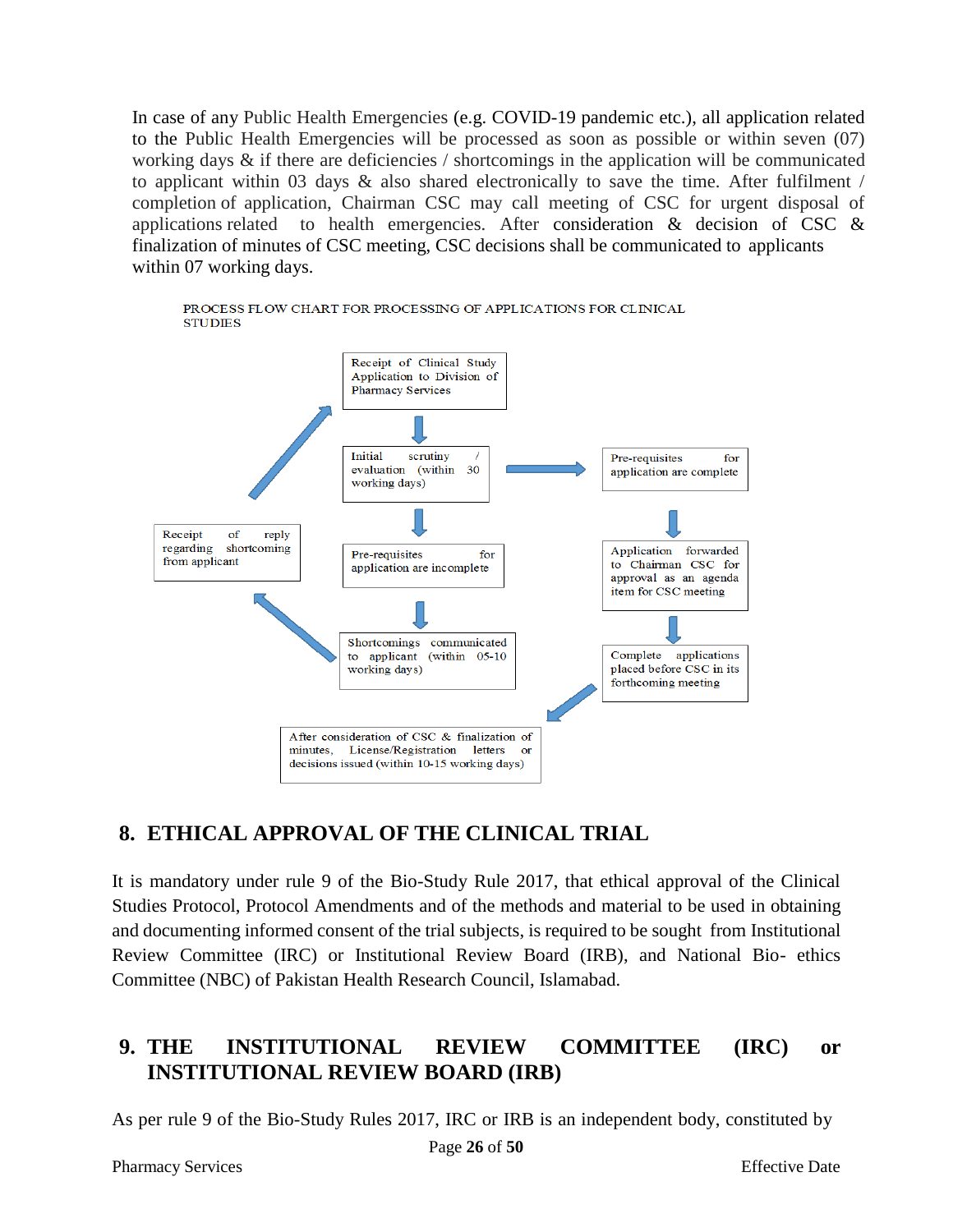medical professionals and non-medical members, whose responsibility is to verify that the safety, integrity and human rights of the subjects participating in a particular trial are protected, thereby providing public reassurance. IRC / IRB should be constituted and operated so that the suitability of the investigators, facilities, protocols, the eligibility of trial subject groups, and theadequacy of confidentiality safeguards may be objectively and impartially reviewed independently of the investigator, sponsor, and relevant authorities.

The IRB should consist of following number of members, who collectively have the qualifications and experience to review and evaluate the science, medical, legal aspects and ethics of the proposed trial. The IRB should include, -

- (a) At least five members;
- (b) At least one member whose primary area of interest is in a non-scientific area; and
- (c) At least one member who is independent of the institution or trial site.

No person involved in a clinical trial study should be part of IRB and independent ethics committee or NBC.

The funding and source of funding of IRB and its members be clearly defined and documented.

The IRB shall be responsible for the periodic review of the clinical trial study, and submission of their reports to the CSC.

# <span id="page-26-0"></span>**10.NATIONAL BIO-ETHICS COMMITTEE (NBC)**

NBC is the major, official body to uphold the bioethical principles in all sectors of health-care in the country. The purpose of NBC is to safeguarding the dignity, rights, safety and well-being of subjects who seek assistance to safeguard their health, be their treatment, as the participantsin research projects in the country, as teachers and the taught, and publications in the medical field. NBC is expected to take care of the principle of justice in the equitable distribution of resources for health delivery.

As per rule 9 of the Bio-Study Rules 2017, it is mandatory for the applicants who are willing to conduct clinical trials or studies, to seek prior approval from National Bioethics Committee (NBC) of Pakistan.

# <span id="page-26-1"></span>**11. AMENDMENTS TO THE TRIAL PROTOCOL.**

As per Rule 8 (10), No amendments in the approved protocol of trial or study can be made without seeking prior approval from CSC. If amendment is essential, it is recommended that the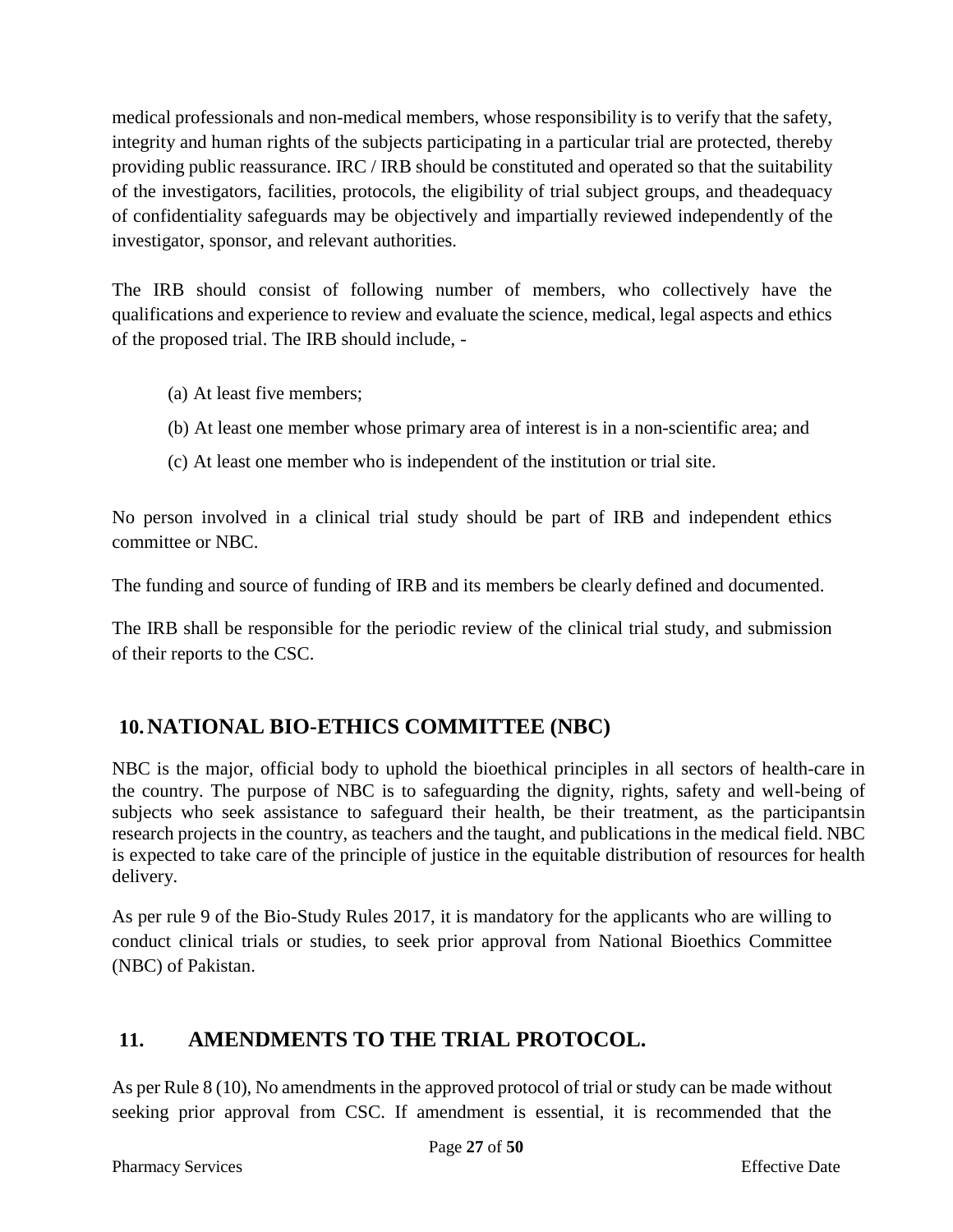application should be withdrawn and the complete amended version re-submitted. If DRAP requires amendments, only the revised section may be replaced.

As per Rule 15 of the Bio-Study Rules 2017, DRAP adopted ICH-GCP Guidelines, so the protocol should be in accordance with Section 6 of the ICH-GCP guidelines.

If the amendment is judged (by Principal Investigator) as urgently necessary to protect life or well-being of trial participants or the community, the change may be effected immediately, and the investigator must inform the IRB / IRC, NBC-PHRC DRAP within 48 hours - by telephone followed by a written full explanation and the information in 4.3 below,

If the amendment may affect the safety of the trial participants (e.g. changes to dose, regimen, concomitant medication, monitoring, etc.) the amendment must be submitted in full, and approval from DRAP, NBC-PHRC, and IRB / IRC obtained prior to implementation.

If the amendment is unlikely to impact on participant safety (e.g. change of investigator (except Principle Investigator), end point assay, laboratory, statistical analysis, etc.) the full detail of the change must be submitted in writing, and the change may be implemented 14 days after receipt of the amendment by DRAP, if no notification to the contrary is received by the applicant within that period.

Information to be supplied when submitting a protocol amendment;

- i. An amended CTA form should be completed.
- ii. A **Bold Heading** should note that this is an Amendment and the date.
- iii. Each amendment should be BOLD and in a BOX at the relevant position in the text.
- iv. A table in a covering letter should detail all amended parts of the Application Form.
- v. The reasons for the amendments must be provided.
- vi. The possible consequences for participants already enrolled must be described.
- vii. Where an amended Participant Information Leaflet & Informed Consent form may be required any additional risks or safety issues should be highlighted.
- viii. The amended supporting documents should be appended, including any new relevant publications.

The Pharmacy Services Division, DRAP will review the application together with supporting approval from the IRB / IRC and NBC-PHRC. It will be referred to Clinical Studies Committee (CSC) in its very next meeting for expert review and consideration for approval of the amendment(s).

# <span id="page-27-0"></span>**12. INSPECTION (AUDIT) BY DRUG REGULATORY AUTHORITY**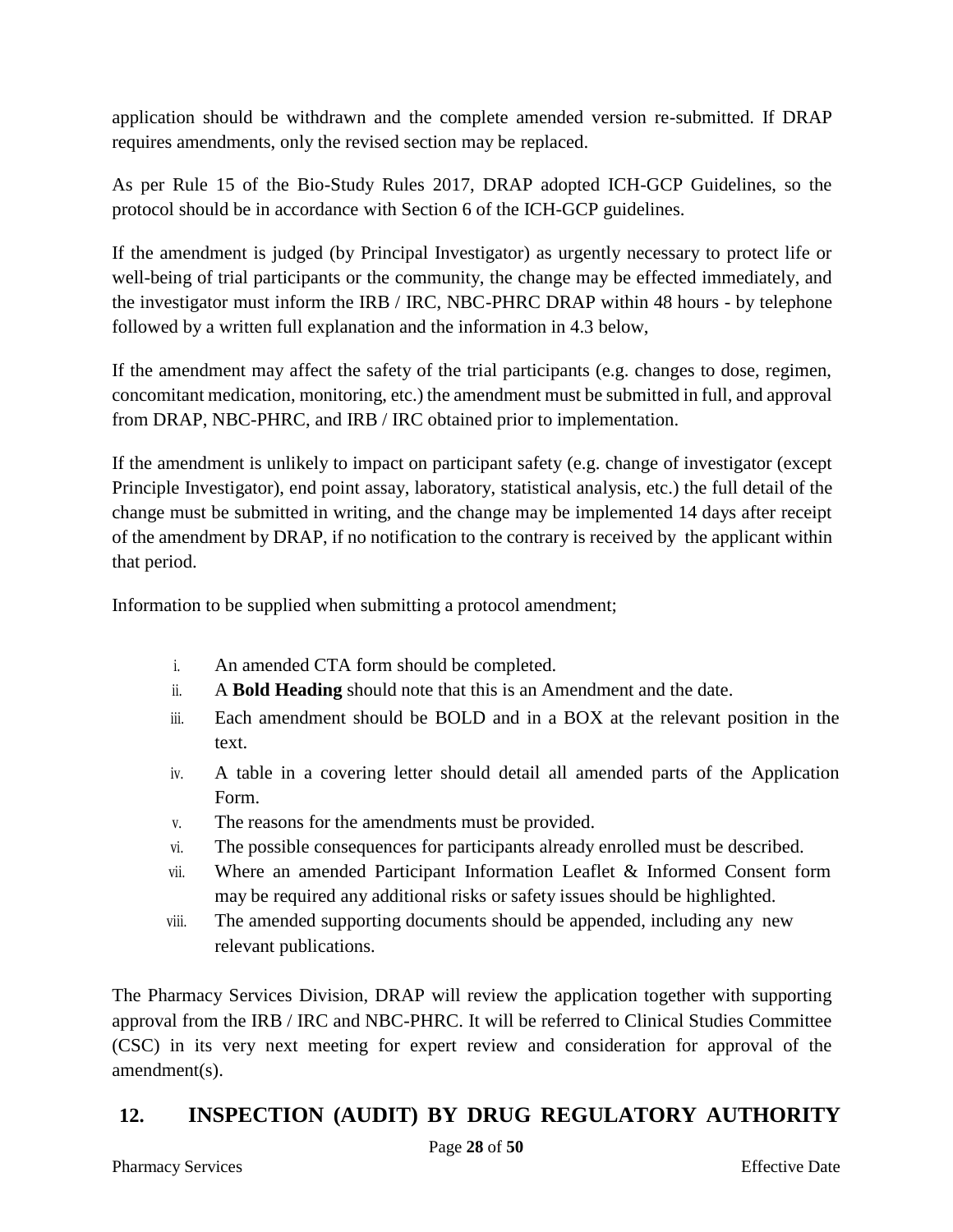# **OF PAKISTAN**

An inspection or audit of Clinical Trial Site and or Clinical Trial Studies may be conducted by the Experts nominated by the Clinical Studies Committee (CSC) or DRAP. The aim is to evaluate the acceptability of clinical data submitted to DRAP, and to ensure that legislation,Good Clinical and Laboratory Practice (GCLP) principles and practices as elaborated in the latest version of ICH-GCP Guidelines, the Bio-Study Rules, 2017 and in this guideline are adhered. The nominated experts or responsible officer of the regulatory authority may contact thePI or sponsor for the date of inspection when required.

- i. Inspection of Clinical Trial Site may be conducted by panel or team nominated by the CSC upon direction of CSC before and after approval of the site.
- ii. Such inspections may be before commencement of the trial, or at predetermined intervals, or may be on the direction of the Clinical Studies Committee (CSC), responsible for clinical trial review.
- iii. However, in the case of complaints or reports of unexpected adverse reactions, inspections may take place at short notice and may be unannounced.

The Inspections will include - but not be limited to:

- i. The facilities and staff used for the trial: as approved by the Clinical Studies Committee (CSC) under the Bio-Study Rules 2017.
- ii. Compliance with the approved Protocol.
- iii. All amendments to the Protocol, which may have been approved.
- iv. Accurate, complete and current records according to the Protocol.
- v. Verifying that Serious Adverse Events are reported as required by the Protocol.
- vi. Verifying that inspections intended to monitor and audit the trials are conducted as required by the Protocol and the reports are available for inspection.

# <span id="page-28-0"></span>**13.REPORTS AND FINAL REVIEW**

#### **13.1. Reports of Serious Adverse Events**

As per Rule 8(5) any adverse reaction shall be reported immediately to the concerned section (i.e. Pakistan National Pharmacovigilance Centre (PNPC)) of the DRAP, The PI shall report to IRB / IRCs and the sponsor with copies to Pharmacy Services Division, DRAP all serious adverse events (SAEs), both expected or unexpected, as soon as possible but not later than seven (7) calendar days upon receiving notice of such event.

Sponsor shall bound the investigator to report all serious adverse events immediately to him except for those that the protocol or investigator's brochure identifies as not requiring immediate reporting. The immediate report shall be followed by detailed, written reports. The immediate and follow-up reports shall identify subjects by unique code numbers assigned to the latter.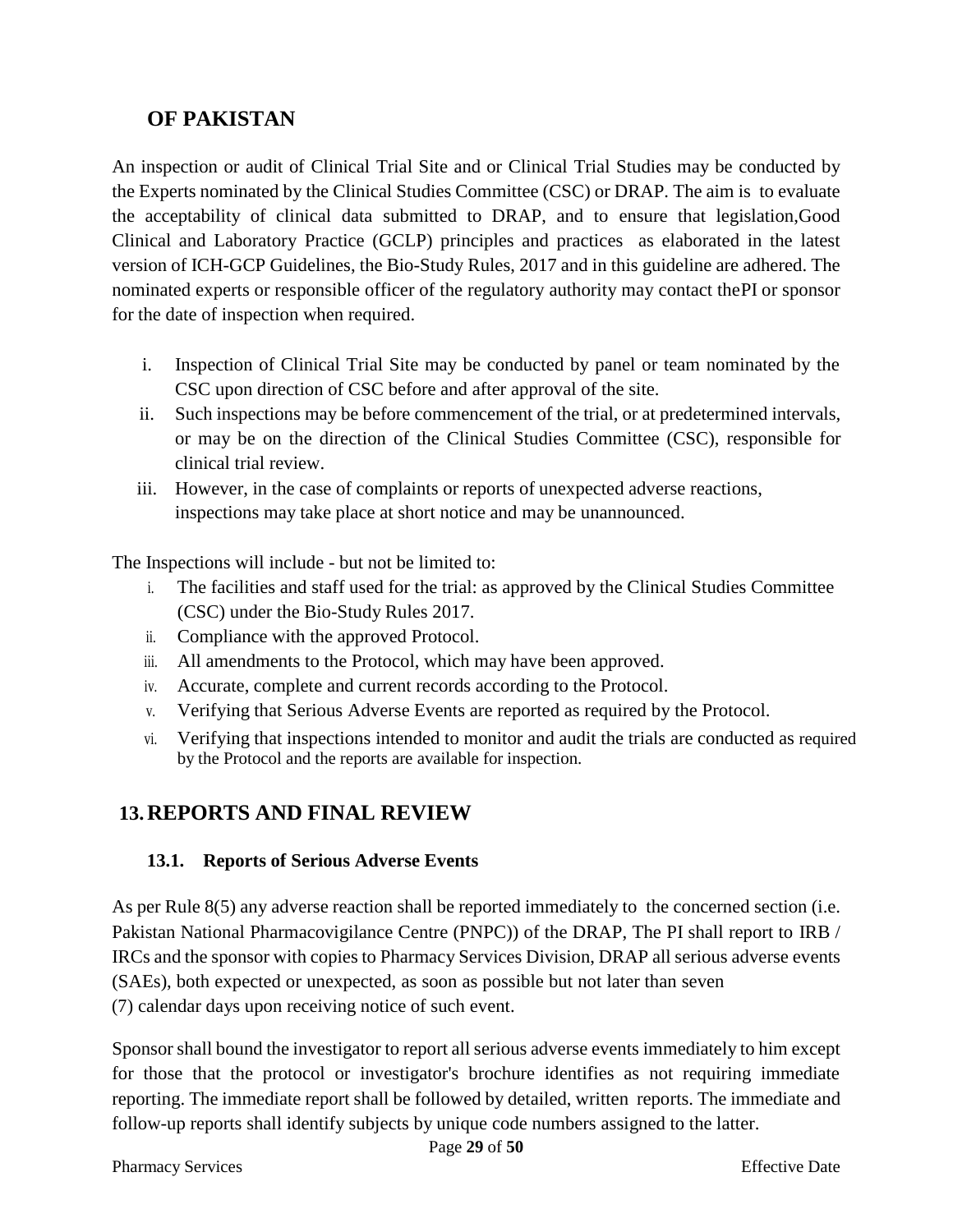Adverse events and laboratory abnormalities identified in the protocol as critical to safety evaluations shall be reported to the sponsor according to the reporting requirements and within the time periods specified in the protocol.

For reported deaths of a subject, the investigator shall supply the sponsor and the Ethics Committee with any additional information requested.

The sponsor shall keep detailed records of all adverse events which are reported to him by the investigator or investigators. These records shall be submitted to the PNPC in connection to the clinical trials report.

The PNPC shall ensure that all suspected unexpected serious adverse reactions to an investigational drug which are brought to its attention are recorded.

Sponsor shall report domestic adverse drug reactions and adverse events occurring during the clinical trials to the PNPC as per following timelines, namely; -

- (a) the sponsor shall ensure that all relevant information about domestic suspected unexpected serious adverse reactions (SUSAR) occurring in clinical investigation, that are fatal or life-threatening are recorded and reported as soon as possible to the PNPC, and in any case no later than seven calendar days after knowledge by the sponsor of such a case, and the relevant follow-up information is subsequently communicated within additional eight calendar days;
- (b) all other domestic suspected unexpected serious adverse reactions (SUSARs) that are not fatal life-threatening shall be reported to the PNPC as soon as possible but within a maximum of fifteen calendar days of first knowledge by the sponsor; and
- (c) Non-serious AEs or ADRs shall not be reported on expedite basis but shall be included in the periodic reports.

Sponsor shall submit DSUR as per International Council on Harmonization (ICH) format for as long as the sponsor conducts clinical trials in Pakistan with the investigational drug. For the ease of manufacturer or drug registration holder or sponsor, the DSUR shall be submitted for all ongoing clinical trials that

The sponsor is conducting or has completed during the review period including, -

- (a) clinical trials conducted using an investigational drug whether with or without a registration, i.e., human pharmacology, therapeutic exploratory and therapeutic confirmatory trials (Phase  $I - III$ );
- (b) clinical trials conducted using marketed or registered drugs / therapeutic goods in approved indications, i.e., therapeutic use trials (Phase IV);
- (c) other therapeutic use of an investigational drug (e.g., expanded access programs, compassionate use programs, particular patient use, single patient investigationalnew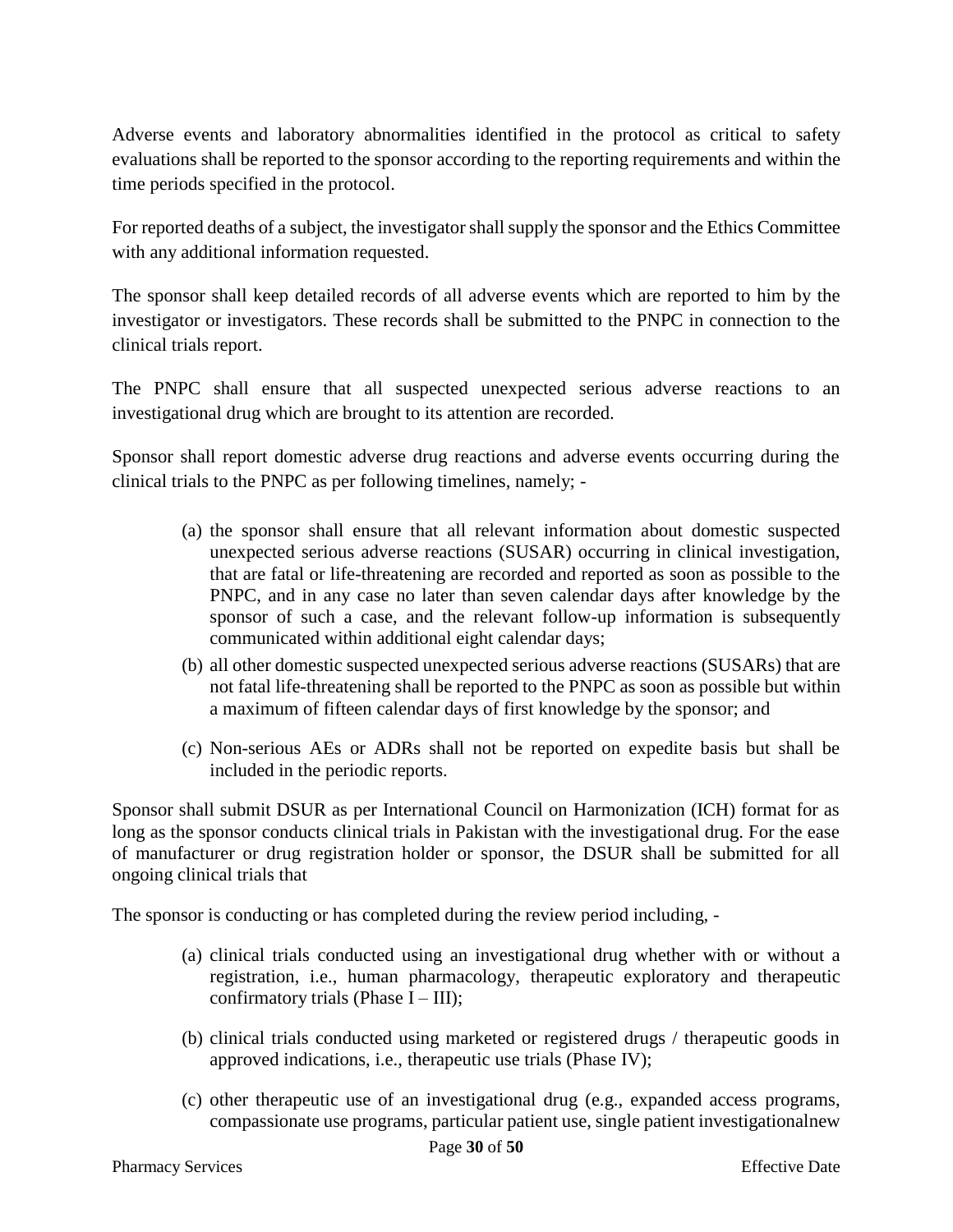drugs / therapeutic goods, and treatment investigational new drugs / therapeutic goods); and

(d) Comparability trials conducted to support changes in the manufacturing process of the drug.

The DSUR shall be submitted annually no later than sixty calendar days from the DSUR's DLP. The DLP of the DSUR should be based on DIBD.

If the investigational drug has received accelerated approval or registration, and clinical trials continue or are initiated, both a PBRER and a DSUR should be prepared in accordance with directions from PNPC. The sponsor shall change the DSUR's, DLP to coincide with the IBD so that the DSUR and the PBRER can be synchronized. In synchronizing the DLP for the DSUR and PBRER, the period covered by the next DSUR should be no longer than one year.

When submission of an annual DSUR report is no longer required, the sponsor should indicate that the final DSUR serves as the last annual report for the investigational drug. The sponsor should also indicate whether or not clinical trials are continuing elsewhere.

Additional follow up information should be made available to Pharmacy Services Division, DRAP as soon as possible, but in any case, not later than fifteen (15) calendar days.

#### **13.2. Progress and Final Trial Reports**

As per Rule 8 of the Bio-Study Rule 2017, progress reports and final results of the clinical trial at the completion of the investigation must be communicated to the CSC. In the case of trials lasting for more than 6 months, an interim report shall be submitted at 6 months' intervals or as may be directed by the CSC or Pharmacy Services Division, DRAP. The interim report shall include the number of patients so far treated, number and type of Serious Adverse Events (SAEs)reported, number of discontinued patients and the reasons for discontinuation.

Progress or safety reports submitted by IRB/ERC, Sponsor, CROs or Principal Investigators shall be presented before CSC and decisions taken by the CSC shall be communicated. All progress or safety reports shall be stored with primary/main application file of the Clinical Trial.

As NBC-PHRC representative is an ex-officio member of the CSC, so progress or safety reports may not be shared separately to NBC-PHRC to avoid duplication of work.

The PI or sponsor shall submit an End of Study Summary Report pertaining to the sites conducting the trial to DRAP, within 3 months from the Last Patient Out (LPO)/ Last PatientLast Visit (LPLV) date.

In case of a multi-center trial within the country, with different end times, a report on each site shall be submitted before the end of the  $3<sup>rd</sup>$  month from the last subject out.

A Final Report on the trial findings shall then be submitted not later than 3 months of completion of the whole trial.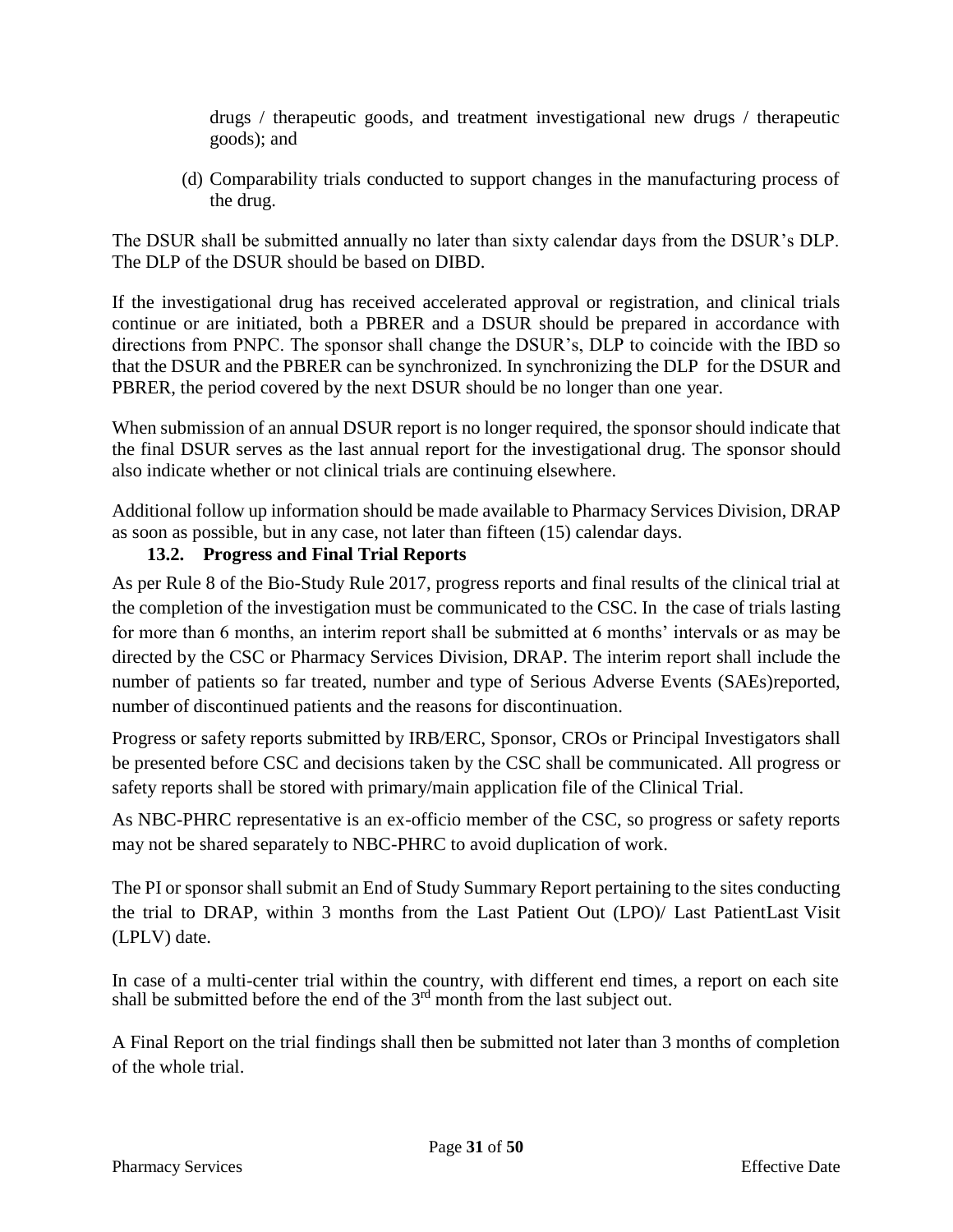#### **13.3. Product Accountability and procedure for Destruction/Disposal unused IMPs**

According to Rule 8(13) of the Bio-Study Rules 2018, the destruction of unused investigational products should be carried out after seeking approval from the CSC which shall nominate officers to accompany during the process of destruction of investigational products.

Principal Investigator will submit an application to Chairman CSC for nomination of panel for observance of IMPs destruction along with Investigational Medicinal Products (IMPs) Accountability / Utilization report to Division of Pharmacy Services, DRAP, within 3 months from the Last Subject Out date.

Chairman CSC will nominate a panel for observance of safe destruction of unused/leftover, expired/spoiled Investigational Medicinal Products (IMPs). After destruction nominated panel issue a Drug Destruction Certificate to Principal Investigator.

Principal Investigator will then submit a complete report to Division of Pharmacy Services, DRAP & the report will be placed before CSC, in very next meeting of the CSC,

The report should include:

- i. Date the trial started and ended and the License/certificate number.
- ii. Clinical Studies License and Clinical Trial Site License for the relevant site.
- iii. Date(s) and quantity received for each trial product
- iv. Balance of the study medical product.
- v. Drug Destruction Certificate issued by DRAP, and/or written evidence of reexport of the unused drug supplies to country of origin (whichever applicable).

This guideline does not cater for radioactive substances. For such substances, the international guidelines for radioactive substances will be applied.

## **13.4. Archiving**

It is the responsibility of the investigator and the sponsor to archive and ensure the safety of all the documents related to the trial. The license holder/applicant should inform DRAP in writing prior to destroying the documents. Documents shall be retained for a minimum period of 5 years, after Clinical Trial completion.

# <span id="page-31-0"></span>**14. Clinical Trial Registry**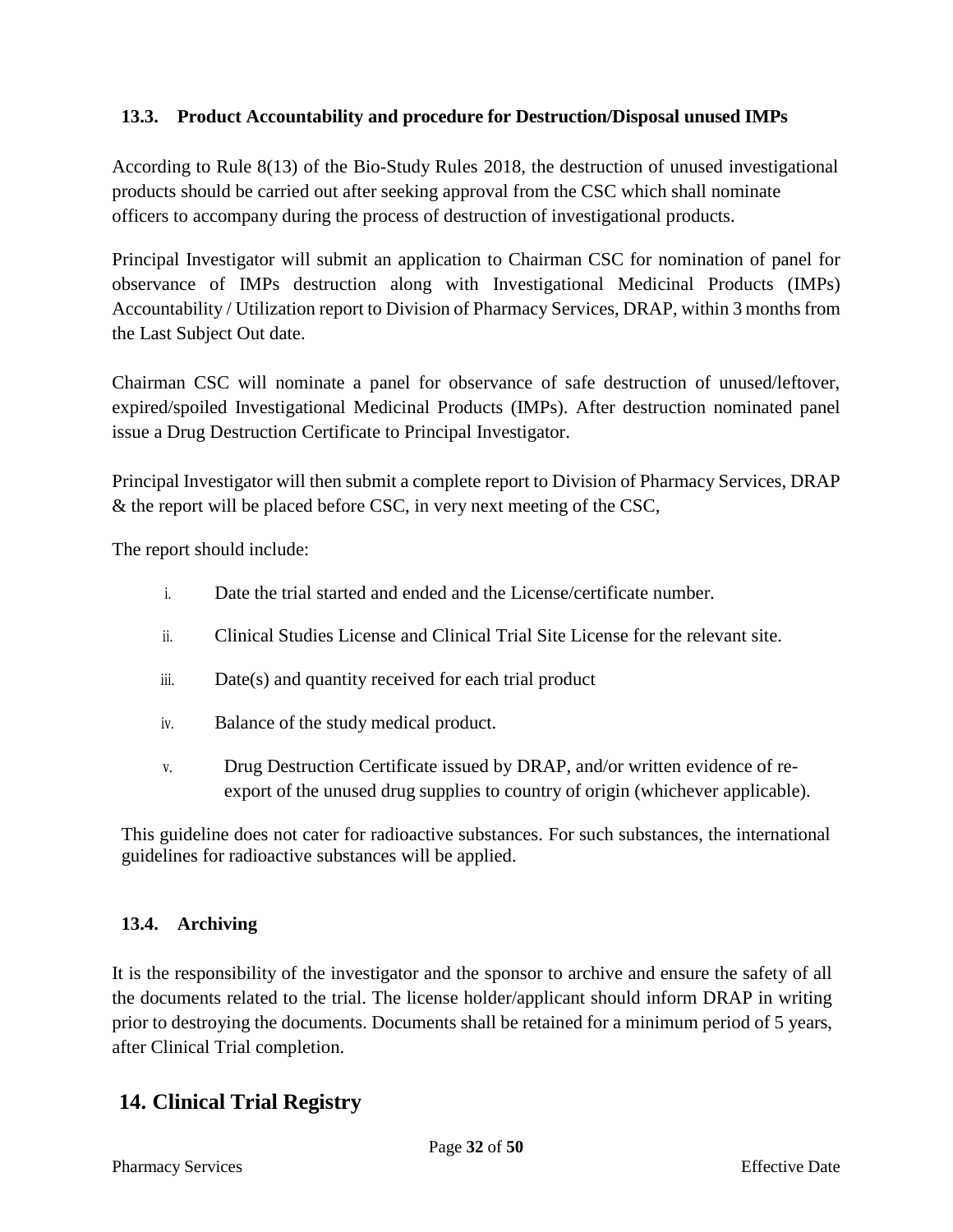Pharmacy Services Division, DRAP according to Rule 20 of the Bio-Study Rules 2017, shall maintain clinical trial registry for approved clinical trials involving human subjects, and being conducted in Pakistan. [\(https://ctr.dra.gov.pk\)](https://ctr.dra.gov.pk/)

As per Rule 20(2) of the Bio-Study Rules 2017, Clinical trial registry means an official catalog, containing publicly accessible record of approved clinical trials. Content, format and information uploaded to the database of National Trial Registry is as below:

| 01                          |                                | <b>Clinical Studies Name</b> |  |  |  |  |
|-----------------------------|--------------------------------|------------------------------|--|--|--|--|
| <b>Title:</b>               |                                |                              |  |  |  |  |
| <b>Trial Acronym</b>        |                                |                              |  |  |  |  |
| <b>Brief Summery</b>        |                                |                              |  |  |  |  |
|                             |                                | <b>Allocation:</b>           |  |  |  |  |
|                             |                                | <b>Intervention Model:</b>   |  |  |  |  |
| <b>Trial Design</b>         |                                | <b>Assignment Masking:</b>   |  |  |  |  |
|                             |                                | <b>Primary Purpose:</b>      |  |  |  |  |
| <b>Medical Condition</b>    |                                |                              |  |  |  |  |
| <b>Trial Phase</b>          |                                |                              |  |  |  |  |
|                             | <b>Investigational Product</b> |                              |  |  |  |  |
| <b>Control No.</b>          |                                |                              |  |  |  |  |
| <b>Approval Date</b>        |                                |                              |  |  |  |  |
| <b>Duration of Trial</b>    |                                |                              |  |  |  |  |
| <b>Status</b>               |                                |                              |  |  |  |  |
| <b>Target Enrollment</b>    |                                |                              |  |  |  |  |
| <b>Eligibility Criteria</b> |                                |                              |  |  |  |  |
| <b>Sex/Gender</b>           |                                |                              |  |  |  |  |
| <b>Age Group</b>            |                                |                              |  |  |  |  |
|                             | <b>Approved Study Sites in</b> |                              |  |  |  |  |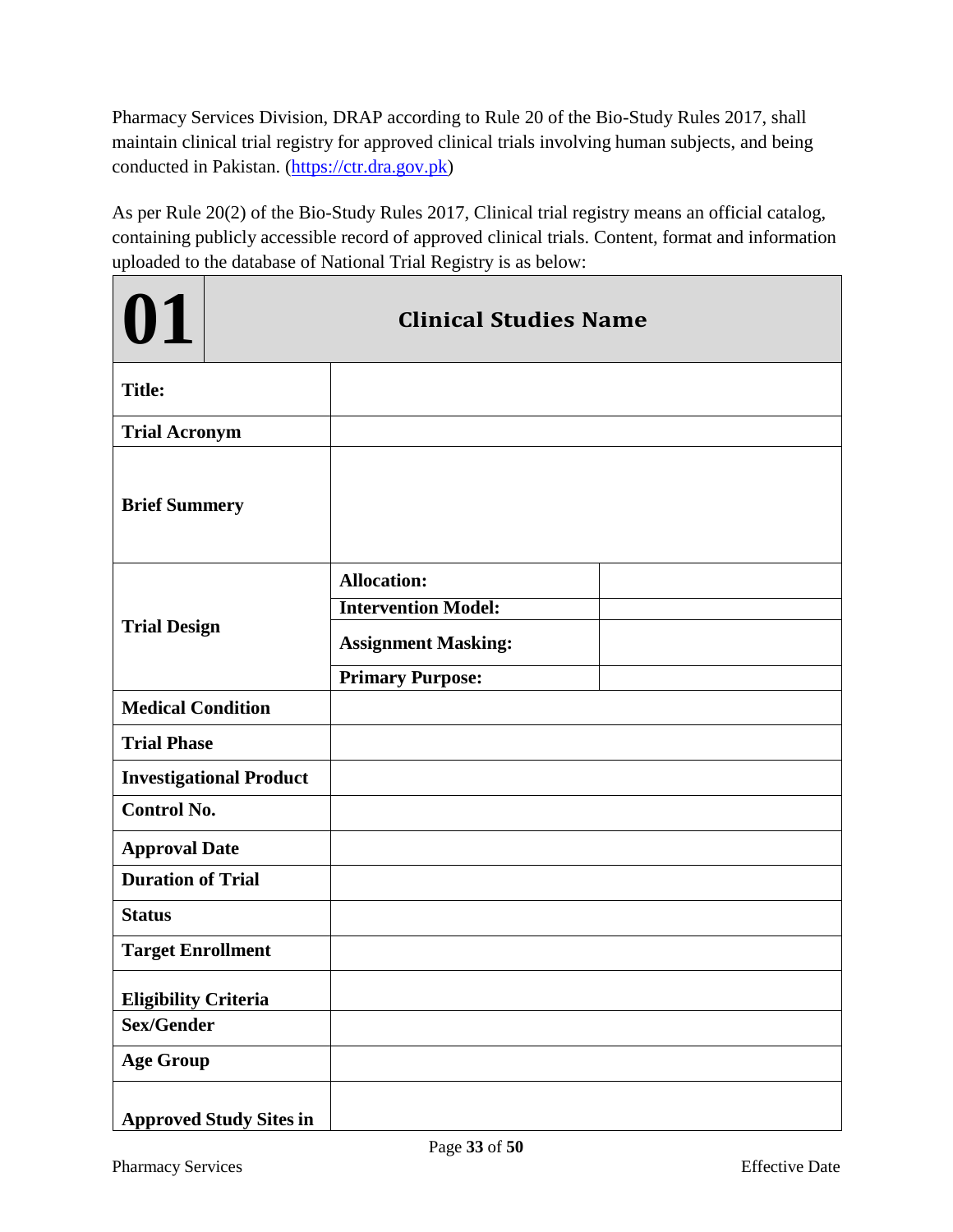| Pakistan                         |  |
|----------------------------------|--|
| <b>Participating Countries</b>   |  |
| <b>Sponsor</b>                   |  |
| <b>Funder</b>                    |  |
| <b>Global Trial</b>              |  |
| Coordinator                      |  |
| <b>Global Chief</b>              |  |
| Investigator                     |  |
| <b>Trial Coordinator /</b>       |  |
| <b>Principal Investigator in</b> |  |
| Pakistan                         |  |
| <b>Last Update On</b>            |  |

The clinical trial registry of Pakistan shall be a primary registry, which may in future, be linked to the registry network of the International clinical trials registry platform of the WHO (WHO-ICTRP). It shall be a not-for-profit registry, with free and open access to researchers, clinicians, and the general public.

#### **U.S. National Trial Registry**

Drug Regulatory Authority of Pakistan has recently adapted U.S. National Trial Registry as an international registry for all clinical trial approved by the DRAP. Link of the U.S. National Trial Registry is as follows:

#### <https://clinicaltrials.gov/>

Principal Investigators / Responsible parties (Sponsors) from Pakistan may nominate a focal person from their organizations, to open & maintain PRS (Protocol Registration & Results System) account.

All Principal Investigators / Responsible parties (Sponsors) will enlist their approved Clinical Trials on U.S. National Trial Registry and after getting "NCT" identifier number will inform to Division of Pharmacy Services-DRAP.

NCT Number: The National Clinical Trial number is an identification that ClinicalTrials.gov assigns a study when it is registered. The NCT number is in the format "NCTXXXXXXXX". Until an NCT number is assigned, the study is not registered on the U.S. National Trial registry.

#### **14.1. Trial subject registry: -**

A verifiable record of the clinical trial participants or subjects be maintained to stop duplicate enrolment and also to improve both patient safety and preserve data integrity of clinical trials. The subject identification shall be a closed information from the investigator, directly submitted to the DRAP.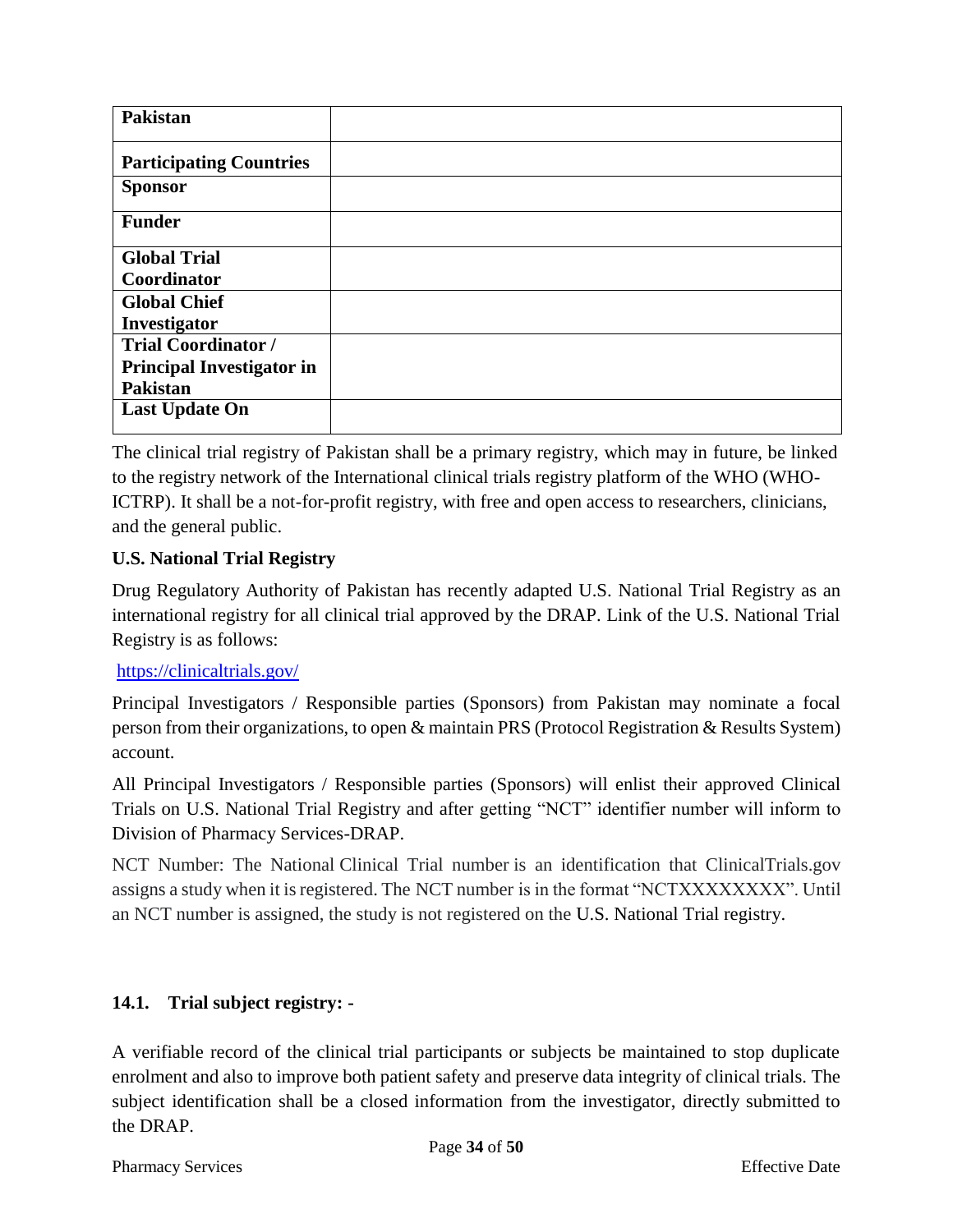# <span id="page-34-0"></span>**15. INVESTIGATOR'S BROCHURE**

#### **15.1. Introduction**

The Investigator's Brochure (IB) is a compilation of the clinical and nonclinical data on the investigational product(s) that are relevant to the study of the product(s) in human subjects. Its purpose is to provide the investigators and others involved in the trial with the information to facilitate their understanding of the rationale for, and their compliance with, many key featuresof the protocol, such as the dose, dose frequency/interval, methods of administration: and safety monitoring procedures. The IB also provides insight to support the clinical management of the study subjects during the course of the clinical trial. The information should be presented in a concise, simple, objective, balanced, and no promotional form that enables a clinician, or potential investigator, to understand it and make his/her own unbiased risk-benefit assessment of the appropriateness of the proposed trial. For this reason, a medically qualified person should generally participate in the editing of an IB, but the contents of the IB should be approved by the disciplines that generated the described data. This guideline delineates the minimum information that should be included in an IB and provides suggestions for its layout. It is expected that the type and extent of information available will vary with the stage of development of the investigational product. If the investigational product is marketed and its pharmacology is widelyunderstood by medical practitioners, an extensive IB may not be necessary. Where permitted by regulatory authorities, a basic product information brochure, package leaflet, or labeling may be an appropriate alternative, provided that it includes current, comprehensive and detailed information on all aspects of the investigational product that might be of importance to the investigator. If a marketed product is being studied for a new use (i.e. a new indication), an IB specific to that new use should be prepared. The IB should be reviewed at least annually and revised as necessary in compliance with a sponsor's written procedures. More frequent revision may be appropriate depending on the stage of development and the generation of relevant new information. However, in accordance with Good Clinical Practice, relevant new information may be so important that it should be communicated to the investigators, and possibly to the Institutional Review Boards (IRBs)/Independent Ethics Committees (IECs) and/or regulatory authorities before it is included in a revised IB. Generally, the sponsor is responsible for ensuringthat an up-to-date IB is made available to the investigator(s) and the investigators are responsiblefor providing the up-to-date IB to the responsible IRBs/IECs. In the case of an investigator sponsored trial, the sponsor investigator should determine whether a brochure is available from the commercial manufacturer. If the investigational product is provided by the sponsor- investigator, then he or she should provide the necessary information to the trial personnel. In cases where preparation of a formal IB is impractical, the sponsor-investigator should provide, asa substitute, an expanded background information section in the trial protocol that contains the minimum current information described in this guideline.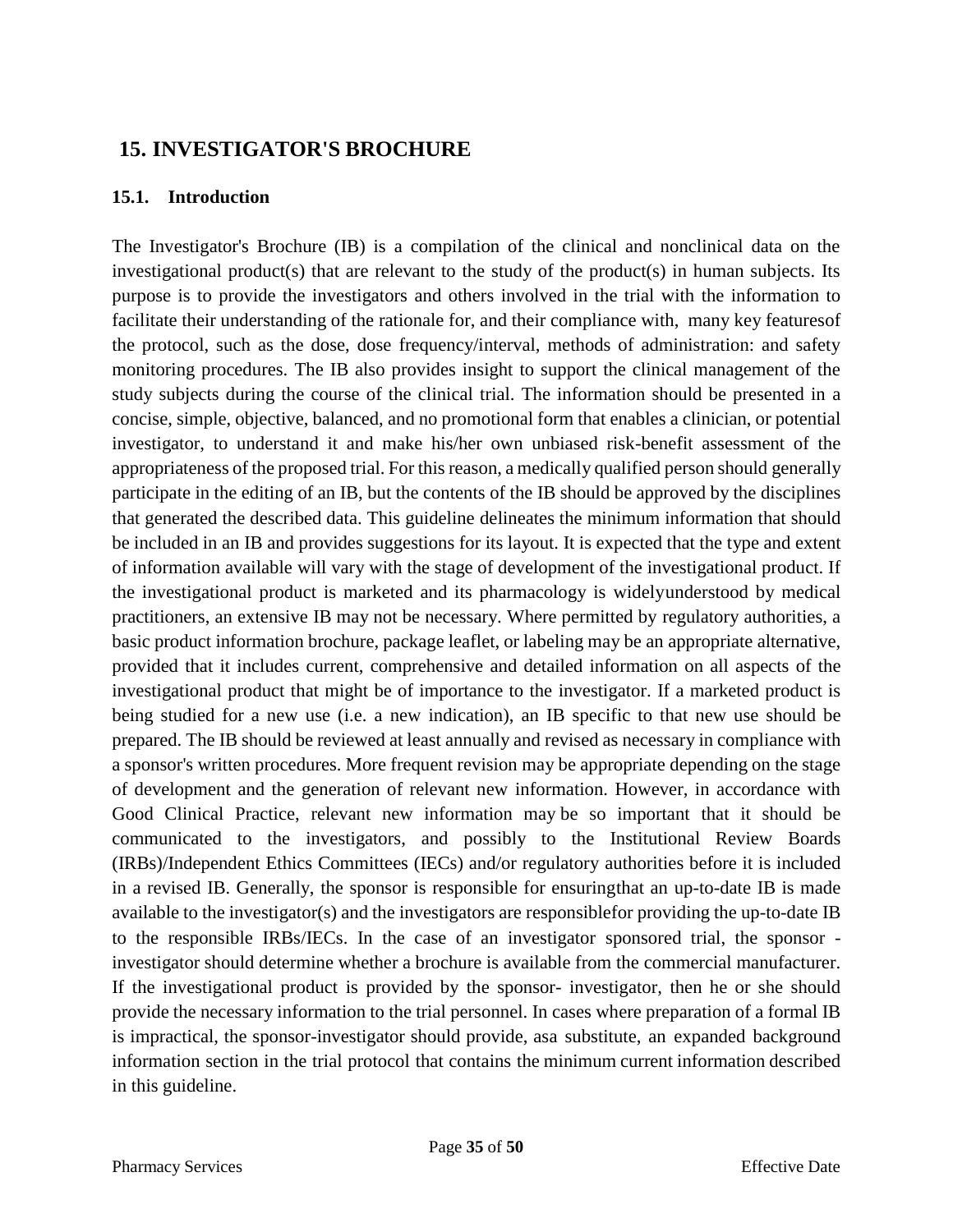#### **15.2. General Considerations**

The IB should include:

#### **15.2.1. Title Page**

This should provide the sponsor's name, the identity of each investigational product (i.e. research number, chemical or approved generic name, and trade name(s) where legally permissible and desired by the sponsor), and the release date. It is also suggested that an edition number, and a reference to the number and date of the edition it supersedes, be provided. An example is given in Annexure-I.

#### **15.2.2. Confidentiality Statement**

The sponsor may wish to include a statement instructing the investigator/recipients to treat the IB as a confidential document for the sole information and use of the investigator's teamand the IRB/IEC.

#### **15.3. Contents of the Investigator's Brochure**

The IB should contain the following sections, each with literature references where appropriate:

#### **15.3.1. Table of Contents**

An example of the Table of Contents is given in Annexure-II.

#### **15.3.2. Summary**

A brief summary (preferably not exceeding two pages) should be given, highlighting the significant physical, chemical, pharmaceutical, pharmacological, toxicological, pharmacokinetic, metabolic, and clinical information available that is relevant to the stage of clinical development of the investigational product.

#### **15.3.3. Introduction**

A brief introductory statement should be provided that contains the chemical name (and generic and trade name(s) when approved) of the investigational product(s), all active ingredients, the investigational product(s) pharmacological class and its expected position within this class (e.g. advantages), the rationale for performing research with the investigational product(s), and the anticipated prophylactic, therapeutic, or diagnostic indication(s). Finally, the introductory statement should provide the general approach to be followed in evaluating theinvestigational product.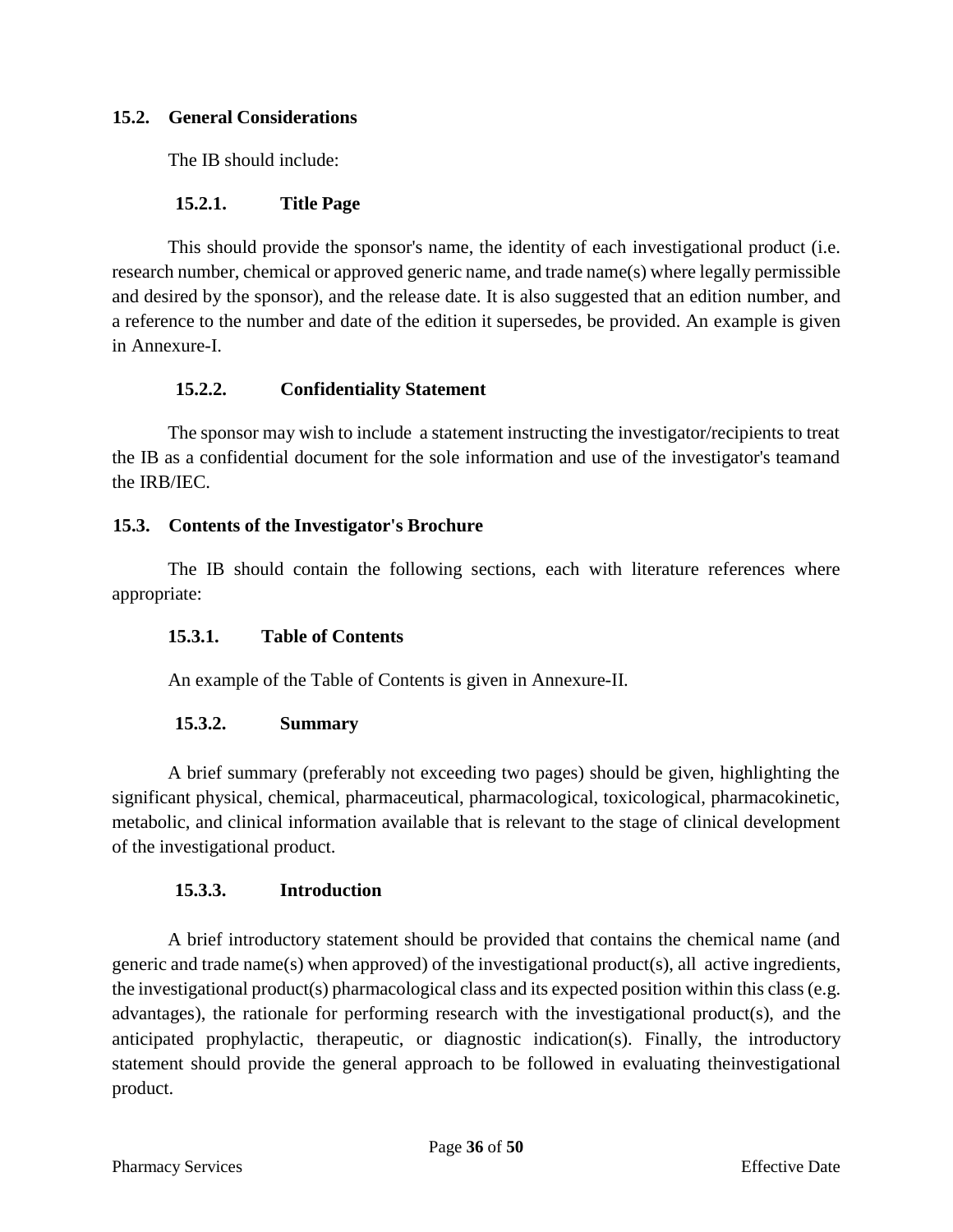#### **15.3.4. Physical, Chemical, and Pharmaceutical Properties and Formulation**

A description should be provided of the investigational product substance(s) (including the chemical and/or structural formula (e)), and a brief summary should be given of the relevant physical, chemical, and pharmaceutical properties. To permit appropriate safety measures to be taken in the course of the trial, a description of the formulation(s) to be used, including excipients, should be provided and justified if clinically relevant. Instructions for the storage and handling of the dosage form(s) should also be given. Any structural similarities to other known compounds should be mentioned.

#### **15.3.5. Non-Clinical Studies**

The results of all relevant nonclinical pharmacology, toxicology, pharmacokinetic, and investigational product metabolism studies should be provided in summary form. This summary should address the methodology used, the results, and a discussion of the relevance of the findings to the investigated therapeutic and the possible unfavorable and unintended effects in humans. The information provided may include the following, as appropriate, if known/available:

- i. Species tested.
- ii. Number and sex of animals in each group.
- iii. Unit dose (e.g. milligram/kilogram (mg/kg))
- iv. Dose interval.
- v. Route of administration.
- vi. Duration of closing.
- vii.Information on systemic distribution.
- viii. Duration of post-exposure follow-up.
- ix. Results, including the following aspects:
	- a) Nature and frequency of pharmacological or toxic effects.
	- b) Severity or intensity of pharmacological or toxic effects.
	- c) Time to onset of effects.
	- d) Reversibility of effects.
	- Page **37** of **50** e) Duration of effects.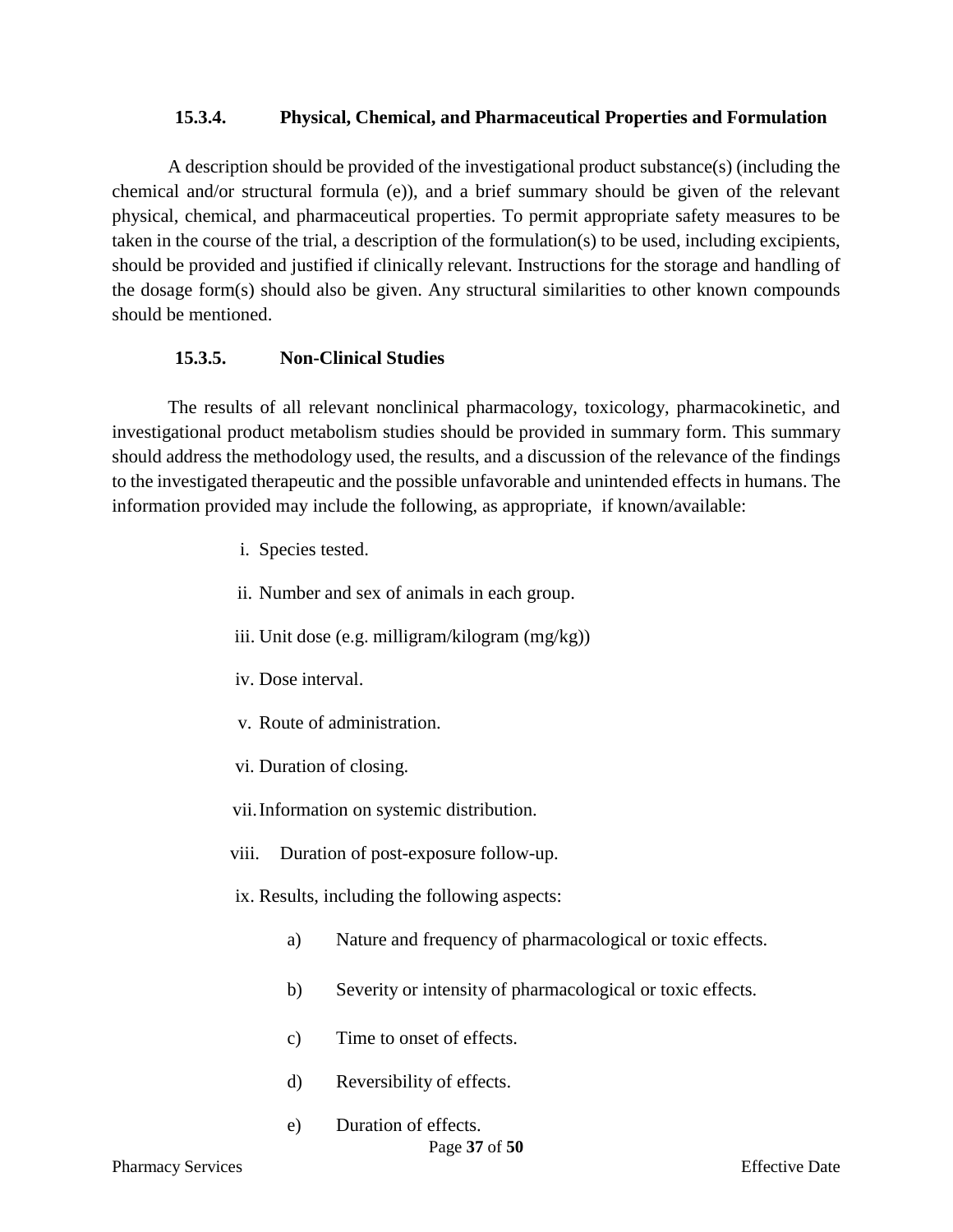#### f) Dose response.

Tabular format/listings should be used whenever possible to enhance the clarity of the presentation. The following sections should discuss the most important findings from the studies, including the dose response of observed effects, the relevance to humans, and any aspects to be studied in humans. If applicable, the effective and nontoxic dose findings in the same animal species should be compared (i.e. the therapeutic index should be discussed). The relevance of this information to the proposed human dosing should be addressed. Whenever possible, comparisons should be made in terms of blood/tissue levels rather than on a mg/kg basis.

#### **(a) Non-Clinical Pharmacology**

A summary of the pharmacological aspects of the investigational product and, where appropriate, its significant metabolites studied in animals, should be included. Such a summary should incorporate studies that assess potential therapeutic activity (e.g. efficacy models, receptor binding, and specificity) as well as those that assess safety (e.g. Special studiesto assess pharmacological actions other than the intended therapeutic effect(s)).

#### **(b) Pharmacokinetics and Product Metabolism in Animals**

A summary of the pharmacokinetics and biological transformation and disposition of the investigational product in all species studied should be given. The discussion of the findings should address the absorption and the local and systematic bioavailability of the investigational product and its metabolites, and their relationship to the pharmacological and toxicological findings in animal species.

#### **(c) Toxicology**

A summary of the toxicological effects found in relevant studies conducted in different animal species should be described under the following headings where appropriate:

- i. Single dose.
- ii. Repeated dose.
- iii. Carcinogenicity.
- iv. Special studies (e.g. irritancy and sensitization).
- v. Reproductive toxicity.
- vi. Genotoxicity (mutagenicity)

#### **15.3.6. Effects in Humans**

#### **Introduction:**

A thorough discussion of the known effects of the investigational product(s) in humans should be provided, including information on pharmacokinetics, metabolism, pharmacodynamics, dose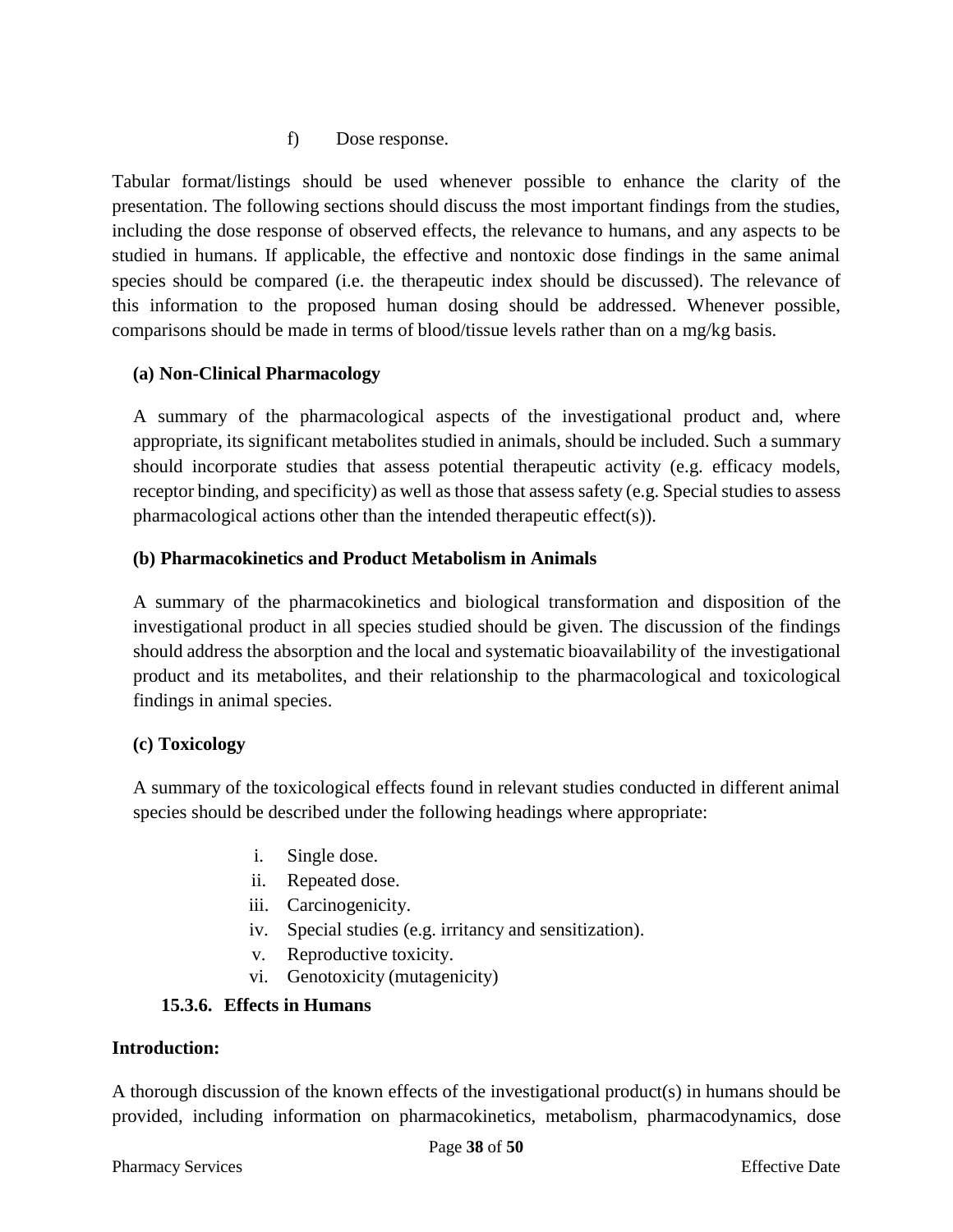response, safety, efficacy, and other pharmacological activities. Where possible, a summary of each completed clinical trial should be provided. Information should also be provided regarding results of any use of the investigational product(s) other than from in clinical trials, such as from experience during marketing.

#### **(a) Pharmacokinetics and Product Metabolism in Humans**

- A summary of information on the pharmacokinetics of the investigational product(s) should be presented, including the following, if available:

-Pharmacokinetics (including metabolism, as appropriate, and absorption, plasma protein binding, distribution and elimination).

-Bioavailability of the investigational product (absolute, where possible, and/or relative) using a reference dosage form.

-Population subgroups (e.g. gender, age and impaired organ function).

-Interactions (e.g. product-product interactions and effects of food).

-Other pharmacokinetic data (e.g. results of population studies performed within clinical trial(s).

#### **(b) Safety and Efficacy**

A summary of information should be provided about the investigational product's/product's (including metabolites, where appropriate) safety, pharmacodynamics, efficacy, and dose response that were obtained from preceding trials in humans (healthy volunteers and/or patients). The implications of this information should be discussed. In cases where a number of clinical trials have been completed, the use of summaries of safety and efficacy across multiple trials by indications in subgroups may provide a clear presentation of the data. Tabular summaries of adverse drug reactions for all the clinical trials (including those for all the studied indications) would be useful. Important differences in adverse drug reaction patterns/incidences across indications or subgroups should be discussed.

The IB should provide a description of the possible risks and adverse drug reactions to be anticipated on the basis of prior experiences with the product under investigation and with related products. A description should also be provided of the precautions or special monitoring to be done as part of the investigational use of the product(s).

#### **(c) Marketing Experience**

The IB should identify countries where the investigational product has been marketed or approved. Any significant information arising from the marketed use should be summarized (e.g. formulations, dosages, routes of administration, and adverse product reactions).The IB should also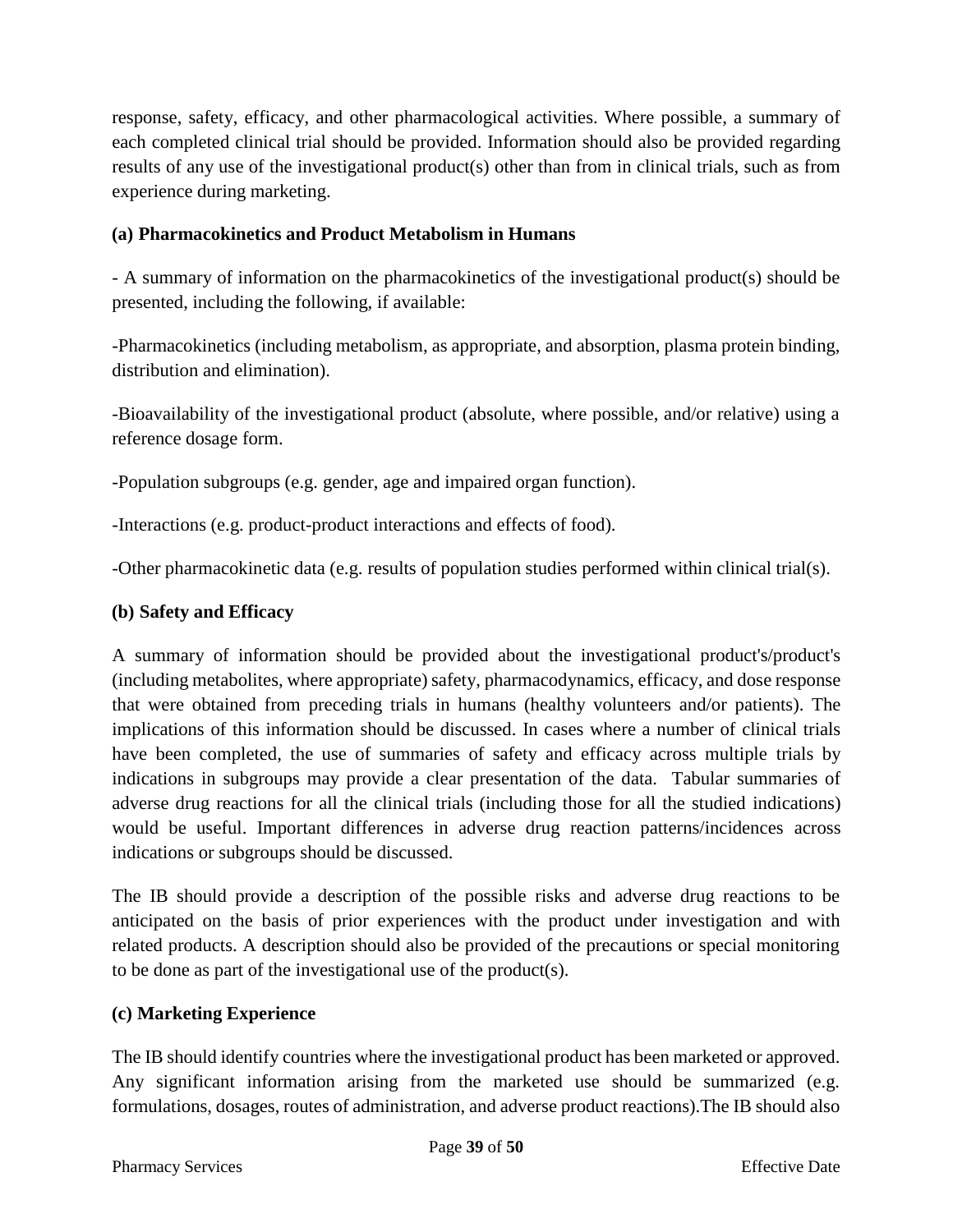identify all the countries where the investigational product did not receive approval/registration for marketing or was withdrawn from marketing/registration.

#### **15.3.7. Summary of Data and Guidance for the Investigator**

This section should provide an overall discussion of the nonclinical and clinical data, and should summarize the information from various sources on different aspects of the investigational product(s), wherever possible. In this way, the investigator can be provided with the most informative interpretation of the available data and with an assessment of the implications of the information for future clinical trials.

Where appropriate, the published reports on related products should be discussed. This could help the investigator to anticipate adverse drug reactions or other problems in clinical trials.

**The overall aim of this section is to provide the investigator with a clear understanding of the possible risks and adverse reactions, and of the specific tests, observations and precautionsthat may be needed for a clinical trial. This understanding should be based on the available physical, chemical, pharmaceutical, pharmacological, toxicological, and clinical information on the investigational product(s).**

**Guidance should also be provided to the clinical investigator on the recognition and treatment of possible overdose and adverse drug a reaction that is based on previous human experience and on the pharmacology of the investigational product.**

## **16. ESSENTIAL DOCUMENTS FOR THE CONDUCT OF A CLINICAL TRIAL**

#### **16.1. Introduction**

Essential Documents are those documents which individually and collectively permit evaluation of the conduct of a trial and the quality of the data produced. These documents serve todemonstrate the compliance of the investigator, sponsor and monitor with the standards of Good Clinical Practice and with all applicable regulatory requirements.

Essential Documents also serve a number of other important purposes. Filing essential documents at the investigator/institution and sponsor sites in a timely manner can greatly assist in the successful management of a trial by the investigator, sponsor and monitor. These documents are also the ones which are usually audited by the sponsor's independent auditfunction and inspected by the regulatory authority (ies) as part of the process to confirm the validity of the trial conduct and the integrity of data collected.

The minimum list of essential documents which has been developed follows. The various documents are grouped in three sections according to the stage of the trial during which they will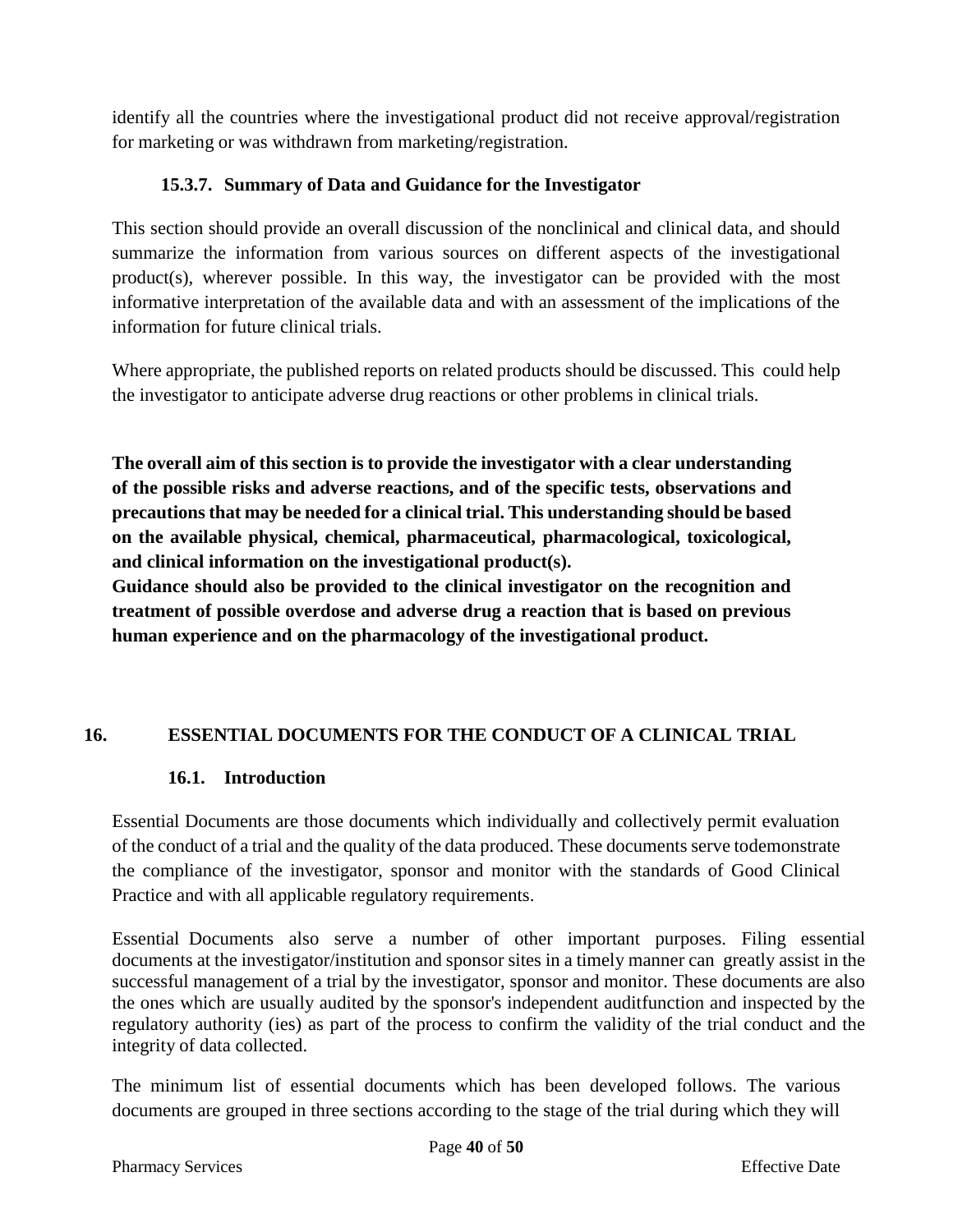normally be generated:

- 1) Before the clinical phase of the trial commences,
- 2) During the clinical conduct of the trial, and
- 3) After completion or termination of the trial.

A description is given of the purpose of each document, and whether it should be filed in either the investigator/institution or sponsor files, or both. It is acceptable to combine some of the documents, provided the individual elements are readily identifiable.

Trial master files should be established at the beginning of the trial, both at the investigator/institution's site and at the sponsor's office. A final close-out of a trial can only be done when the monitor has reviewed both investigator/institution and sponsor files and confirmed that all necessary documents are in the appropriate files.

Any or all of the documents addressed in this guideline may be subject to, and should be available for, audit by the sponsor's auditor and inspection by the regulatory authority (ies).

The sponsor and investigator/institution should maintain a record of the location(s) of their respective essential documents including source documents. The storage system used during the trial and for archiving (irrespective of the type of media used) should provide for document identification, version history, search, and retrieval.

Essential documents for the trial should be supplemented or may be reduced where justified (in advance of trial initiation) based on the importance and relevance of the specific documents to the trial.

The sponsor should ensure that the investigator has control of and continuous access to the CRF data reported to the sponsor. The sponsor should not have exclusive control of those data.

When a copy is used to replace an original document (e.g., source documents, CRF), the copy should fulfill the requirements for certified copies.

The investigator/institution should have control of all essential documents and records generated by the investigator/institution before, during, and after the trial.

## **16.2. Before the Clinical Phase of the Trial Commences**

During this planning stage the following documents should be generated and should be on file before the trial formally starts.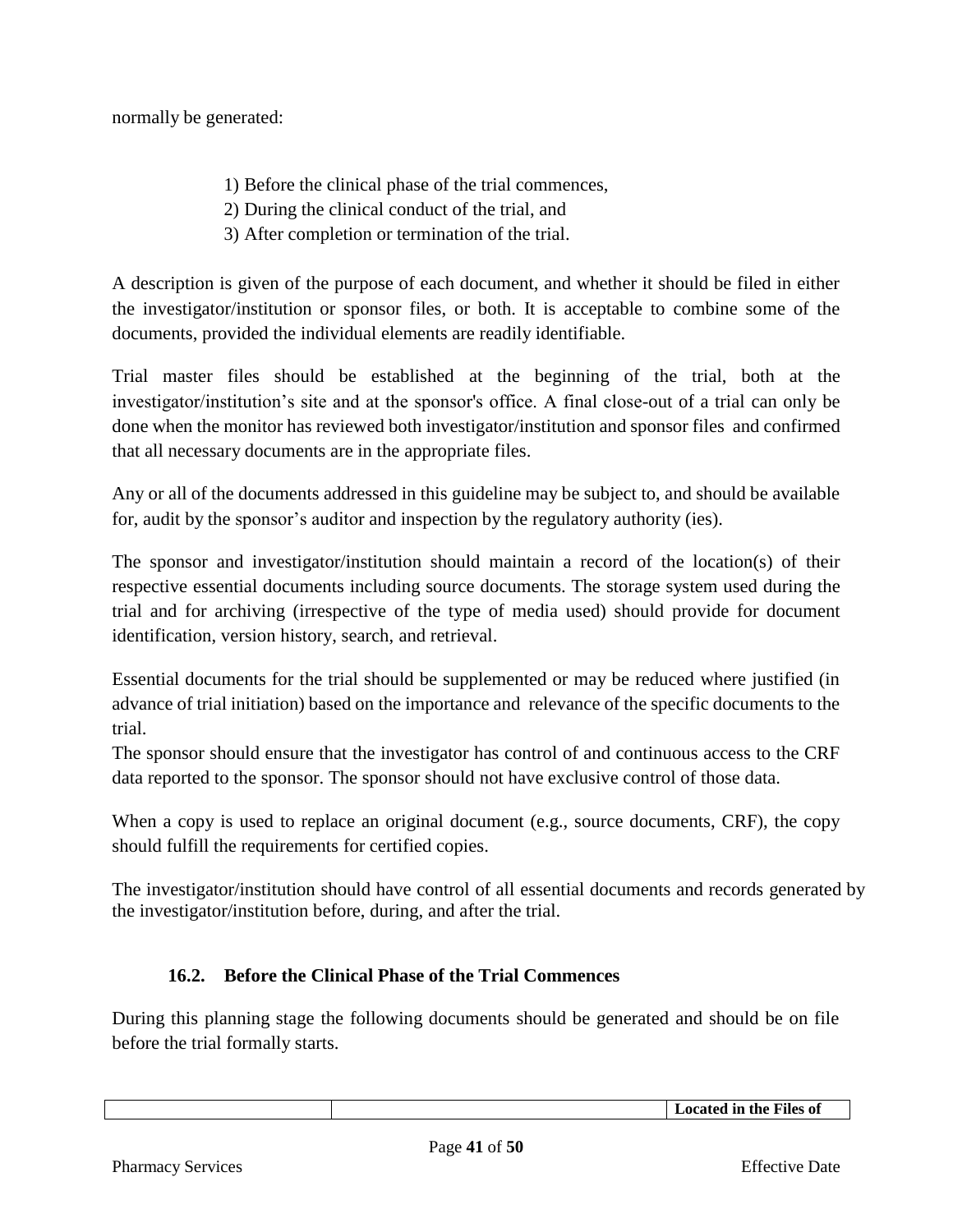| <b>Title of Document</b> |                                                                                                                                                         | <b>Purpose</b>                                                                                                                                                          | Investigator/In<br>stitution | <b>Sponsor</b>       |
|--------------------------|---------------------------------------------------------------------------------------------------------------------------------------------------------|-------------------------------------------------------------------------------------------------------------------------------------------------------------------------|------------------------------|----------------------|
| 9.2.1                    | <b>INVESTIGATOR'S</b><br><b>BROCHURE</b>                                                                                                                | To document that relevant and current scientific<br>information about the investigational product has<br>been provided to the investigator                              |                              |                      |
| 9.2.2                    | <b>SIGNED PROTOCOL</b><br>AND AMENDMENTS,<br>IF ANY, AND SAMPLE<br><b>CASE REPORT</b><br><b>FORM (CRF)</b>                                              | To document investigator and sponsor agreement<br>to the protocol/amendment(s) and CRF                                                                                  |                              |                      |
| 9.2.3                    | <b>INFORMATION GIVEN</b><br><b>TO TRIAL</b><br><b>SUBJECT</b>                                                                                           |                                                                                                                                                                         |                              |                      |
|                          | - INFORMED CONSENT<br><b>FORM</b><br>(including all applicable)<br>translations)                                                                        | To document the informed consent                                                                                                                                        |                              |                      |
|                          | - ANY OTHER WRITTEN<br><b>INFORMATION</b>                                                                                                               | To document that subjects will be given<br>appropriate written information (content and<br>wording) to support their ability to give fully<br>informed consent          |                              |                      |
|                          | - ADVERTISEMENT<br><b>FOR SUBJECT</b><br><b>RECRUITMENT</b> (if used)                                                                                   | To document that recruitment measures are<br>appropriate and not coercive                                                                                               |                              |                      |
| 9.2.4                    | <b>FINANCIAL ASPECTS</b><br><b>OF THE TRIAL</b>                                                                                                         | To document the financial agreement between the<br>investigator/institution and the sponsor for the trial                                                               |                              |                      |
| 9.2.5                    | <b>INSURANCE</b><br><b>STATEMENT</b><br>(where required)                                                                                                |                                                                                                                                                                         |                              |                      |
| 9.2.6                    | <b>SIGNED AGREEMENT</b><br><b>BETWEEN</b><br><b>INVOLVED PARTIES,</b><br>$e.g.$ :                                                                       |                                                                                                                                                                         |                              |                      |
|                          | - investigator/institution<br>and sponsor                                                                                                               |                                                                                                                                                                         |                              |                      |
|                          | - investigator/institution<br>and CRO                                                                                                                   | To document agreements                                                                                                                                                  |                              | (where)<br>required) |
|                          | - sponsor and CRO                                                                                                                                       |                                                                                                                                                                         |                              |                      |
|                          | - investigator/institution<br>and authority(ies)<br>(where required)                                                                                    |                                                                                                                                                                         |                              |                      |
| 9.2.7                    | DATED, DOCUMENTED<br><b>APPROVAL/FAVOURAB</b><br><b>LE OPINION OF</b><br><b>INSTITUTIONAL</b><br><b>REVIEW BOARD (IRB)</b><br><b>INDEPENDENT ETHICS</b> | To document that the trial has been subject to<br>IRB/IEC review and given approval/favorable<br>opinion. To identify the version number and date<br>of the document(s) |                              |                      |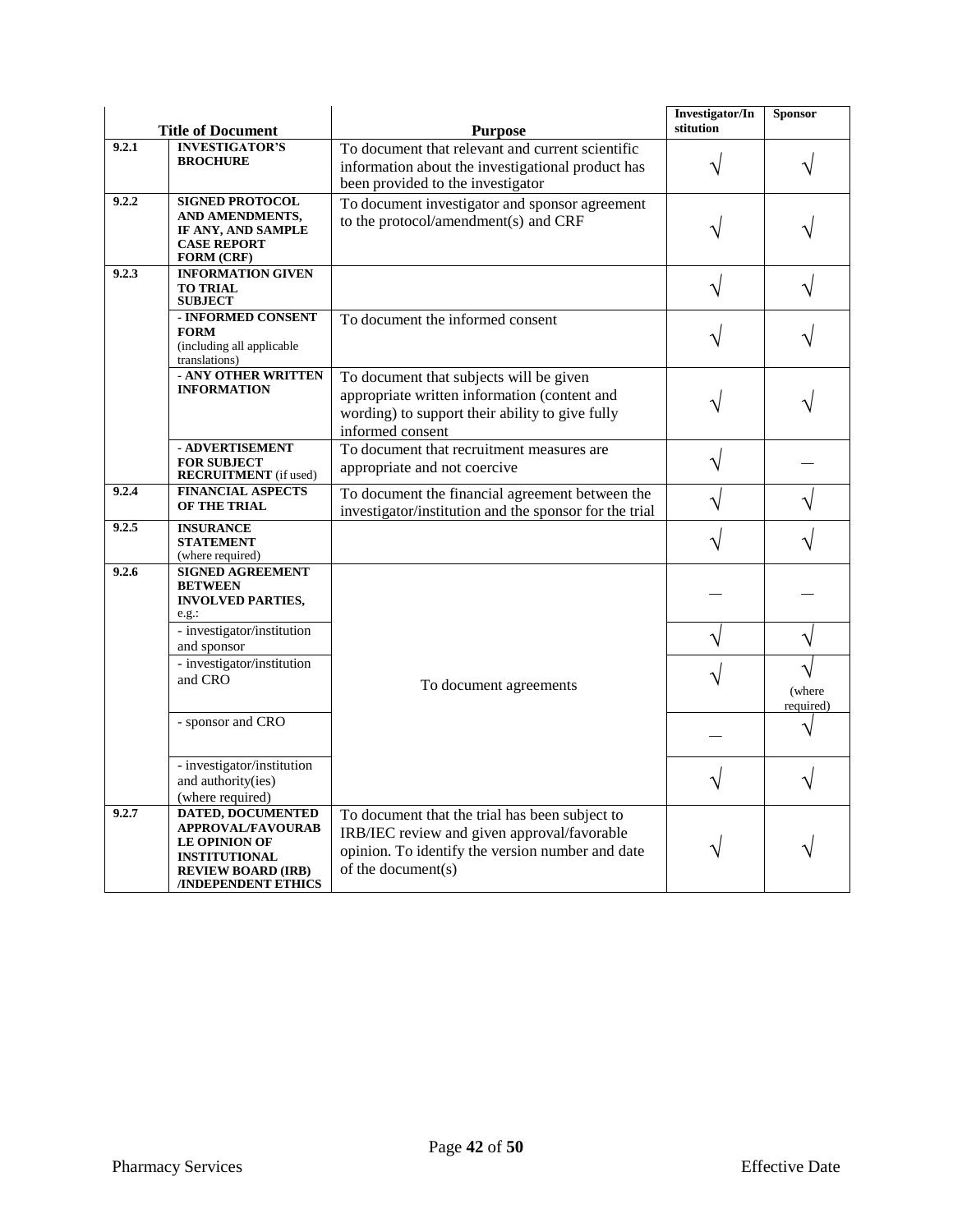|        | <b>COMMITTEE</b><br>(IEC) OF THE<br><b>FOLLOWING:</b><br>- protocol and any<br>amendments<br>- CRF (if applicable)<br>- informed consent form(s)<br>- any other written<br>information to be provided<br>to the subject(s)<br>- advertisement for subject<br>recruitment<br>(if used)<br>- subject compensation (if<br>any)<br>- any other documents given<br>approval/<br>favorable opinion |                                                                                                                                                                                                                         |                     |                     |
|--------|----------------------------------------------------------------------------------------------------------------------------------------------------------------------------------------------------------------------------------------------------------------------------------------------------------------------------------------------------------------------------------------------|-------------------------------------------------------------------------------------------------------------------------------------------------------------------------------------------------------------------------|---------------------|---------------------|
| 9.2.8  | <b>INSTITUTIONAL</b><br><b>REVIEW</b><br><b>BOARD/INDEPENDENT</b><br><b>ETHICS</b><br><b>COMMITTEE</b><br><b>COMPOSITION</b>                                                                                                                                                                                                                                                                 | To document that the IRB/IEC is constituted in<br>agreement with GCP                                                                                                                                                    |                     | (where<br>required) |
| 9.2.9  | <b>REGULATORY</b><br><b>AUTHORITY(IES)</b><br><b>AUTHORISATION/APPR</b><br>OVAL/<br><b>NOTIFICATION OF</b><br><b>PROTOCOL</b><br>(where required)                                                                                                                                                                                                                                            | To document appropriate<br>authorization/approval/notification by the<br>regulatory authority(ies) has been obtained prior to<br>initiation of the trial in compliance with the<br>applicable regulatory requirement(s) | (where<br>required) | (where<br>required) |
| 9.2.10 | <b>CURRICULUM VITAE</b><br><b>AND/OR OTHER</b><br><b>RELEVANT</b><br><b>DOCUMENTS</b><br><b>EVIDENCING</b><br><b>QUALIFICATIONS OF</b><br><b>INVESTIGATOR(S)</b><br><b>AND SUB-</b><br><b>INVESTIGATOR(S)</b>                                                                                                                                                                                | To document qualifications and eligibility to<br>conduct trial and/or provide medical supervision<br>of<br>Subjects                                                                                                     |                     |                     |
| 9.2.11 | <b>NORMAL</b><br><b>VALUE(S)/RANGE(S)</b><br><b>FOR</b><br><b>MEDICAL/</b><br><b>LABORATORY/TECHNI</b><br><b>CAL</b><br><b>PROCEDURE(S)</b><br><b>AND/OR TEST(S)</b><br><b>INCLUDED IN THE</b><br><b>PROTOCOL</b>                                                                                                                                                                            | To document normal values and/or ranges of the<br>tests                                                                                                                                                                 |                     |                     |
| 9.2.12 | MEDICAL/LABORATOR<br>Y/TECHNICAL<br><b>PROCEDURES/TESTS</b><br>- certification or<br>- accreditation or<br>- established quality control<br>and/or external<br>quality assessment or<br>- other validation (where<br>required)                                                                                                                                                               | To document competence of facility to perform<br>required test(s), and support reliability of results                                                                                                                   | (where<br>required) |                     |
| 9.2.13 | <b>SAMPLE OF LABEL(S)</b><br><b>ATTACHED TO</b><br><b>INVESTIGATIONAL</b><br><b>PRODUCT</b><br><b>CONTAINER(S)</b>                                                                                                                                                                                                                                                                           | To document compliance with applicable labelling<br>regulations and appropriateness of instructions<br>provided to the subjects                                                                                         |                     |                     |
| 9.2.14 | <b>NSTRUCTIONS FOR</b><br><b>HANDLING OF</b><br><b>INVESTIGATIONAL</b><br>PRODUCT(S) AND                                                                                                                                                                                                                                                                                                     | To document instructions needed to ensure proper<br>storage, packaging, dispensing and disposition of<br>investigational products and trial-related materials                                                           |                     |                     |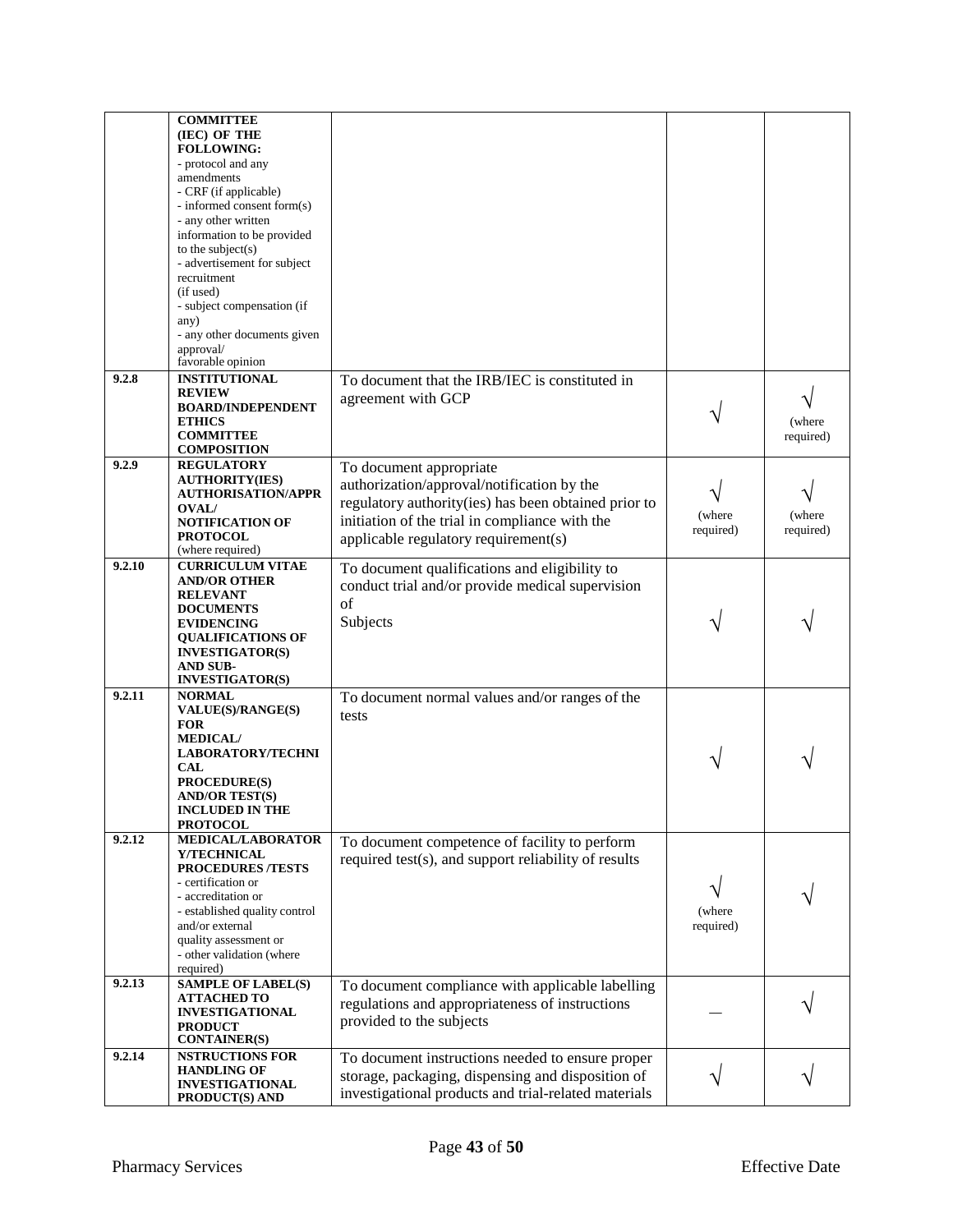|        | <b>TRIAL-RELATED</b><br><b>MATERIALS</b><br>(if not included in protocol<br>or Investigator's<br>Brochure)                           |                                                                                                                                                                                                                             |                                |
|--------|--------------------------------------------------------------------------------------------------------------------------------------|-----------------------------------------------------------------------------------------------------------------------------------------------------------------------------------------------------------------------------|--------------------------------|
| 9.2.15 | <b>SHIPPING RECORDS</b><br><b>FOR</b><br><b>INVESTIGATIONAL</b><br><b>PRODUCT(S) AND</b><br><b>TRIAL-RELATED</b><br><b>MATERIALS</b> | To document shipment dates, batch numbers and<br>method of shipment of investigational product(s)<br>and trial-related materials. Allows tracking of<br>product batch, review of shipping conditions, and<br>accountability |                                |
| 9.2.16 | <b>CERTIFICATE(S) OF</b><br><b>ANALYSIS OF</b><br><b>INVESTIGATIONAL</b><br>PRODUCT(S) SHIPPED                                       | To document identity, purity, and strength of<br>investigational product(s) to be used in the trial                                                                                                                         |                                |
| 9.2.17 | <b>DECODING</b><br><b>PROCEDURES FOR</b><br><b>BLINDED</b><br><b>TRIALS</b>                                                          | To document how, in case of an emergency,<br>identity of blinded investigational product can be<br>revealed without breaking the blind for the<br>remaining subjects' treatment                                             | (third party if<br>applicable) |
| 9.2.18 | <b>MASTER</b><br><b>RANDOMISATION LIST</b>                                                                                           | To document method for randomization of trial<br>population                                                                                                                                                                 | (third party if<br>applicable) |
| 9.2.19 | PRE-TRIAL<br><b>MONITORING REPORT</b>                                                                                                | To document that the site is suitable for the trial<br>(may be combined with 9.2.20)                                                                                                                                        |                                |
| 9.2.20 | <b>TRIAL INITIATION</b><br><b>MONITORING</b><br><b>REPORT</b>                                                                        | To document that trial procedures were reviewed<br>with the investigator and the investigator's trial<br>staff (may be combined with 9.2.19)                                                                                |                                |

## **16.3. During the Clinical Conduct of the Trial**

In addition to having on file the above documents, the following should be added to the files during the trial as evidence that all new relevant information is documented as it becomes available.

| <b>Title of Document</b> |                                                                                                                                                                                                                          | <b>Purpose</b>                                                                                                                                                                                                 | <b>Located in the Files of</b>      |                |
|--------------------------|--------------------------------------------------------------------------------------------------------------------------------------------------------------------------------------------------------------------------|----------------------------------------------------------------------------------------------------------------------------------------------------------------------------------------------------------------|-------------------------------------|----------------|
|                          |                                                                                                                                                                                                                          |                                                                                                                                                                                                                | Investigator/<br><b>Institution</b> | <b>Sponsor</b> |
| 9.3.1                    | <b>INVESTIGATOR'S</b><br><b>BROCHURE UPDATES</b>                                                                                                                                                                         | To document that investigator is informed in a<br>timely manner of relevant information as it<br>becomes available                                                                                             |                                     |                |
| 9.3.2                    | <b>ANY REVISION TO:</b><br>- protocol/amendment(s) and<br><b>CRF</b><br>- informed consent form<br>- any other written<br>information provided to<br>Subjects<br>- advertisement for subject<br>Recruitment<br>(if used) | To document revisions of these trial related<br>documents that take effect during trial                                                                                                                        |                                     |                |
| 9.3.3                    | <b>DATED, DOCUMENTED</b><br><b>APPROVAL/FAVOURAB</b><br><b>LE OPINION OF</b><br><b>INSTITUTIONAL</b><br><b>REVIEW BOARD (IRB)</b><br><b>INDEPENDENT ETHICS</b><br><b>COMMITTEE</b>                                       | To document that the amendment(s) and/or<br>revision(s) have been subject to IRB/IEC review<br>and were given approval/favorable opinion. To<br>identify the version number and date of the<br>$document(s)$ . |                                     |                |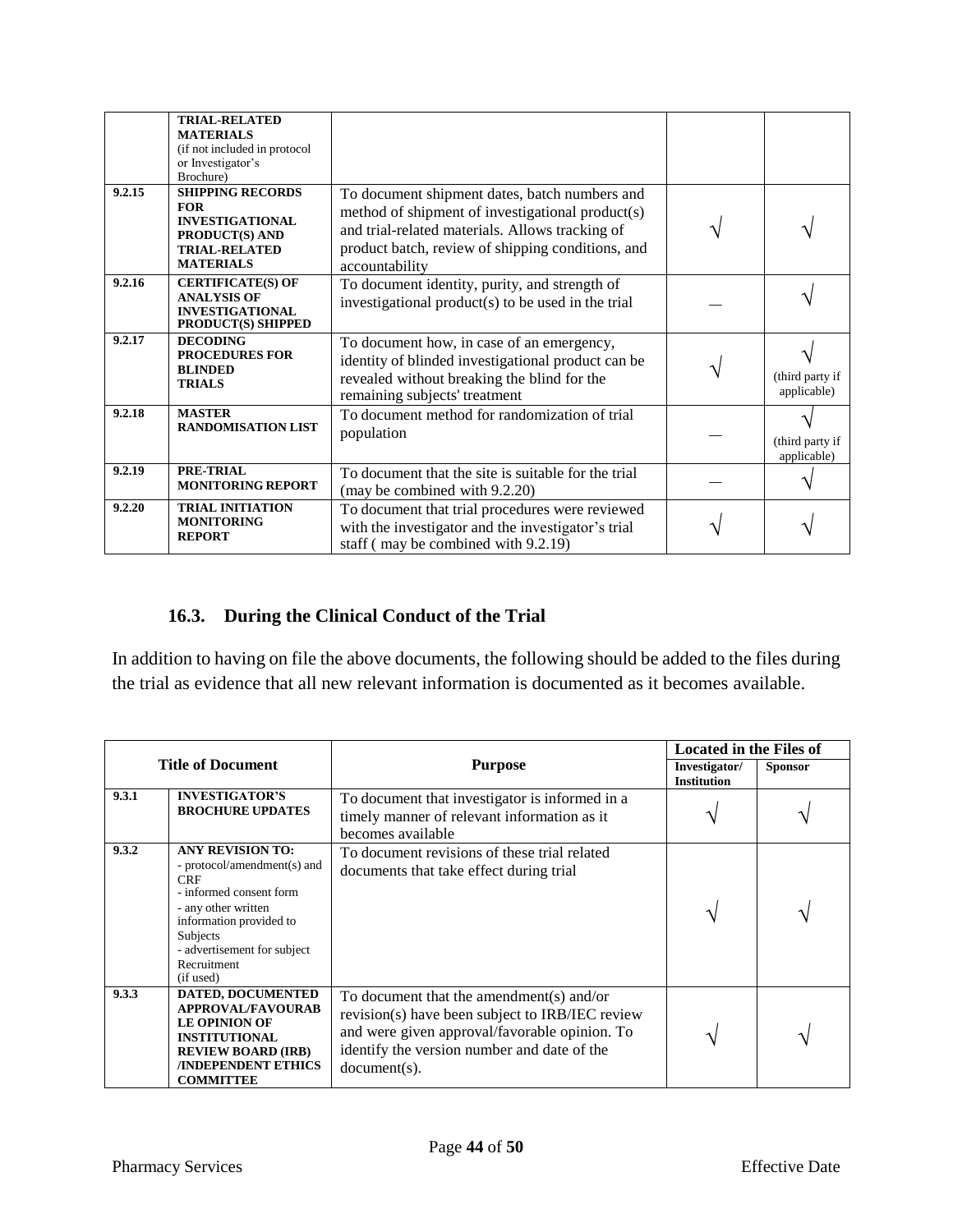|        | (IEC) OF THE                                        |                                                      |                     |  |
|--------|-----------------------------------------------------|------------------------------------------------------|---------------------|--|
|        | <b>FOLLOWING:</b>                                   |                                                      |                     |  |
|        | - protocol amendment(s)                             |                                                      |                     |  |
|        | - revision(s) of:                                   |                                                      |                     |  |
|        | - informed consent form                             |                                                      |                     |  |
|        | - any other written                                 |                                                      |                     |  |
|        | information to be                                   |                                                      |                     |  |
|        | provided to the subject                             |                                                      |                     |  |
|        | - advertisement for subject                         |                                                      |                     |  |
|        | recruitment                                         |                                                      |                     |  |
|        | (if used)                                           |                                                      |                     |  |
|        | - any other documents given                         |                                                      |                     |  |
|        | approval/favorable opinion                          |                                                      |                     |  |
|        | - continuing review of trial<br>(where required)    |                                                      |                     |  |
| 9.3.4  | <b>REGULATORY</b>                                   |                                                      |                     |  |
|        | <b>AUTHORITY(IES)</b>                               | To document compliance with applicable               |                     |  |
|        | <b>AUTHORISATIONS/APP</b>                           | regulatory requirements                              |                     |  |
|        | <b>ROVALS/NOTIFIC</b>                               |                                                      |                     |  |
|        | <b>ATIONS WHERE</b>                                 |                                                      | (where              |  |
|        | <b>REQUIRED FOR:</b>                                |                                                      | required)           |  |
|        | - protocol amendment(s) and                         |                                                      |                     |  |
|        | other documents                                     |                                                      |                     |  |
| 9.3.5  | <b>CURRICULUM VITAE</b>                             | (see 9.2.10)                                         |                     |  |
|        | <b>FOR NEW</b>                                      |                                                      |                     |  |
|        | <b>INVESTIGATOR(S)</b>                              |                                                      |                     |  |
|        | <b>AND/OR</b>                                       |                                                      |                     |  |
|        | <b>SUBINVESTIGATOR(</b>                             |                                                      |                     |  |
|        | S)                                                  |                                                      |                     |  |
| 9.3.6  | <b>UPDATES TO NORMAL</b>                            | To document normal values and ranges that are        |                     |  |
|        | <b>VALUE(S)/RANGE(S)</b>                            | revised during the trial (see 9.2.11)                |                     |  |
|        | <b>FOR MEDICAL/</b>                                 |                                                      | ٦                   |  |
|        | <b>LABORATORY/</b>                                  |                                                      |                     |  |
|        | <b>TECHNICAL</b>                                    |                                                      | (where              |  |
|        | PROCEDURE(S)/TEST(S)                                |                                                      | required)           |  |
|        | <b>INCLUDED IN</b>                                  |                                                      |                     |  |
|        | <b>THE PROTOCOL</b>                                 |                                                      |                     |  |
| 9.3.7  | <b>UPDATES OF</b>                                   | To document that tests, remain                       |                     |  |
|        | <b>MEDICAL/LABORATOR</b>                            | adequatethroughout                                   |                     |  |
|        | Y/                                                  | the trial period (see 9.2.12)                        |                     |  |
|        | <b>TECHNICAL</b>                                    |                                                      |                     |  |
|        | <b>PROCEDURES/TESTS</b>                             |                                                      | ٦                   |  |
|        | - certification or                                  |                                                      |                     |  |
|        | - accreditation or<br>- established quality control |                                                      | (where<br>required) |  |
|        | and/or external                                     |                                                      |                     |  |
|        | quality assessment or                               |                                                      |                     |  |
|        | - other validation (where                           |                                                      |                     |  |
|        | required)                                           |                                                      |                     |  |
| 9.3.8  | <b>DOCUMENTATION OF</b>                             | (See 9.2.15.)                                        |                     |  |
|        | <b>INVESTIGATIONAL</b>                              |                                                      |                     |  |
|        | PRODUCT(S) AND                                      |                                                      |                     |  |
|        | <b>TRIAL-RELATED</b>                                |                                                      |                     |  |
|        | <b>MATERIALS SHIPMENT</b>                           |                                                      |                     |  |
| 9.3.9  | <b>CERTIFICATE(S) OF</b>                            | (see 9.2.16)                                         |                     |  |
|        | <b>ANALYSIS FOR NEW</b>                             |                                                      |                     |  |
|        | <b>BATCHES OF</b>                                   |                                                      |                     |  |
|        | <b>INVESTIGATIONAL</b>                              |                                                      |                     |  |
|        | <b>PRODUCTS</b>                                     |                                                      |                     |  |
| 9.3.10 | <b>MONITORING VISIT</b>                             | To document site visits by, and findings of, the     |                     |  |
|        | <b>REPORTS</b>                                      | Monitor                                              |                     |  |
| 9.3.11 | <b>RELEVANT</b>                                     | To document any agreements or significant            |                     |  |
|        | <b>COMMUNICATIONS</b>                               |                                                      |                     |  |
|        | <b>OTHER</b>                                        | discussions regarding trial administration, protocol |                     |  |
|        | THAN SITE VISITS                                    | violations, trial conduct, adverse event (AE)        |                     |  |
|        | - letters                                           | reporting                                            |                     |  |
|        | - meeting notes                                     |                                                      |                     |  |
|        | - notes of telephone calls                          |                                                      |                     |  |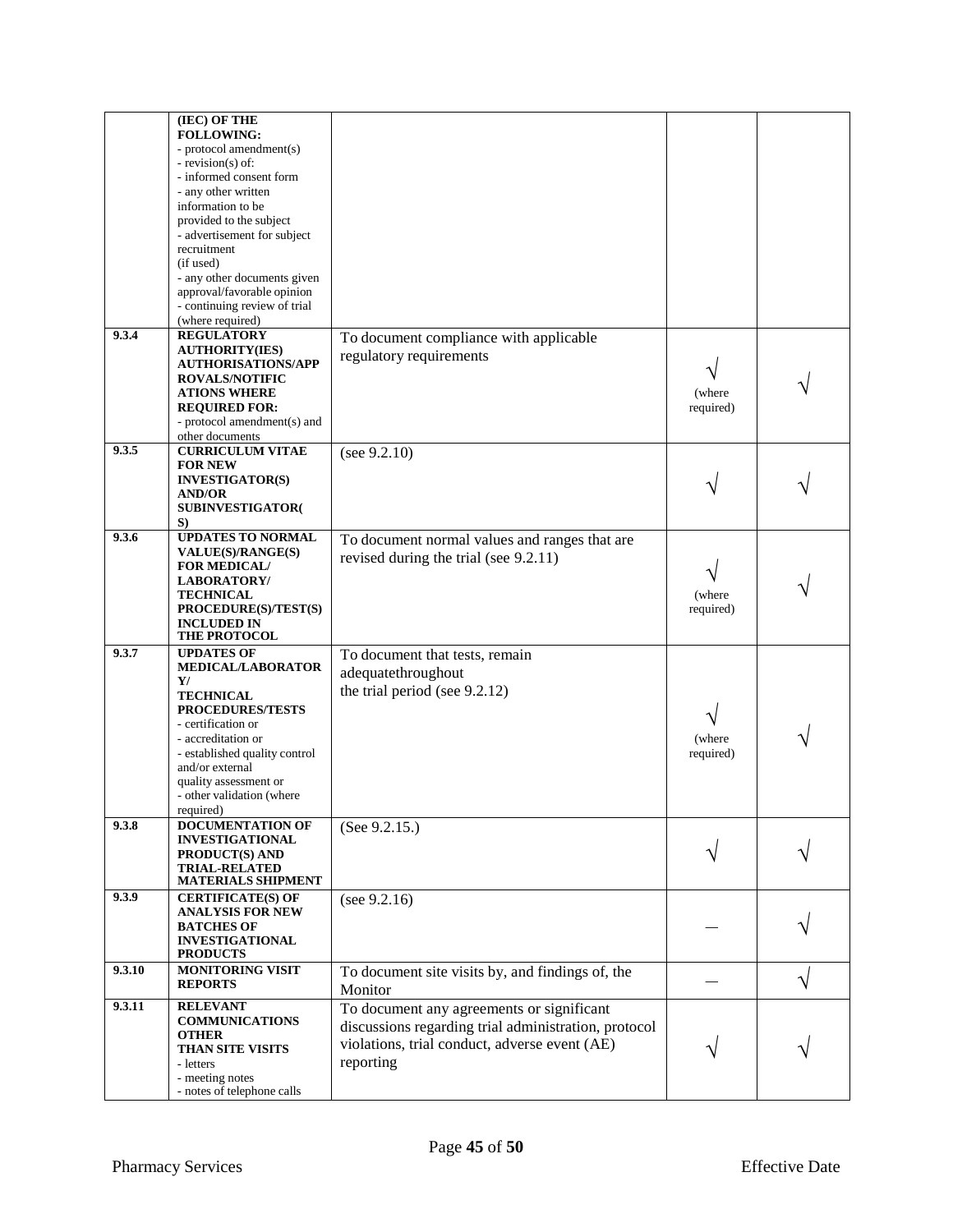| 9.3.12 | <b>SIGNED INFORMED</b>                        | To document that consent is obtained in                                                                 |                     |            |
|--------|-----------------------------------------------|---------------------------------------------------------------------------------------------------------|---------------------|------------|
|        | <b>CONSENT FORMS</b>                          | accordance with GCP and protocol and dated prior                                                        |                     |            |
|        |                                               | to participation of each subject in trial. Also,                                                        |                     |            |
|        |                                               | todocument direct access permission (see                                                                |                     |            |
|        |                                               | 9.2.3)                                                                                                  |                     |            |
| 9.3.13 | <b>SOURCE DOCUMENTS</b>                       | To document the existence of the subject and                                                            |                     |            |
|        |                                               | substantiate integrity of trial data collected. To                                                      |                     |            |
|        |                                               | include original documents related to the trial, to                                                     |                     |            |
|        |                                               | medical treatment, and history of subject                                                               |                     |            |
| 9.3.14 | <b>SIGNED, DATED AND</b>                      | To document that the investigator or authorized                                                         |                     |            |
|        | <b>COMPLETED</b><br><b>CASE REPORT FORMS</b>  | member of the investigator's staff confirms the                                                         |                     |            |
|        | (CRF)                                         | observations recorded                                                                                   | (copy)              | (original) |
| 9.3.15 | <b>DOCUMENTATION OF</b>                       | To document all changes/additions or corrections                                                        |                     |            |
|        | <b>CRF</b>                                    | made to CRF after initial data were recorded                                                            |                     |            |
| 9.3.16 | <b>CORRECTIONS</b><br><b>NOTIFICATION BY</b>  |                                                                                                         | (copy)              | (original) |
|        | ORIGINATING                                   | Notification by originating investigator to sponsor<br>of serious adverse events and related reports in |                     |            |
|        | <b>INVESTIGATOR TO</b>                        | accordance with Section 4.11 of the ICH-GCP                                                             |                     |            |
|        | <b>SPONSOR OF</b>                             | Guidelines.                                                                                             |                     |            |
|        | <b>SERIOUS ADVERSE</b><br><b>EVENTS AND</b>   |                                                                                                         |                     |            |
|        | <b>RELATED REPORTS</b>                        |                                                                                                         |                     |            |
| 9.3.17 | <b>NOTIFICATION BY</b>                        | Notification by sponsor and/or investigator, where                                                      |                     |            |
|        | <b>SPONSOR AND/OR</b><br><b>INVESTIGATOR,</b> | applicable, to regulatory authorities and                                                               |                     |            |
|        | WHERE APPLICABLE,                             | IRB(s)/IEC(s) of unexpected serious adverse drug                                                        |                     |            |
|        | <b>TO REGULATORY</b>                          | reactions in accordance with Section 5.17 and                                                           |                     |            |
|        | <b>AUTHORITY(IES) AND</b>                     | 4.11.1 of the ICH-GCP Guidelines and of other                                                           |                     |            |
|        | IRB(S)/IEC(S) OF<br><b>UNEXPECTED SERIOUS</b> | safety information in accordance with 5.16.2 and                                                        | (where<br>required) |            |
|        | <b>ADVERSE DRUG</b>                           | 4.11.2 of the ICH-GCP Guidelines.                                                                       |                     |            |
|        | <b>REACTIONS AND OF</b>                       |                                                                                                         |                     |            |
|        | <b>OTHER SAFETY</b><br><b>INFORMATION</b>     |                                                                                                         |                     |            |
| 9.3.18 | <b>NOTIFICATION BY</b>                        | Notification by sponsor to investigators of safety                                                      |                     |            |
|        | <b>SPONSOR TO</b>                             | information in accordance with 5.16.2 of the ICH-                                                       |                     |            |
|        | <b>INVESTIGATORS OF</b><br><b>SAFETY</b>      | <b>GCP</b> Guidelines.                                                                                  |                     |            |
|        | <b>INFORMATION</b>                            |                                                                                                         |                     |            |
| 9.3.19 | <b>INTERIM OR ANNUAL</b>                      | Interim or annual reports provided to IRB/IEC in                                                        |                     |            |
|        | <b>REPORTS TO</b>                             | accordance with 4.10 and to authority (ies) in                                                          |                     |            |
|        | <b>IRB/IEC AND</b><br><b>AUTHORITY(IES)</b>   | accordance with 5.17.3 of the ICH-GCP                                                                   |                     | (where     |
|        |                                               | Guidelines.                                                                                             |                     | required)  |
| 9.3.20 | <b>SUBJECT SCREENING</b>                      | To document identification of subjects who                                                              |                     | ٧          |
|        | LOG                                           | entered pre-trial screening                                                                             |                     | (where)    |
|        |                                               |                                                                                                         |                     | required)  |
| 9.3.21 | <b>SUBJECT</b>                                | To document that investigator/institution keeps a                                                       |                     |            |
|        | <b>IDENTIFICATION CODE</b><br><b>LIST</b>     | confidential list of names of all subjects allocated                                                    |                     |            |
|        |                                               | to trial numbers on enrolling in the trial. Allows                                                      |                     |            |
|        |                                               | investigator/institution to reveal identity of any                                                      |                     |            |
|        |                                               | subject                                                                                                 |                     |            |
| 9.3.22 | <b>SUBJECT ENROLMENT</b><br>LOG               | To document chronological enrolment of subjects                                                         |                     |            |
|        |                                               | by trial number                                                                                         |                     |            |
| 9.3.23 | <b>INVESTIGATIONAL</b><br><b>PRODUCTS</b>     | To document that investigational product(s) have                                                        |                     |            |
|        | <b>ACCOUNTABILITY AT</b>                      | been used according to the protocol                                                                     |                     |            |
|        | <b>THE SITE</b>                               |                                                                                                         |                     |            |
| 9.3.24 | <b>SIGNATURE SHEET</b>                        | To document signatures and initials of all persons                                                      |                     |            |
|        |                                               | authorized to make entries and/or corrections on                                                        |                     |            |
|        |                                               | <b>CRFs</b>                                                                                             |                     |            |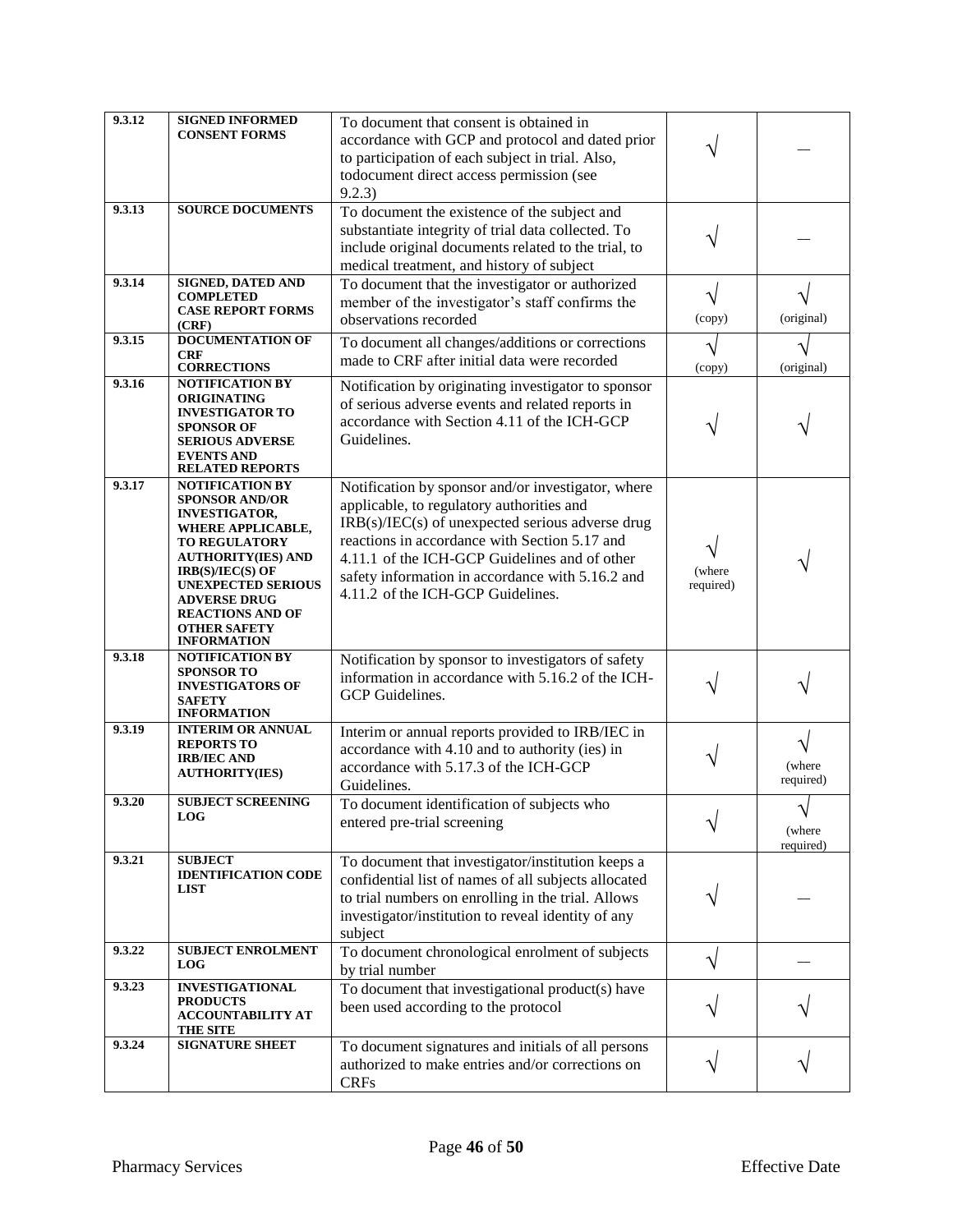| 9.3.25 | <b>RECORD OF RETAINED</b><br><b>BODY FLUIDS/</b><br><b>TISSUE SAMPLES (IF</b> | To document location and identification of<br>retained samples if assays need to be repeated |  |
|--------|-------------------------------------------------------------------------------|----------------------------------------------------------------------------------------------|--|
|        |                                                                               |                                                                                              |  |
|        | ANY                                                                           |                                                                                              |  |

#### **16.4. After Completion or Termination of the Trial**

After completion or termination of the trial, all of the documents identified in Sections 9.2 and 9.3 should be in the file together with the following;

|       |                                                                                                                                                                                             |                                                                                                                                                                                                                                                                         | <b>Located in the Files of</b> |                |
|-------|---------------------------------------------------------------------------------------------------------------------------------------------------------------------------------------------|-------------------------------------------------------------------------------------------------------------------------------------------------------------------------------------------------------------------------------------------------------------------------|--------------------------------|----------------|
|       | <b>Title of Document</b>                                                                                                                                                                    | <b>Purpose</b>                                                                                                                                                                                                                                                          | Investigator/Insti<br>tution   | <b>Sponsor</b> |
| 9.4.1 | <b>INVESTIGATIONAL</b><br>PRODUCT(S)<br><b>ACCOUNTABILITY AT</b><br><b>SITE</b>                                                                                                             | To document that the investigational product(s)<br>have been used according to the protocol. To<br>documents the final accounting of investigational<br>product(s) received at the site, dispensed to<br>subjects, returned by the subjects, and returned to<br>sponsor |                                |                |
| 9.4.2 | <b>DOCUMENTATION OF</b><br><b>INVESTIGATIONAL</b><br><b>PRODUCT</b><br><b>DESTRUCTION</b>                                                                                                   | To document destruction of unused investigational<br>products by sponsor or at site                                                                                                                                                                                     | (if destroyed at<br>site)      |                |
| 9.4.3 | <b>COMPLETED SUBJECT</b><br><b>IDENTIFICATION</b><br><b>CODE LIST</b>                                                                                                                       | To permit identification of all subjects enrolled in<br>the trial in case follow-up is required. List should<br>be kept in a confidential manner and for agreed<br>upon time                                                                                            |                                |                |
| 9.4.4 | <b>AUDIT CERTIFICATE (if</b><br>available)                                                                                                                                                  | To document that audit was performed                                                                                                                                                                                                                                    |                                |                |
| 9.4.5 | <b>FINAL TRIAL CLOSE-</b><br><b>OUT MONITORING</b><br><b>REPORT</b>                                                                                                                         | To document that all activities required for trial<br>close-out are completed, and copies of essential<br>documents are held in the appropriate files                                                                                                                   |                                |                |
| 9.4.6 | <b>TREATMENT</b><br><b>ALLOCATION AND</b><br><b>DECODING</b><br><b>DOCUMENTATION</b>                                                                                                        | Returned to sponsor to document any decoding<br>that may have occurred                                                                                                                                                                                                  |                                |                |
| 9.4.7 | <b>FINAL REPORT BY</b><br><b>INVESTIGATOR TO</b><br><b>IRB/IEC WHERE</b><br><b>REQUIRED, AND</b><br><b>WHERE</b><br><b>APPLICABLE, TO THE</b><br><b>REGULATORY</b><br><b>AUTHORITY(IES)</b> | To document completion of the trial                                                                                                                                                                                                                                     |                                |                |
| 9.4.8 | <b>CLINICAL STUDY</b><br><b>REPORT</b>                                                                                                                                                      | To document results and interpretation of trial                                                                                                                                                                                                                         | ٦<br>(if applicable)           |                |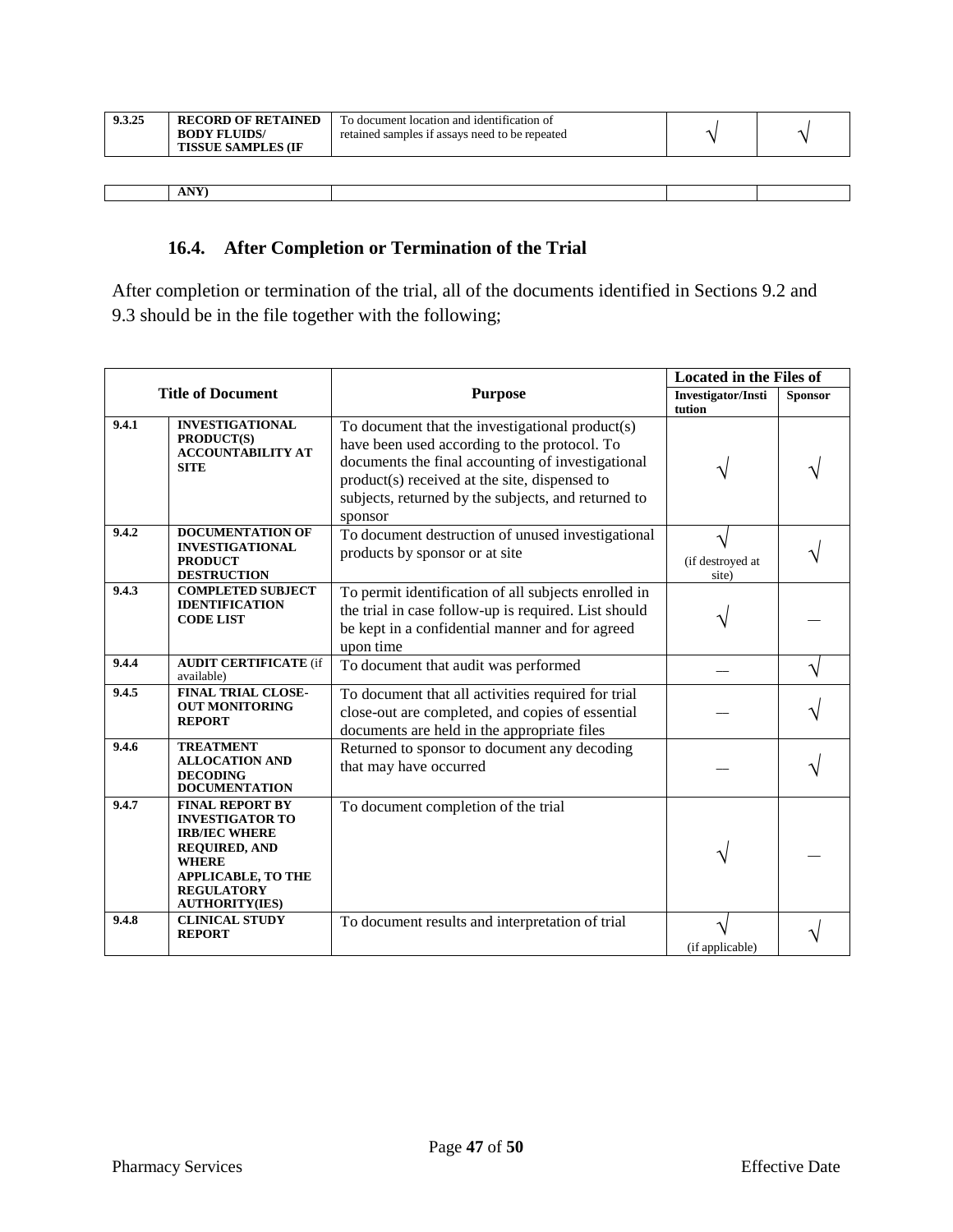# <span id="page-47-0"></span>**17. REFERENCES**

- **a. The DRAP Act, 2012.**
- **b. The Bio-Study Rules, 2017.**
- **c. ICH-GCP Guidelines.**
- **d. Pakistan GCP-Guidelines.**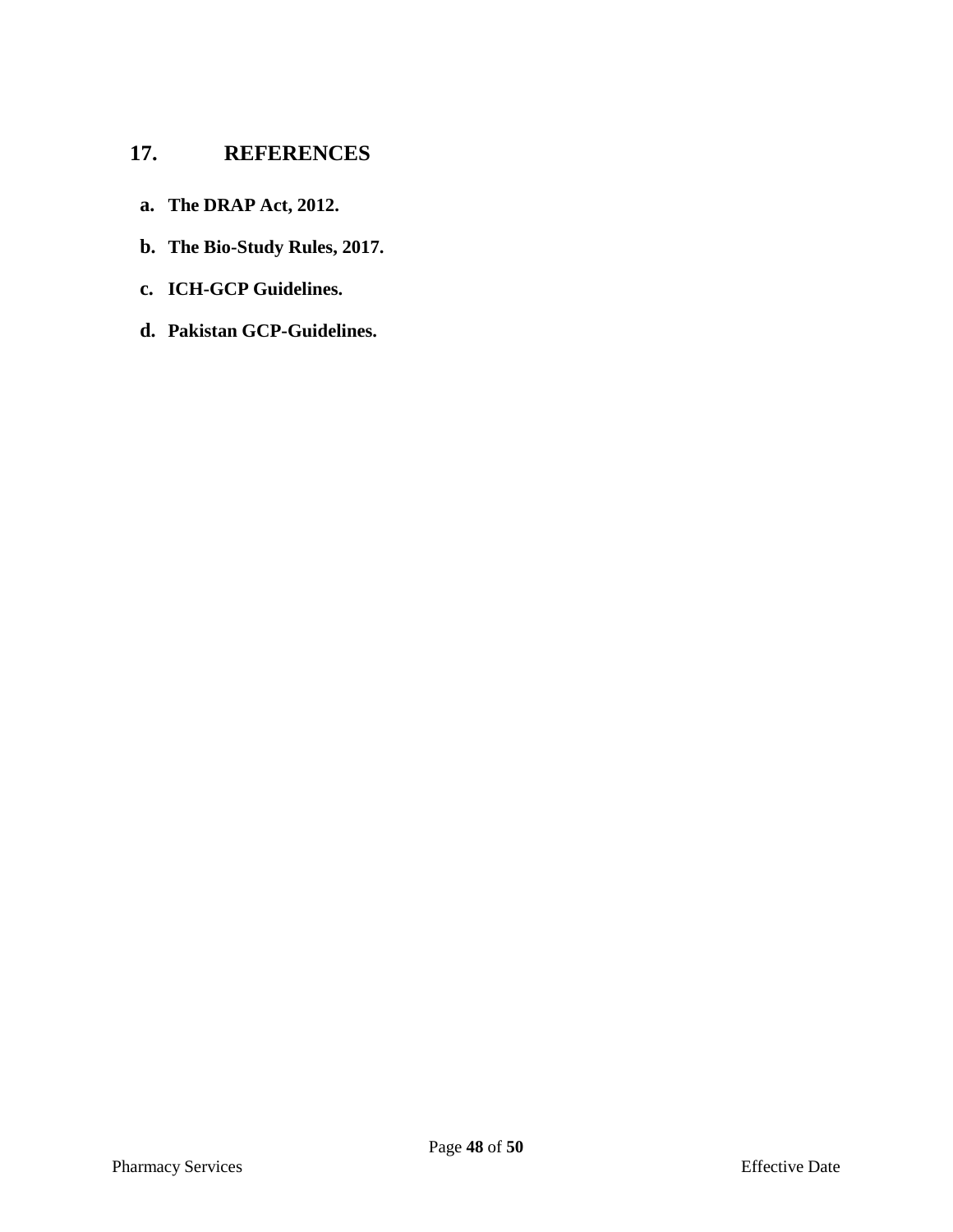# **18. ANNEXURE-I:**

<span id="page-48-0"></span>**TITLE PAGE** *(Example)* **SPONSOR'S NAME Product: Research Number: Name(s):** Chemical, Generic (if approved) Trade Name(s) (if legally permissible and desired by the sponsor) **INVESTIGATOR'S BROCHURE** Edition Number: Release Date: Replaces Previous Edition Number: Date: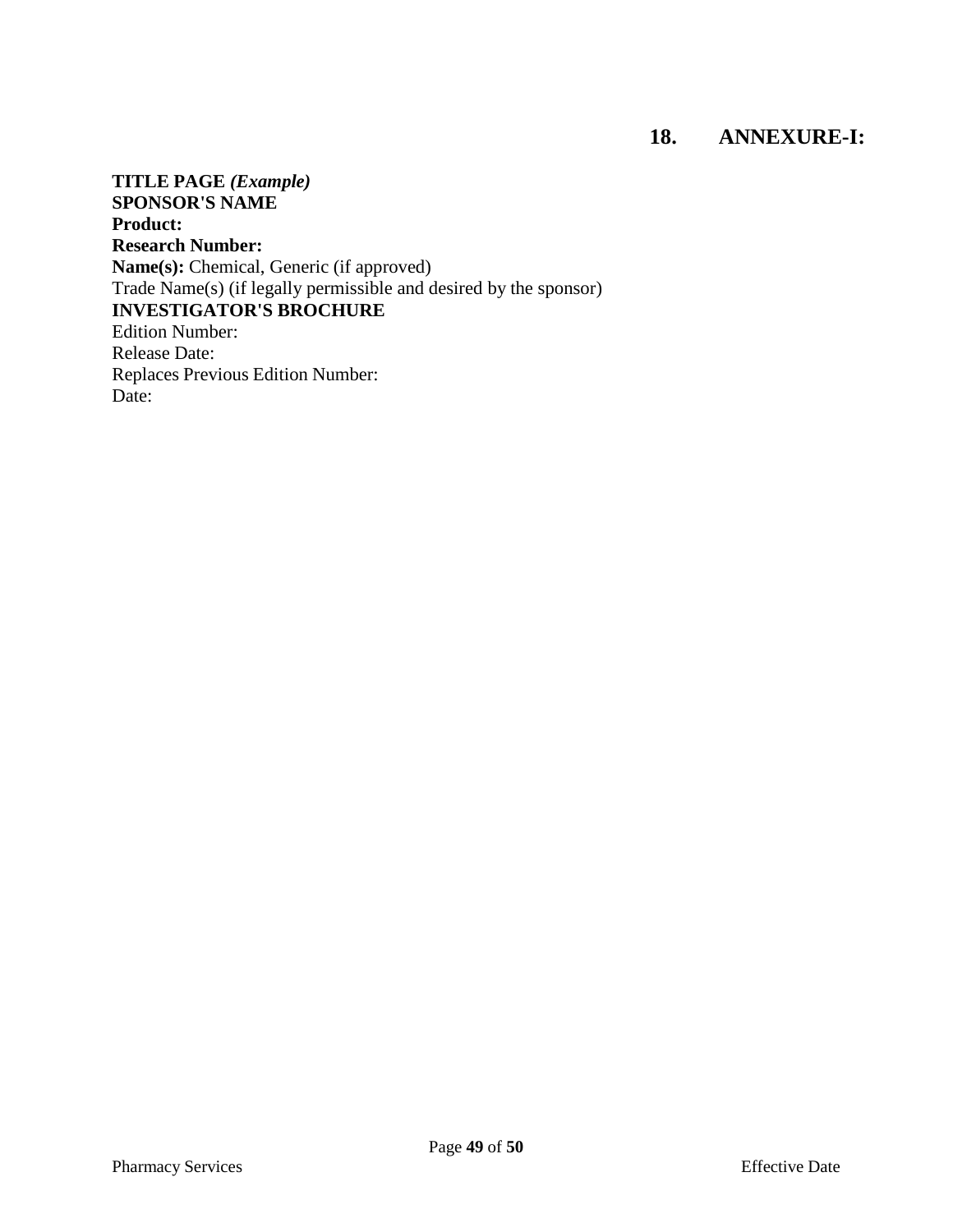# <span id="page-49-0"></span>**19. ANNEXURE-II:**

# **TABLE OF CONTENTS OF INVESTIGATOR'S BROCHURE** *(Example)*

| 1          |                                                                   |
|------------|-------------------------------------------------------------------|
| 2          |                                                                   |
| 3          |                                                                   |
| 4          | Physical, Chemical, and Pharmaceutical Properties and Formulation |
| 5          |                                                                   |
| 5.1        |                                                                   |
| 5.2        |                                                                   |
|            |                                                                   |
|            |                                                                   |
|            |                                                                   |
|            |                                                                   |
|            |                                                                   |
|            |                                                                   |
|            | NB: References on 1. Publications                                 |
| 2. Reports |                                                                   |
|            | These references should be found at the end of each chapter       |
|            | Appendices (if any)                                               |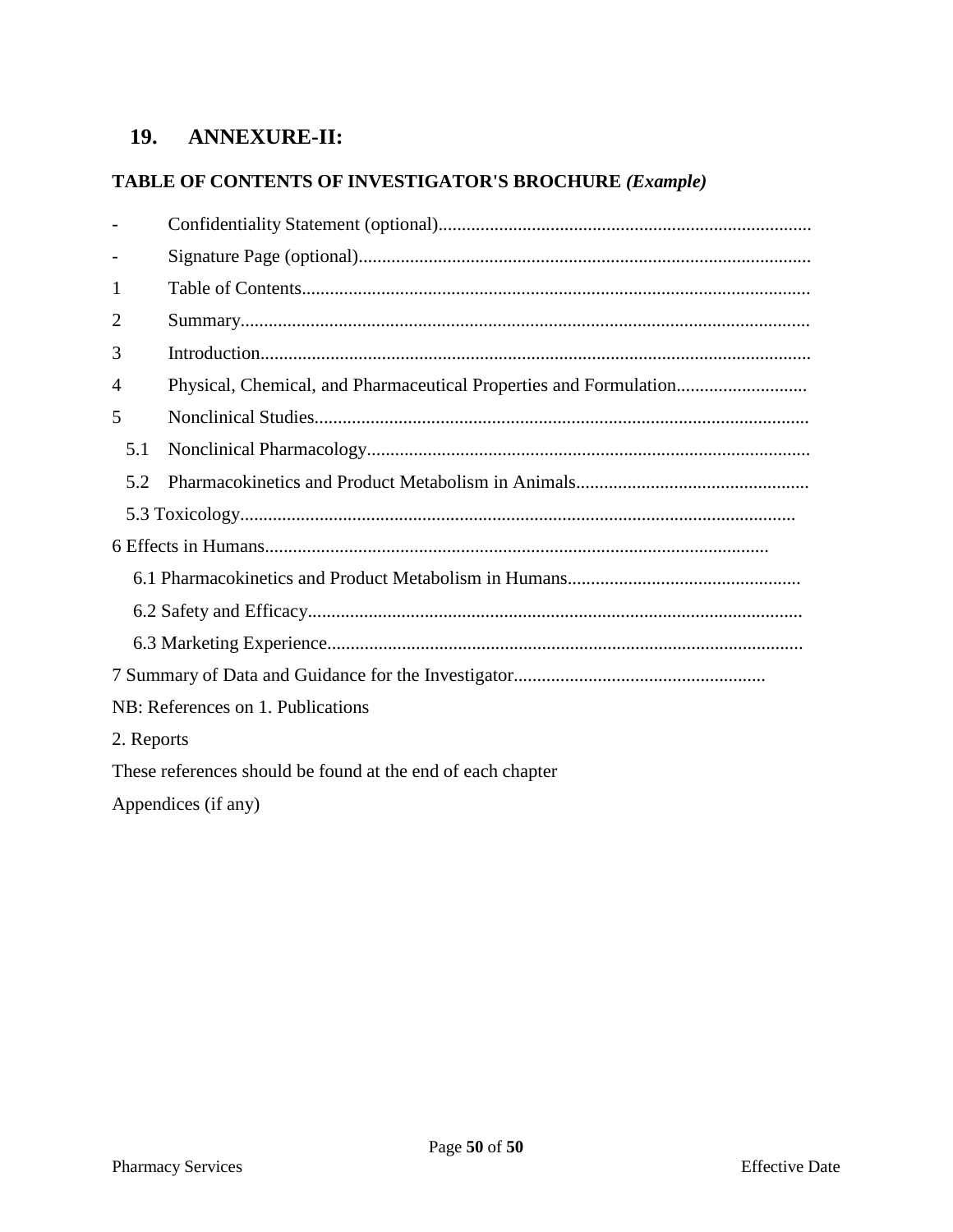# <span id="page-50-0"></span>**20. ANNEXURE-III:**

#### **Informed Consent Template**

#### 1. **Checklist for study Subject's informed consent documents**

#### **1.1** *Essential Elements:*

1. Statement that the study involves research and explanation of the purpose of the research

2. Expected duration of the Subject's participation

3. Description of the procedures to be followed, including all invasive procedures and

4. Description of any reasonably foreseeable risks or discomforts to the Subject

5. Description of any benefits to the Subject or others reasonably expected from research. If no benefit is expected Subject should be made aware of this.

6. Disclosure of specific appropriate alternative procedures or therapies available to the Subject.

7. Statement describing the extent to which confidentiality of records identifying the Subject will be maintained and who will have access to Subject's medical records

8. Trial treatment schedule(s) and the probability for random assignment to each treatment (for randomized trials)

9. Compensation and/or treatment(s) available to the Subject in the event of a trial-related injury

10. An explanation about whom to contact for trial related queries, rights of Subjects and in the event of any injury

11. The anticipated prorated payment, if any, to the Subject for participating in the trial

12. Subject's responsibilities on participation in the trial

13. Statement that participation is voluntary, that the subject can withdraw from the study at any time and that refusal to participate will not involve any penalty or loss of benefits to which the Subject is otherwise entitled

14. Any other pertinent information

#### **1.2** *Additional elements, which may be required*

(a) Statement of foreseeable circumstances under which the Subject's participation may be terminated by the Investigator without the Subject's consent.

(b) Additional costs to the Subject that may result from participation in the study.

(c) The consequences of a Subject's decision to withdraw from the research and procedures for orderly termination of participation by Subject.

(d) Statement that the Subject or Subject's representative will be notified in a timely manner if significant new findings develop during the course of the research which may affect the Subject's willingness to continue participation will be provided.

(e). A statement that the particular treatment or procedure may involve risks to the Subject (or to the embryo or fetus), if the Subject is or may become pregnant), which are currently unforeseeable (f) Approximate number of Subjects enrolled in the study.

#### 2. **Format of informed consent form for Subjects participating in a clinical trial**

*Informed Consent form to participate in a clinical trial* Study Title: Study Number: Subject's Initials: Subject's Name: Date of Birth / Age:

Please initial box (Subject)

#### **For further information, please contact:**